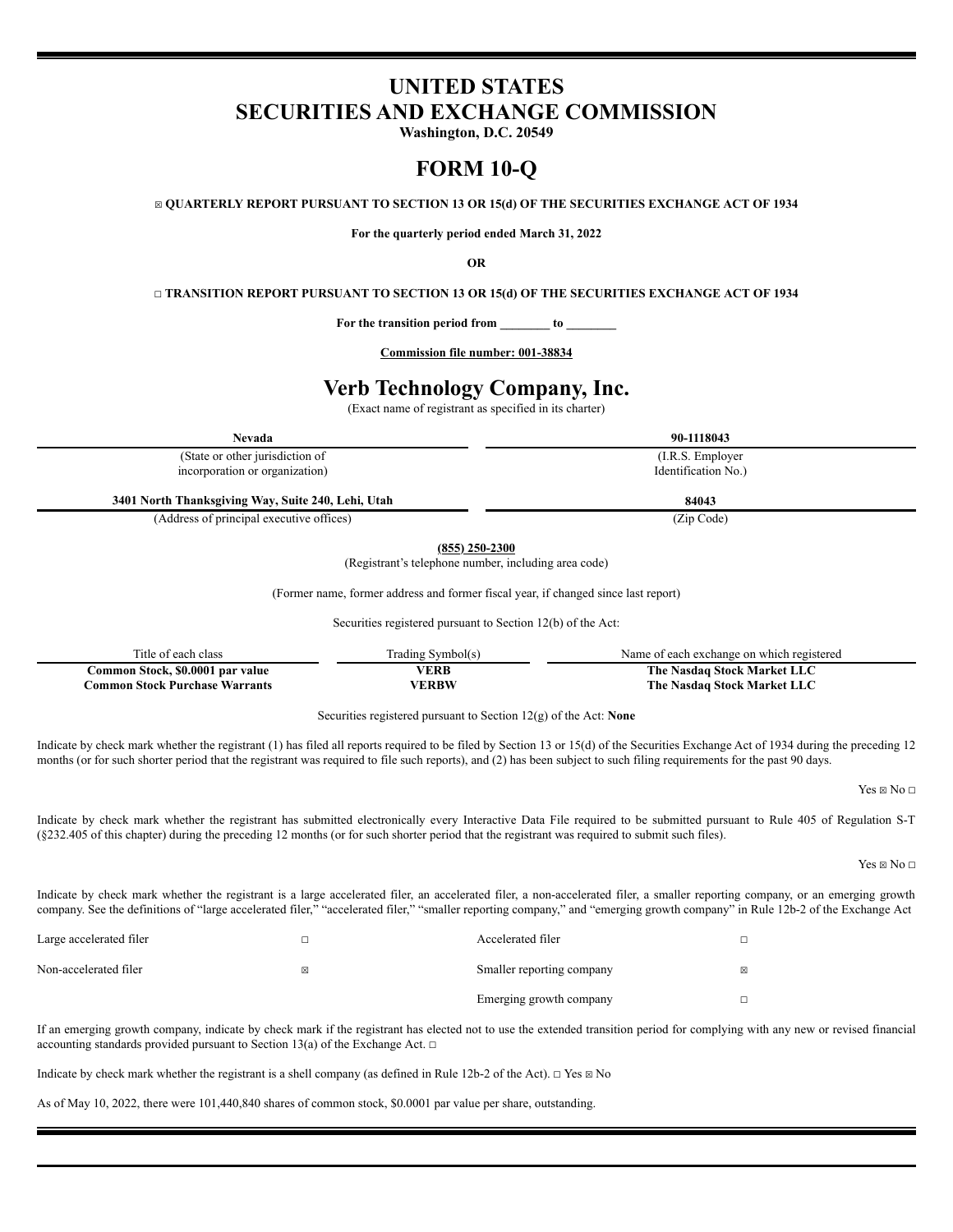# **VERB TECHNOLOGY COMPANY, INC. TABLE OF CONTENTS**

| <b>CAUTIONARY NOTE REGARDING FORWARD LOOKING STATEMENTS</b>                                    |    |
|------------------------------------------------------------------------------------------------|----|
| PART I - FINANCIAL INFORMATION                                                                 |    |
| <b>ITEM 1 - FINANCIAL STATEMENTS (UNAUDITED)</b>                                               |    |
| ITEM 2 - MANAGEMENT'S DISCUSSION AND ANALYSIS OF FINANCIAL CONDITION AND RESULTS OF OPERATIONS | 26 |
| ITEM 3 - QUANTITATIVE AND QUALITATIVE DISCLOSURES ABOUT MARKET RISK                            | 39 |
| <b>ITEM 4 - CONTROLS AND PROCEDURES</b>                                                        | 39 |
| PART II - OTHER INFORMATION                                                                    | 41 |
| <b>ITEM 1 - LEGAL PROCEEDINGS</b>                                                              | 41 |
| <b>ITEM 1A - RISK FACTORS</b>                                                                  | 41 |
| <b>ITEM 2 - UNREGISTERED SALES OF EQUITY SECURITIES AND USE OF PROCEEDS</b>                    | 41 |
| <b>ITEM 3 - DEFAULTS UPON SENIOR SECURITIES</b>                                                | 41 |
| <b>ITEM 4 - MINE SAFETY DISCLOSURES</b>                                                        | 41 |
| <b>ITEM 5 - OTHER INFORMATION</b>                                                              | 41 |
| <b>ITEM 6 - EXHIBITS</b>                                                                       | 41 |
| <b>SIGNATURES</b>                                                                              | 43 |
|                                                                                                |    |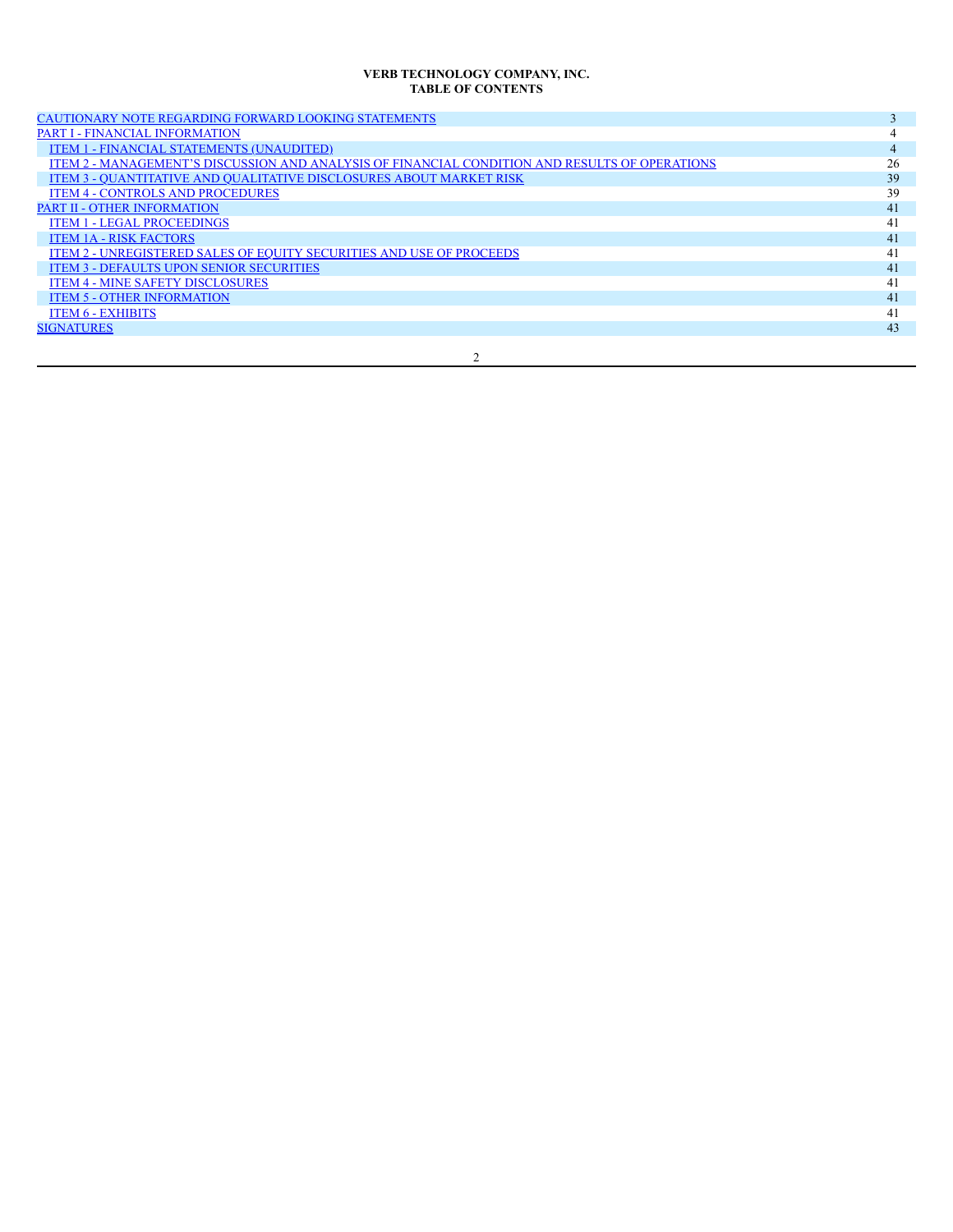# **CAUTIONARY NOTE REGARDING FORWARD-LOOKING STATEMENTS**

<span id="page-2-0"></span>This Quarterly Report on Form 10-Q for the three months ended March 31, 2022 (this "Quarterly Report"), includes "forward-looking statements" within the meaning of Section 27A of the Securities Act of 1933, as amended (the "Securities Act"), and Section 21E of the Securities Exchange Act of 1934, as amended (the "Exchange Act"), which statements are subject to considerable risks and uncertainties. These forward-looking statements are intended to qualify for the safe harbor from liability established by the Private Securities Litigation Reform Act of 1995. Forward-looking statements include all statements that are not statements of historical facts and can be identified by words such as "anticipates," "believes," "could," "estimates," "expects," "intends," "may," "plans," "potential," "projects," "projects," "seeks," "should," "will," "would" or similar expressions and the negatives of those expressions. Forward-looking statements also include the assumptions underlying or relating to such statements.

Our forward-looking statements are based on our management's current beliefs, assumptions and expectations about future events and trends, which affect or may affect our business, strategy, operations, financial performance or liquidity. Although we believe these forward-looking statements are based upon reasonable assumptions, they are subject to numerous known and unknown risks and uncertainties and are made in light of information currently available to us. Some of the risks and uncertainties that may impact our forward-looking statements include, but are not limited to, the following factors:

- our incursion of significant net losses and uncertainty whether we will achieve or maintain profitable operations;
- our ability to continue as a going concern;
- our ability to grow and compete in the future, which is dependent upon whether capital is available to us on favorable terms;
- our ability to maintain and expand our customer base and our ability to convince our customers to increase the use of our services and/or platform;
- the competitive market in which we operate;
- our ability to increase the number of our strategic relationships or grow the revenues received from our current strategic relationships;
- our ability to develop enhancements and new features to our existing service or acceptable new services that keep pace with technological developments;
- the novel coronavirus ("COVID-19") pandemic, which has had a sustained impact on our business, sales, results of operations and financial condition;
- our ability to deliver our services, as we depend on third party Internet providers;
- our ability to pay our debt obligations as they become due; and
- our susceptibility to security breaches and other disruptions.

The foregoing list may not include all of the risk factors that impact the forward-looking statements made in this Quarterly Report. Our actual financial condition and results could differ materially from those expressed or implied by our forward-looking statements as a result of various additional factors, including those discussed in the sections entitled "Management's Discussion and Analysis of Financial Condition and Results of Operations" and "Risk Factors" in this Quarterly Report and in our Annual Report on Form 10-K for the year ended December 31, 2021 (our "Annual Report"), as well as in the other reports we file with the Securities and Exchange Commission (the "SEC"). You should read this Quarterly Report, and the other documents we file with the SEC, with the understanding that our actual future results may be materially different from the results expressed or implied by our forward-looking statements.

We operate in an evolving environment. New risks and uncertainties emerge from time to time and it is not possible for our management to predict all risks and uncertainties, nor can we assess the impact of all factors on our business or the extent to which any factor, or combination of factors, may cause actual future results to be materially different from those expressed or implied by any forward-looking statements.

Forward-looking statements speak only as of the date they were made, and, except to the extent required by law or the rules of the Nasdaq Capital Market, we undertake no obligation to update or review any forward-looking statement because of new information, future events or other factors.

We qualify all of our forward-looking statements by these cautionary statements.

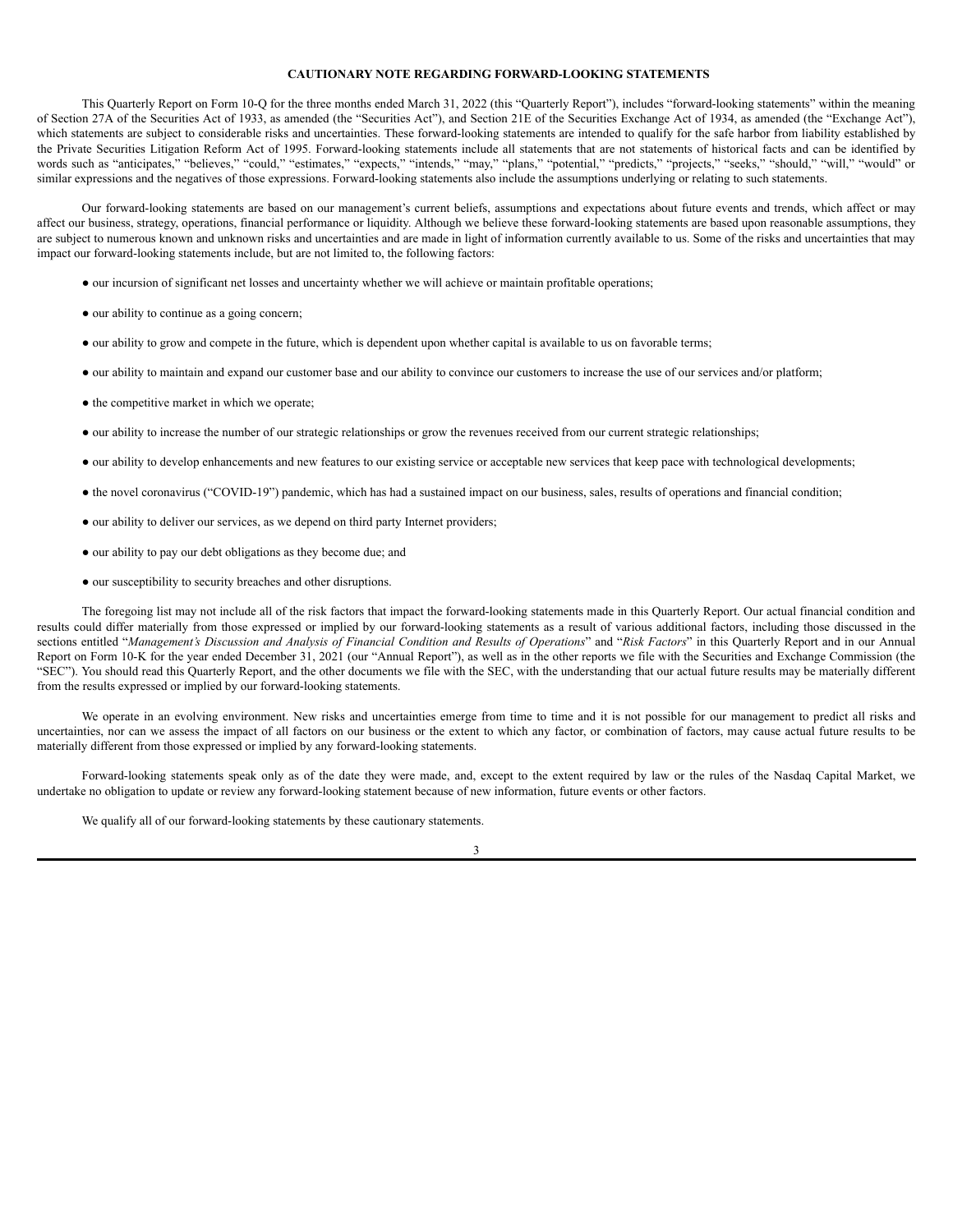# **PART I — FINANCIAL INFORMATION**

# <span id="page-3-1"></span><span id="page-3-0"></span>**ITEM 1 – FINANCIAL STATEMENTS**

| Condensed Consolidated Balance Sheets as of March 31, 2022 (unaudited) and December 31, 2021                             |         |
|--------------------------------------------------------------------------------------------------------------------------|---------|
|                                                                                                                          |         |
| Condensed Consolidated Statements of Operations for the three months ended March 31, 2022 and 2021 (unaudited)           |         |
|                                                                                                                          |         |
| Condensed Consolidated Statements of Stockholders' Equity for the three months ended March 31, 2022 and 2021 (unaudited) | 7-8     |
|                                                                                                                          |         |
| Condensed Consolidated Statements of Cash Flows for the three months ended March 31, 2022 and 2021 (unaudited)           |         |
|                                                                                                                          |         |
| Notes to Condensed Consolidated Financial Statements (unaudited)                                                         | $10-25$ |
|                                                                                                                          |         |
|                                                                                                                          |         |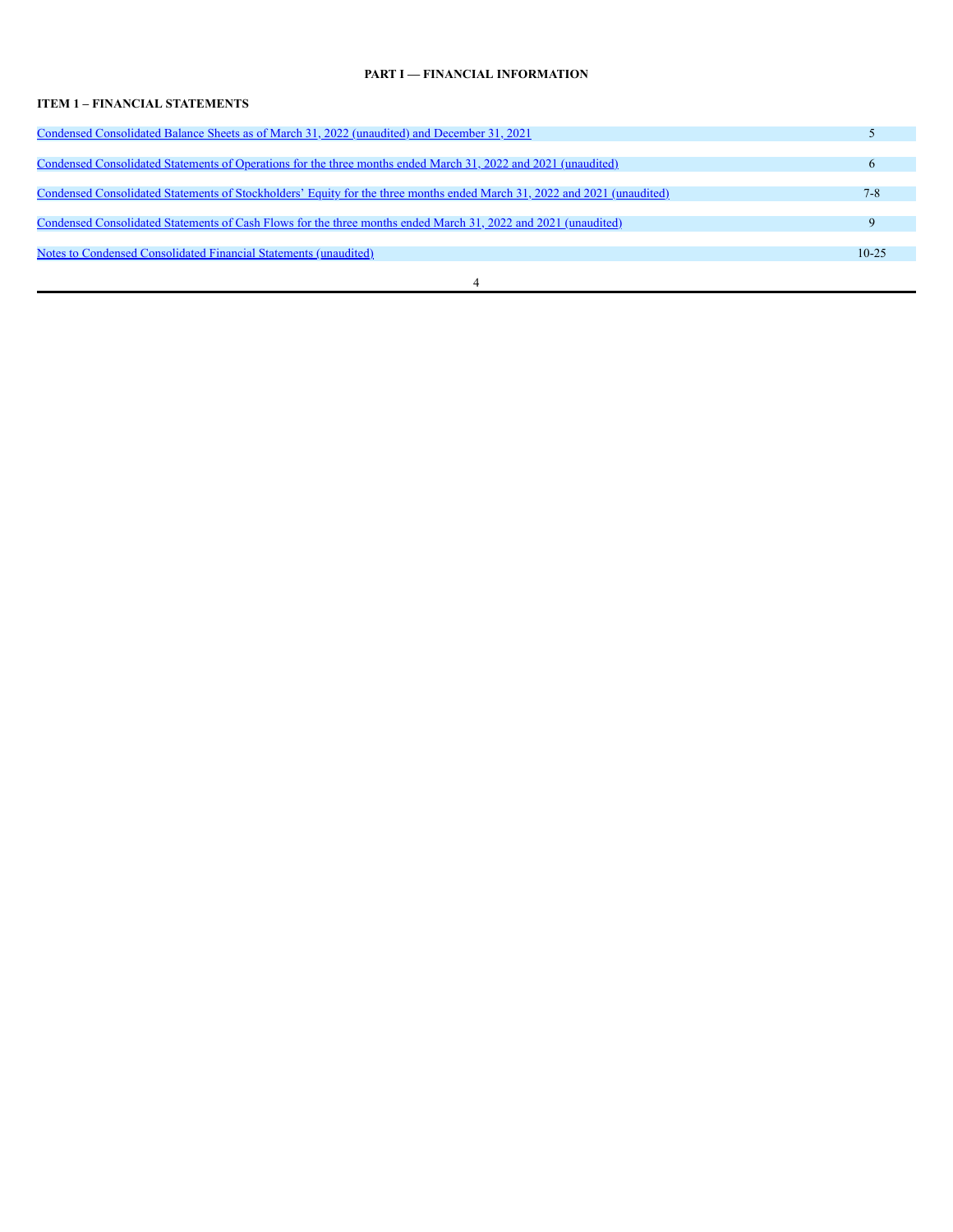# **VERB TECHNOLOGY COMPANY, INC. CONDENSED CONSOLIDATED BALANCE SHEETS (in thousands, except share and per share data)**

<span id="page-4-0"></span>

|                                                                                                                    | March 31, 2022           |              | December 31, 2021 |
|--------------------------------------------------------------------------------------------------------------------|--------------------------|--------------|-------------------|
|                                                                                                                    | (unaudited)              |              |                   |
| <b>ASSETS</b>                                                                                                      |                          |              |                   |
|                                                                                                                    |                          |              |                   |
| <b>Current assets</b>                                                                                              |                          |              |                   |
| Cash                                                                                                               | \$<br>3,718<br>1,536     | \$           | 937<br>1,382      |
| Accounts receivable, net<br>Prepaid expenses and other current assets                                              |                          |              |                   |
|                                                                                                                    | 714                      |              | 875               |
| Total current assets                                                                                               | 5,968                    |              | 3,194             |
| Capitalized software development costs                                                                             | 6,207                    |              | 4,348             |
| Property and equipment, net                                                                                        | 646                      |              | 702               |
| Operating lease right-of-use assets                                                                                | 1,548                    |              | 2,177             |
| Intangible assets, net                                                                                             | 3,669                    |              | 3,953             |
| Goodwill                                                                                                           | 19,764                   |              | 19,764            |
| Other assets                                                                                                       | 293                      |              | 293               |
| <b>Total assets</b>                                                                                                | 38,095                   | \$           | 34,431            |
|                                                                                                                    |                          |              |                   |
| LIABILITIES AND STOCKHOLDERS' EQUITY                                                                               |                          |              |                   |
| <b>Current liabilities</b>                                                                                         |                          |              |                   |
| Accounts payable                                                                                                   | \$<br>3,598              | $\mathbb{S}$ | 3,751             |
| Accrued expenses                                                                                                   | 3,416                    |              | 3,500             |
| Accrued officers' salary                                                                                           | 1,192                    |              | 1,209             |
| Advances on future receipts, net                                                                                   | 2,135                    |              | 4,181             |
| Notes payable, current                                                                                             | 5,767                    |              | 40                |
| Deferred incentive compensation to officers, current                                                               | $\overline{\phantom{a}}$ |              | 521               |
| Operating lease liabilities, current                                                                               | 337                      |              | 592               |
| Contract liabilities                                                                                               | 1,062                    |              | 986               |
| Derivative liability                                                                                               | 2,017                    |              | 3,155             |
| Total current liabilities                                                                                          | 19,524                   |              | 17,935            |
| <b>Long-term liabilities</b>                                                                                       |                          |              |                   |
| Notes payable, non-current                                                                                         | 875                      |              | 875               |
| Operating lease liabilities, non-current                                                                           | 1,874                    |              | 2,299             |
| <b>Total liabilities</b>                                                                                           | 22,273                   |              | 21,109            |
| Commitments and contingencies (Note 13)                                                                            |                          |              |                   |
|                                                                                                                    |                          |              |                   |
| Stockholders' equity                                                                                               |                          |              |                   |
| Preferred stock, \$0.0001 par value, 15,000,000 shares authorized:                                                 |                          |              |                   |
| Series A Convertible Preferred Stock, 6,000 shares authorized; 0 issued and outstanding as of March                |                          |              |                   |
| 31, 2022 and December 31, 2021                                                                                     |                          |              |                   |
| Class A units, 100 shares issued and authorized as of March 31, 2022 and December 31, 2021                         |                          |              |                   |
| Class B units, 2,642,159 shares authorized, 0 issued and outstanding as of March 31, 2022 and<br>December 31, 2021 |                          |              |                   |
| Common stock, \$0.0001 par value, 200,000,000 shares authorized, 82,417,176 and 72,942,948 shares                  |                          |              |                   |
| issued and outstanding as of March 31, 2022 and December 31, 2021                                                  | 8                        |              | 7                 |
| Additional paid-in capital                                                                                         | 138,830                  |              | 129,342           |
| Accumulated deficit                                                                                                | (123,016)                |              | (116, 027)        |
| Total stockholders' equity                                                                                         | 15,822                   |              | 13,322            |
|                                                                                                                    |                          |              |                   |
| Total liabilities and stockholders' equity                                                                         | 38,095                   | S            | 34,431            |

See accompanying notes to the condensed consolidated financial statements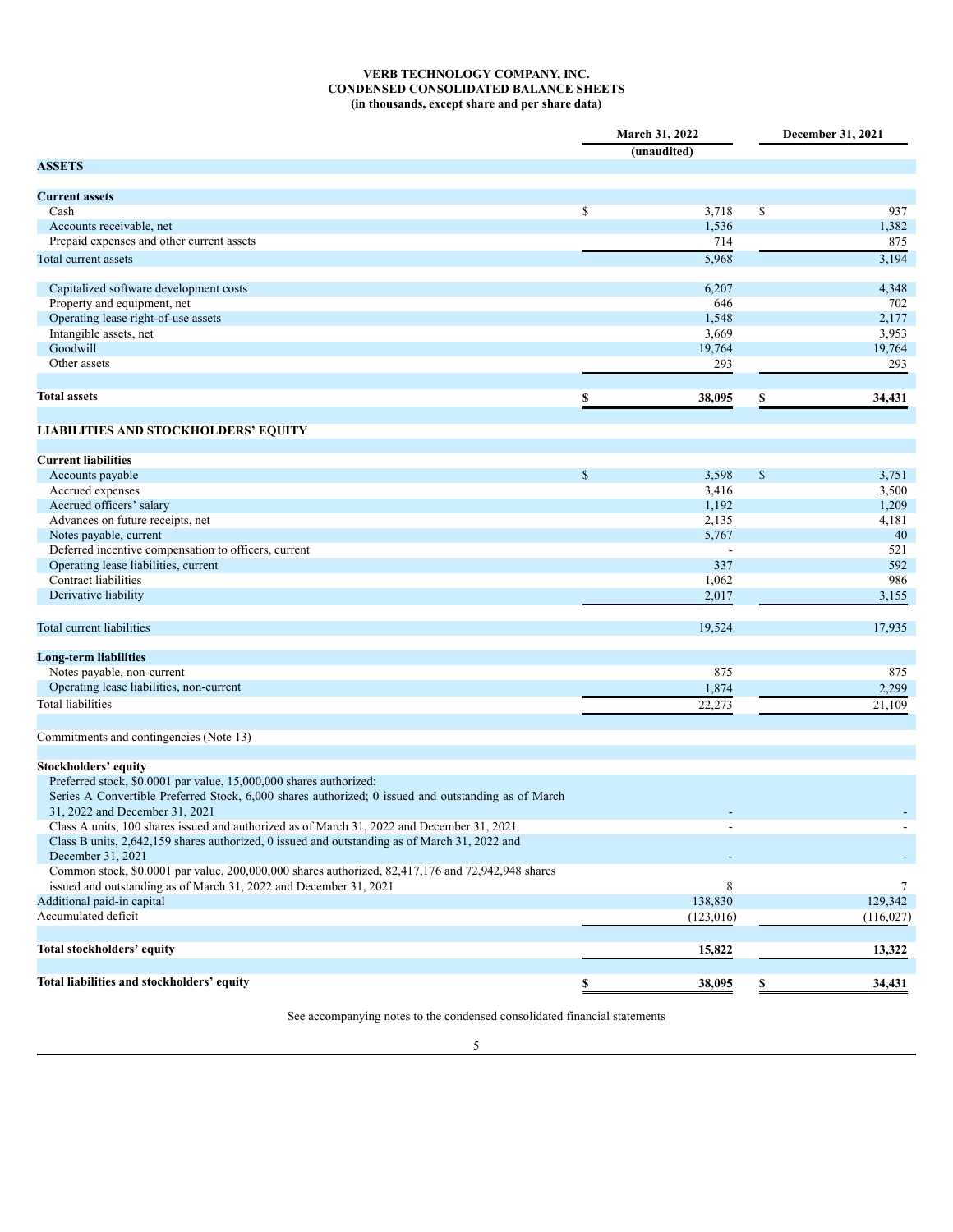# **VERB TECHNOLOGY COMPANY, INC. CONDENSED CONSOLIDATED STATEMENTS OF OPERATIONS (in thousands, except share and per share data) (unaudited)**

<span id="page-5-0"></span>

|                                                                          |                    | <b>Three Months Ended March 31,</b> |                           |            |  |
|--------------------------------------------------------------------------|--------------------|-------------------------------------|---------------------------|------------|--|
|                                                                          |                    | 2022                                |                           | 2021       |  |
| <b>Revenue</b>                                                           |                    |                                     |                           |            |  |
| Digital revenue                                                          |                    |                                     |                           |            |  |
| SaaS recurring subscription revenue                                      | $\mathbb{S}$       | 2,003                               | $\mathbb{S}$              | 1,461      |  |
| Other digital revenue                                                    |                    | 147                                 |                           | 340        |  |
| Total digital revenue                                                    |                    | 2,150                               |                           | 1,801      |  |
| Non-digital revenue                                                      |                    | 541                                 |                           | 725        |  |
| Total revenue                                                            |                    | 2,691                               |                           | 2,526      |  |
| <b>Cost of revenue</b>                                                   |                    |                                     |                           |            |  |
| Digital                                                                  |                    | 557                                 |                           | 540        |  |
| Non-digital                                                              |                    | 416                                 |                           | 675        |  |
| Total cost of revenue                                                    |                    | 973                                 |                           | 1,215      |  |
| Gross margin                                                             |                    | 1,718                               |                           | 1,311      |  |
| <b>Operating expenses</b>                                                |                    |                                     |                           |            |  |
| Research and development                                                 |                    | 1,580                               |                           | 2,884      |  |
| Depreciation and amortization                                            |                    | 409                                 |                           | 414        |  |
| General and administrative                                               |                    | 7,036                               |                           | 7,343      |  |
| Total operating expenses                                                 |                    | 9,025                               |                           | 10,641     |  |
| Loss from operations                                                     |                    | (7,307)                             |                           | (9, 330)   |  |
| Other income (expense)                                                   |                    |                                     |                           |            |  |
| Interest expense                                                         |                    | (756)                               |                           | (508)      |  |
| Change in fair value of derivative liability                             |                    | 1,138                               |                           | 500        |  |
| Other income (expense), net                                              |                    | (64)                                |                           | 54         |  |
| Debt extinguishment, net                                                 |                    |                                     |                           | 939        |  |
| Total other income, net                                                  |                    | 318                                 |                           | 985        |  |
| <b>Net loss</b>                                                          | \$                 | (6,989)                             | $\boldsymbol{\mathsf{s}}$ | (8,345)    |  |
| Loss per share - basic and diluted                                       | $\pmb{\mathbb{S}}$ | (0.09)                              | $\boldsymbol{\mathsf{s}}$ | (0.16)     |  |
| Weighted average number of common shares outstanding - basic and diluted |                    | 76,458,088                          |                           | 52,045,428 |  |

See accompanying notes to the condensed consolidated financial statements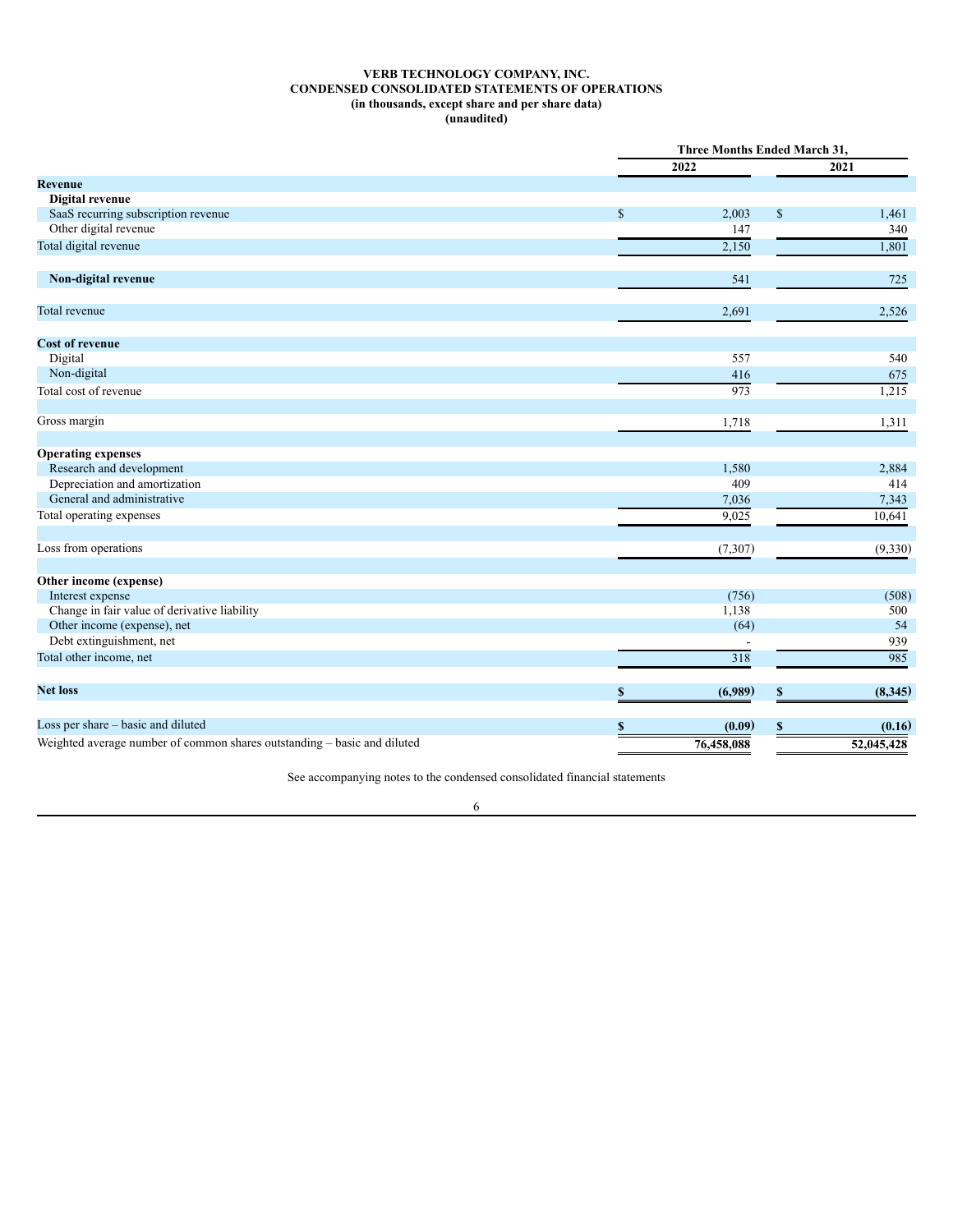# **VERB TECHNOLOGY COMPANY, INC. CONDENSED CONSOLIDATED STATEMENTS OF STOCKHOLDERS' EQUITY (in thousands, except share and per share data) (unaudited)**

<span id="page-6-0"></span>For the three months ended March 31, 2022

|                                                                                           |               | <b>Preferred Stock</b> |               | <b>Class A Units</b> |               | <b>Class B Units</b> | <b>Common Stock</b> |        | <b>Additional</b><br>Paid-in | Accumulated |          |
|-------------------------------------------------------------------------------------------|---------------|------------------------|---------------|----------------------|---------------|----------------------|---------------------|--------|------------------------------|-------------|----------|
|                                                                                           | <b>Shares</b> | <b>Amount</b>          | <b>Shares</b> | <b>Amount</b>        | <b>Shares</b> | <b>Amount</b>        | <b>Shares</b>       | Amount | Capital                      | Deficit     | Total    |
| <b>Balance at December 31, 2021</b>                                                       |               |                        | 100           |                      | ۰.            |                      | 72,942,948          |        | 129.342                      | (116, 027)  | \$13,322 |
| Sale of common stock from public offering                                                 |               | ۰                      |               | ۰                    | ۰.            | ۰                    | 7,477,583           |        | 7,537                        |             | 7,538    |
| Issuance of common stock for commitment fee related to equity<br>line of credit agreement |               |                        |               |                      |               |                      | 607,287             |        | $\overline{\phantom{a}}$     | $\sim$      |          |
| Issuance of common stock from option exercise                                             |               | ۰.                     |               | ۰.                   | $\sim$        | . .                  | 332,730             |        | 377                          | $\sim$      | 377      |
| Fair value of common shares issued for services                                           |               |                        |               | ۰.                   | ۰             | $\sim$               | 311,938             |        | 436<br>۰.                    |             | 436      |
| Fair value of common shares issued to settle accrued expenses                             |               |                        |               |                      | ۰             | ۰                    | 287,644             |        | 350                          | ۰           | 350      |
| Fair value of vested restricted stock awards, stock options and                           |               |                        |               |                      |               |                      |                     |        |                              |             |          |
| warrants                                                                                  |               |                        |               |                      |               |                      | 457,046             |        | 788                          |             | 788      |
| Net loss                                                                                  |               |                        |               |                      |               |                      |                     |        |                              | (6,989)     | (6,989)  |
| <b>Balance at March 31, 2022</b>                                                          |               |                        | 100           |                      |               |                      | 82,417,176          |        | 138,830                      | (123, 016)  | \$15,822 |
|                                                                                           |               |                        |               |                      |               |                      |                     |        |                              |             |          |
|                                                                                           |               |                        |               |                      |               |                      |                     |        |                              |             |          |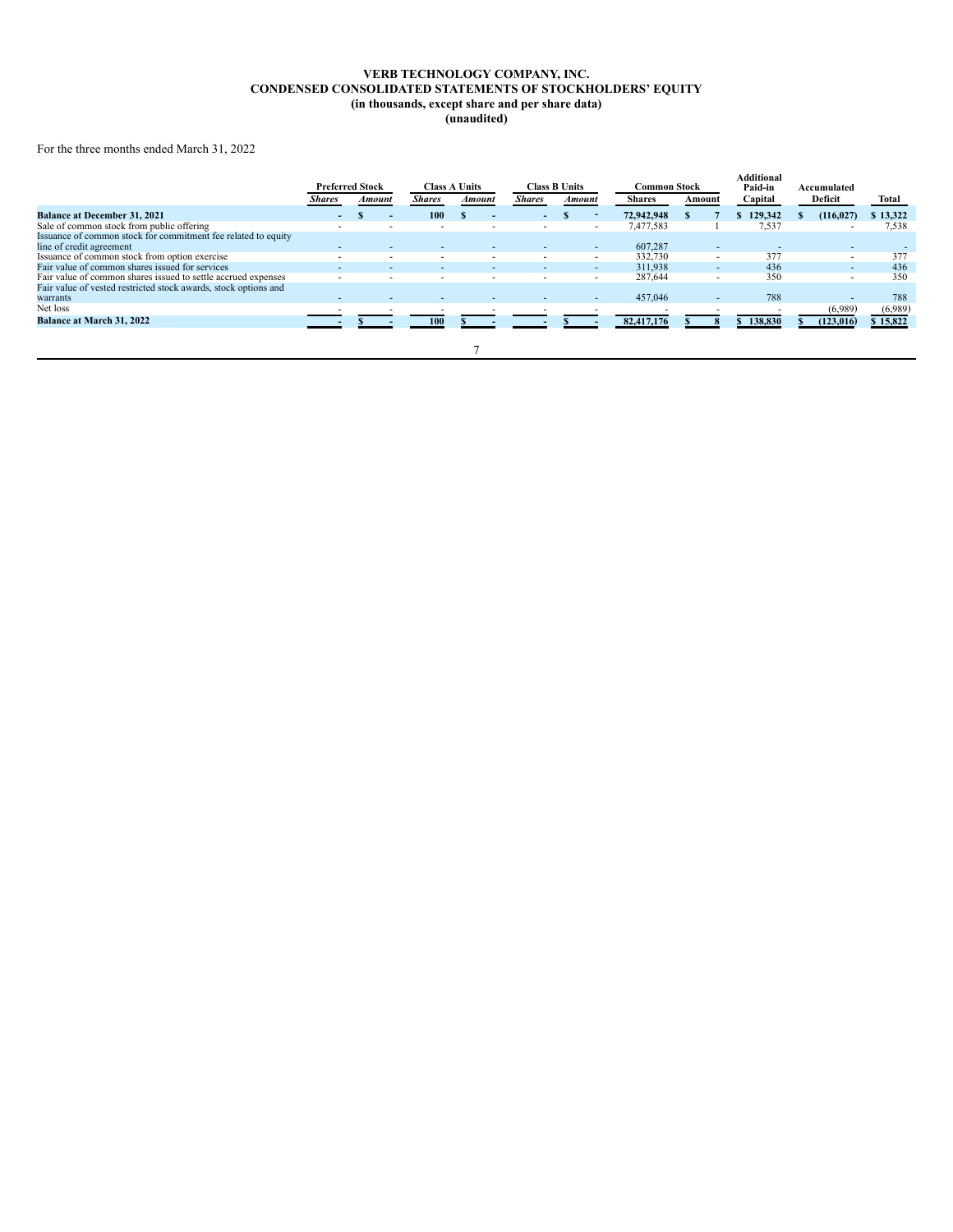# For the three months ended March 31, 2021

|                                                                 | <b>Preferred Stock</b> |        | <b>Class A Units</b> |        | <b>Class B Units</b>     |         | Common Stock  |        | <b>Additional</b><br>Paid-in | Accumulated              |         |
|-----------------------------------------------------------------|------------------------|--------|----------------------|--------|--------------------------|---------|---------------|--------|------------------------------|--------------------------|---------|
|                                                                 | <b>Shares</b>          | Amount | <b>Shares</b>        | Amount | <b>Shares</b>            | Amount  | <b>Shares</b> | Amount | Capital                      | <b>Deficit</b>           | Total   |
| <b>Balance at December 31, 2020</b>                             | 2.006                  |        | 100                  |        | 2.642.159                | \$3.065 | 47,795,009    |        | 89.216                       | (81.541)                 | 10,745  |
| Sale of common stock from public offering                       |                        |        |                      |        |                          |         | 9,375,000     |        | 14,128                       |                          | 14,129  |
| Issuance of common stock from warrant exercise                  |                        |        |                      |        |                          |         | 1.036.600     | ٠      | 1.103                        | $\overline{\phantom{a}}$ | 1.103   |
| Issuance of common stock from option exercise                   |                        | ۰.     |                      |        |                          |         | 332.730       | ۰      | 377                          |                          | 377     |
| Conversion of Series A Preferred to common stock                | (300)                  |        |                      |        |                          |         | 272,728       |        |                              | $\overline{\phantom{a}}$ |         |
| Fair value of common shares issued for services                 |                        |        |                      |        | $\sim$                   |         | 809.511       | ۰      | 1,414                        | $\overline{\phantom{a}}$ | 1,414   |
| Fair value of vested restricted stock awards                    |                        |        |                      |        | $\overline{\phantom{a}}$ |         | 247.703       | ۰      | 447                          | . .                      | 447     |
| Fair value of vested stock options and warrants                 |                        |        |                      |        |                          |         |               | ۰      | 448                          |                          | 448     |
| Extinguishment of derivative liability upon exercise of         |                        |        |                      |        |                          |         |               |        |                              |                          |         |
| warrants                                                        |                        |        |                      |        |                          |         |               |        | 2,286                        |                          | 2,286   |
| Fair value of common shares issued to settle accrued expenses   |                        |        |                      |        |                          |         | 121,842       |        | 207                          |                          | 207     |
| Fair value of warrants issued to officer to modify note payable |                        |        |                      |        |                          |         |               | ۰.     | 287                          |                          | 287     |
| Conversion of Class B Units to common shares                    |                        |        |                      |        | (2,642,159)              | (3,065) | 2,642,159     | ۰      | 3,065                        |                          |         |
| Net loss                                                        |                        |        |                      |        |                          |         |               |        |                              | (8,345)                  | (8,345) |
| Balance at March 31, 2021                                       | 1.706                  |        | 100                  |        |                          |         | 62,633,282    |        | 112,978                      | (89.886)                 | 23,098  |

See accompanying notes to the condensed consolidated financial statements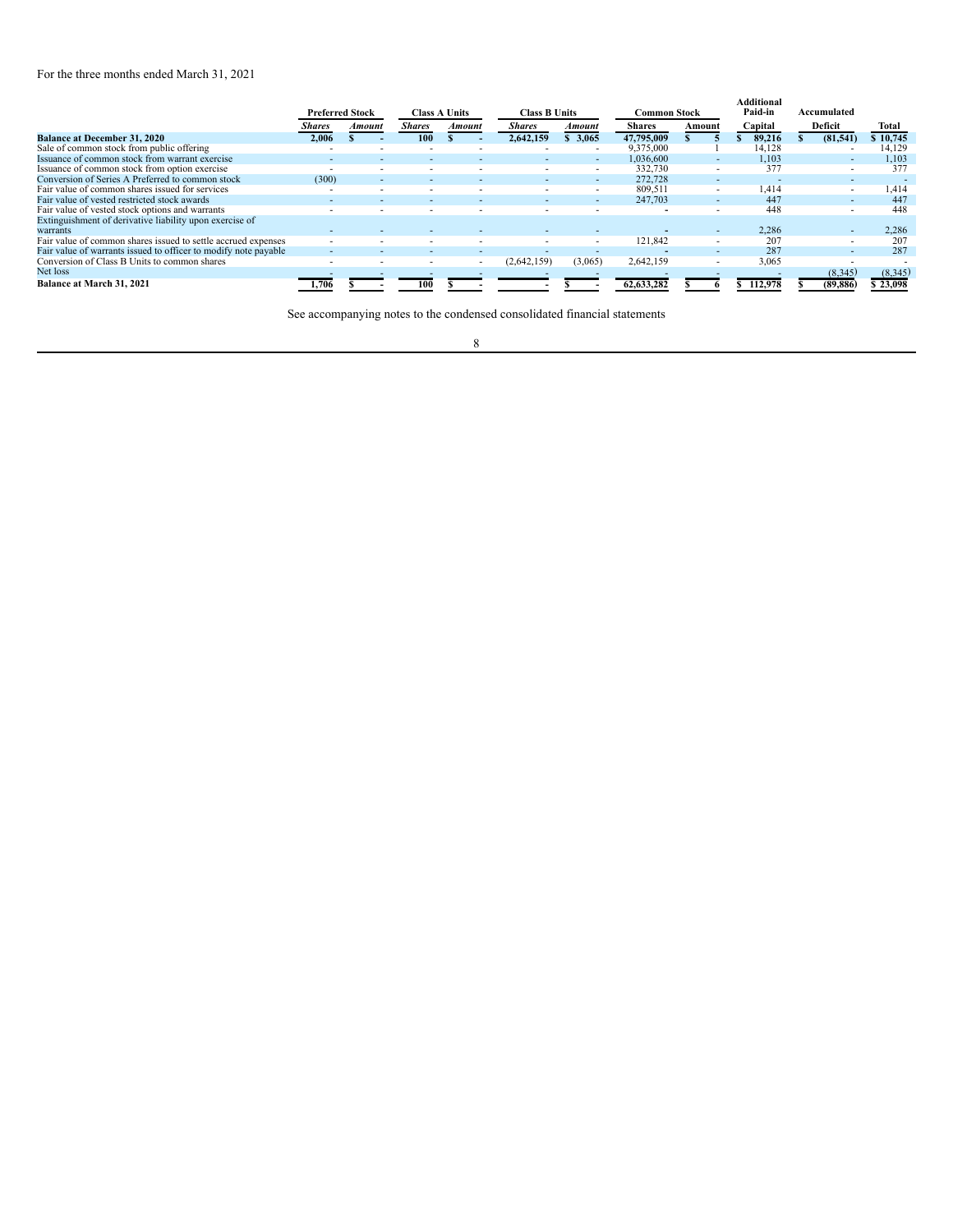## **VERB TECHNOLOGY COMPANY, INC. CONDENSED CONSOLIDATED STATEMENTS OF CASH FLOWS (in thousands) (unaudited)**

<span id="page-8-0"></span>

|                                                                             |             | <b>Three Months Ended March 31,</b> |                      |  |  |
|-----------------------------------------------------------------------------|-------------|-------------------------------------|----------------------|--|--|
|                                                                             |             | 2022                                | 2021                 |  |  |
| <b>Operating Activities:</b>                                                |             |                                     |                      |  |  |
| Net loss                                                                    | $\mathbf S$ | (6,989)<br>$\mathbf S$              | (8, 345)             |  |  |
| Adjustments to reconcile net loss to net cash used in operating activities: |             |                                     |                      |  |  |
| Share-based compensation                                                    |             | 1,301                               | 2,402                |  |  |
| Amortization of debt discount                                               |             | 536                                 | 475                  |  |  |
| Amortization of debt issuance costs                                         |             | 113                                 |                      |  |  |
| Change in fair value of derivative liability                                |             | (1,138)                             | (500)                |  |  |
| Debt extinguishment, net                                                    |             | $\overline{\phantom{a}}$            | (939)                |  |  |
| Depreciation and amortization                                               |             | 409                                 | 414                  |  |  |
| Loss on lease termination                                                   |             | 22                                  |                      |  |  |
| Loss on disposal of property and equipment                                  |             | 10                                  |                      |  |  |
| Allowance for doubtful accounts                                             |             | 189                                 | 124                  |  |  |
| Effect of changes in assets and liabilities:                                |             |                                     |                      |  |  |
| Accounts receivable                                                         |             | (343)                               | (259)                |  |  |
| Prepaid expenses and other current assets                                   |             | 128                                 | (285)                |  |  |
| Operating lease right-of-use assets                                         |             | 86                                  | 140                  |  |  |
| Accounts payable, accrued expenses, and accrued interest                    |             | 237                                 | 362                  |  |  |
| Contract liabilities                                                        |             | 76                                  | 26                   |  |  |
| Deferred incentive compensation                                             |             | (377)                               | (377)                |  |  |
| Operating lease liabilities                                                 |             | (159)                               | (161)                |  |  |
| Net cash used in operating activities                                       |             | (5,899)                             | $\overline{(6,923)}$ |  |  |
| <b>Investing Activities:</b>                                                |             |                                     |                      |  |  |
| Proceeds from sale of property and equipment                                |             | 3                                   | 5                    |  |  |
| Capitalized software development costs                                      |             | (2, 284)                            |                      |  |  |
| Purchases of intangible assets                                              |             | (82)                                |                      |  |  |
| Net cash provided by (used in) investing activities                         |             | (2,363)                             | $\overline{5}$       |  |  |
| <b>Financing Activities:</b>                                                |             |                                     |                      |  |  |
| Proceeds from sale of common stock                                          |             | 7,538                               | 13,985               |  |  |
| Proceeds from notes payable                                                 |             | 6.000                               |                      |  |  |
| Advances on future receipts                                                 |             |                                     | 4,290                |  |  |
| Proceeds from warrant exercise                                              |             | $\omega$                            | 1,103                |  |  |
| Payment of advances on future receipts                                      |             | (2,507)                             | (1,706)              |  |  |
| Proceeds from option exercise                                               |             | 377                                 | 377                  |  |  |
| Payment for debt issuance costs                                             |             | (365)                               |                      |  |  |
| Net cash provided by financing activities                                   |             | 11,043                              | 18,049               |  |  |
| Net change in cash                                                          |             | 2,781                               | 11,131               |  |  |
| Cash - beginning of period                                                  |             | 937                                 | 1,815                |  |  |
| Cash - end of period                                                        | \$          | 3,718<br>\$                         | 12,946               |  |  |
|                                                                             |             |                                     |                      |  |  |

See accompanying notes to the condensed consolidated financial statements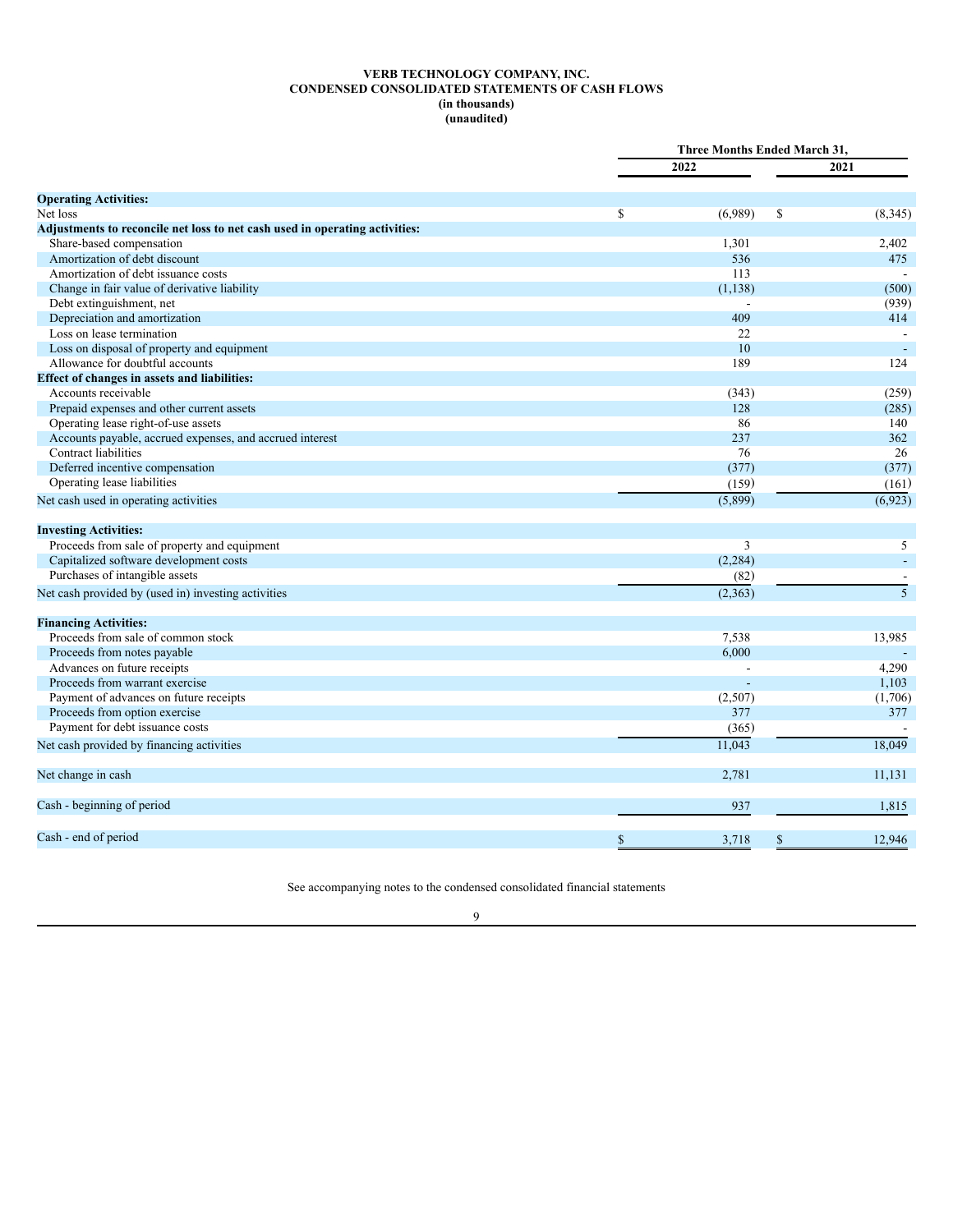# **VERB TECHNOLOGY COMPANY, INC. Notes to Condensed Consolidated Financial Statements For the Three Months Ended March 31, 2022 and 2021 (in thousands, except share and per share data) (unaudited)**

# <span id="page-9-0"></span>**1. DESCRIPTION OF BUSINESS**

#### *Our Business*

References in this document to the "Company," "Verb," "we," "us," or "our" are intended to mean Verb Technology Company, Inc., individually, or as the context requires, collectively with its subsidiaries on a consolidated basis.

The Company is a SaaS applications platform developer. Our platform is comprised of a suite of interactive video-based sales enablement business software products marketed on a subscription basis. Our applications, available in both mobile and desktop versions, are offered as a fully integrated suite, as well as on a standalone basis, and include verbCRM, our Customer Relationship Management ("CRM") application, verbLEARN, our Learning Management System application, verbLIVE, our Live Stream eCommerce application, verbPULSE, our business/augmented intelligence notification and sales coach application, and verbTEAMS, our self-onboarding videobased CRM and content management application for professional sports teams, small business and solopreneurs, with seamless synchronization with Salesforce, that also comes bundled with verbLIVE, and more recently, we introduced verbMAIL, our interactive video-based sales communication tool integrated into Microsoft Outlook. Of note is our forthcoming MARKET, a multi-vendor, multi-presenter, livestream social shopping platform at the forefront of the convergence of ecommerce and entertainment.

The Company also provides certain non-digital services to some of its enterprise clients such as printing, fulfillment services, design and print welcome kits and starter kits. We use the term "client" and "customer" interchangeably.

# *COVID-19*

As of the date of this filing, there continues to be widespread concern regarding the ongoing impacts and disruptions caused by the COVID-19 pandemic in the regions in which the Company operates. Although the impacts of the COVID-19 pandemic have not been material to date, a prolonged downturn in economic conditions could have a material adverse effect on our customers and demand for our services. The Company has not observed any impairments of its assets or a significant change in the fair value of its assets due to the COVID-19 pandemic. At this time, it is not possible for the Company to predict the duration or magnitude of the adverse results of the outbreak and its effects on the Company's business or results of operations, financial condition, or liquidity.

# **2. SUMMARY OF SIGNIFICANT ACCOUNTING POLICIES AND SUPPLEMENTAL DISCLOSURES**

### *Basis of Presentation*

The accompanying condensed consolidated financial statements are unaudited. These unaudited interim condensed consolidated financial statements have been prepared in accordance with accounting principles generally accepted in the United States of America ("GAAP") and applicable rules and regulations of the Securities and Exchange Commission ("SEC") regarding interim financial reporting. Certain information and note disclosures normally included in the financial statements prepared in accordance with GAAP have been condensed or omitted pursuant to such rules and regulations. Accordingly, these interim condensed consolidated financial statements should be read in conjunction with the consolidated financial statements and notes thereto contained in the Company's Annual Report on Form 10-K for the fiscal year ended December 31, 2021 filed with the SEC on March 31, 2022 (the "2021 Annual Report"). The consolidated balance sheet as of December 31, 2021 included herein was derived from the audited consolidated financial statements as of that date.

In the opinion of management, the accompanying unaudited condensed consolidated financial statements contain all adjustments necessary to fairly present the Company's financial position and results of operations for the interim periods reflected. Except as noted, all adjustments contained herein are of a normal recurring nature. Results of operations for the fiscal periods presented herein are not necessarily indicative of fiscal year-end results.

# *Principles of Consolidation*

The consolidated financial statements have been prepared in accordance with GAAP and include the accounts of Verb, Verb Direct, LLC, Verb Acquisition Co., LLC, and verbMarketplace, LLC. All intercompany accounts have been eliminated in the consolidation. Certain prior period amounts have been reclassified to conform to the current presentation.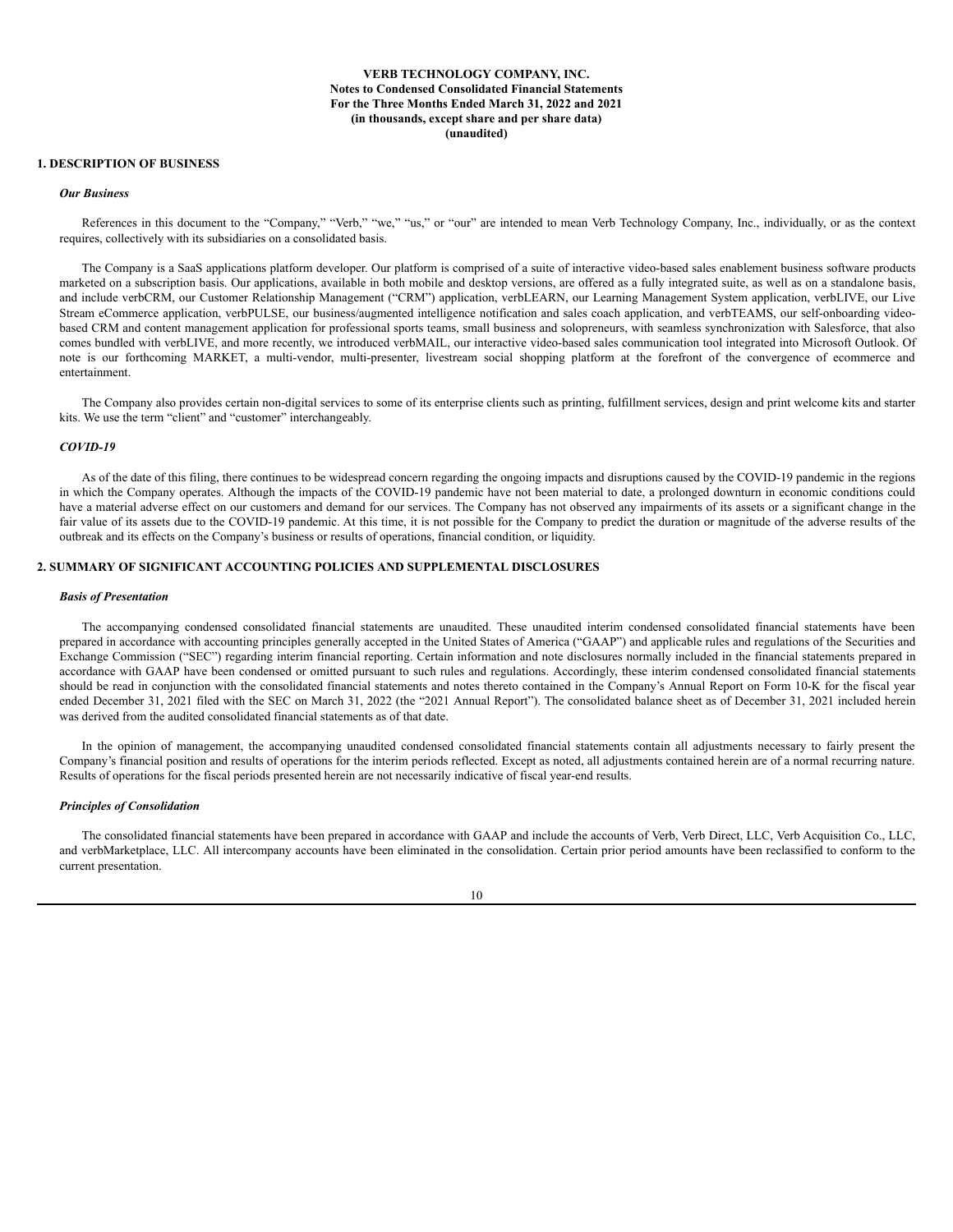#### *Going Concern*

The accompanying consolidated financial statements have been prepared on a going concern basis, which contemplates the realization of assets and the settlement of liabilities and commitments in the normal course of business. As reflected in the accompanying consolidated financial statements, during the three months ended March 31, 2022, the Company incurred a net loss of \$6,989 and used cash in operations of \$5,899. These factors raise substantial doubt about the Company's ability to continue as a going concern within one year after the date of the financial statements being issued.

On January 12, 2022, the Company entered into a common stock purchase agreement (the "Common Stock Purchase Agreement") with Tumim Stone Capital LLC (the "Investor"). Pursuant to the agreement, the Company has the right, but not the obligation, to sell to the Investor, and the Investor is obligated to purchase, up to \$50,000 of newly issued shares (the "Total Commitment") of the Company's common stock, par value \$0.0001 per share (the "Common Stock") from time to time during the term of the agreement, subject to certain limitations and conditions. The Total Commitment is inclusive of 607,287 shares of Common Stock (the "Commitment Shares"), issued to the Investor as consideration for its commitment to purchase shares of Common Stock under the Common Stock Purchase Agreement.

On January 12, 2022, the Company also entered into a securities purchase agreement with three institutional investors (collectively, the "Note Holders") providing for the sale and issuance of an aggregate original principal amount of \$6,300 in convertible notes due January 2023 (each, a "Note," and, collectively, the "Notes," and such financing, the "Note Offering"). The Company and the Note Holders also entered into a security agreement, dated January 12, 2022, in connection with the Note Offering, pursuant to which the Company granted a security interest to the Note Holders in substantially all of its assets.

On April 20, 2022, the Company entered into a securities purchase agreement (the "Purchase Agreement"), which provides for the sale and issuance by the Company of an aggregate of (i) 14,666,667 shares of the Company's common stock, \$0.0001 par value per share, at a purchase price of \$0.75 per share, and (ii) warrants to purchase 14,666,667 shares of the common stock at an exercise price of \$0.75 per share, for aggregate gross proceeds of \$11,000 before deducting placement agent commissions and other estimated offering expenses (the "Registered Direct Offering"). The Purchase Agreement contains customary representations, warranties and agreements by the Company, customary conditions to closing, and customary indemnification obligations of the Company. The Purchase Agreement amongst other things restricts us from selling shares using at the market ("ATM") agreement with Truist Securities and the Common Stock Purchase Agreement. As a result of this transaction, certain of our Series A warrants priced at \$1.10 per share were repriced to \$0.75 per share under the terms of such warrant agreements. The fair value of such warrants at this new exercise price is approximately \$500 and the Company will account for this change as a deemed dividend. In addition, as a result of entering into the Purchase Agreement, the Company repaid \$1,650 in principal payments to Note Holders pursuant to the terms of the Note Offering, thereby reducing the outstanding principal balance from \$6,300 to \$4,650.

On April 20, 2022, the Company also entered into a placement agency agreement (the "Placement Agency Agreement") with A.G.P./Alliance Global Partners (the "Placement Agent"). Pursuant to the terms of the Placement Agency Agreement, the Placement Agent agreed to use its reasonable best efforts to arrange for the sale of the Securities in the Registered Direct Offering. See Note 14 – Subsequent Events.

#### *Use of Estimates*

The preparation of financial statements in conformity with GAAP requires management to make estimates and assumptions that affect the reported amounts of assets and liabilities at the date of the financial statements, and the reported amounts of revenue and expenses during the reported periods. Significant estimates include assumptions made in analysis of reserves for allowance of doubtful accounts, inventory, assumptions made in purchase price allocations, impairment testing of long-term assets, realization of deferred tax assets, determining fair value of derivative liabilities, and valuation of equity instruments issued for services. Amounts could materially change in the future.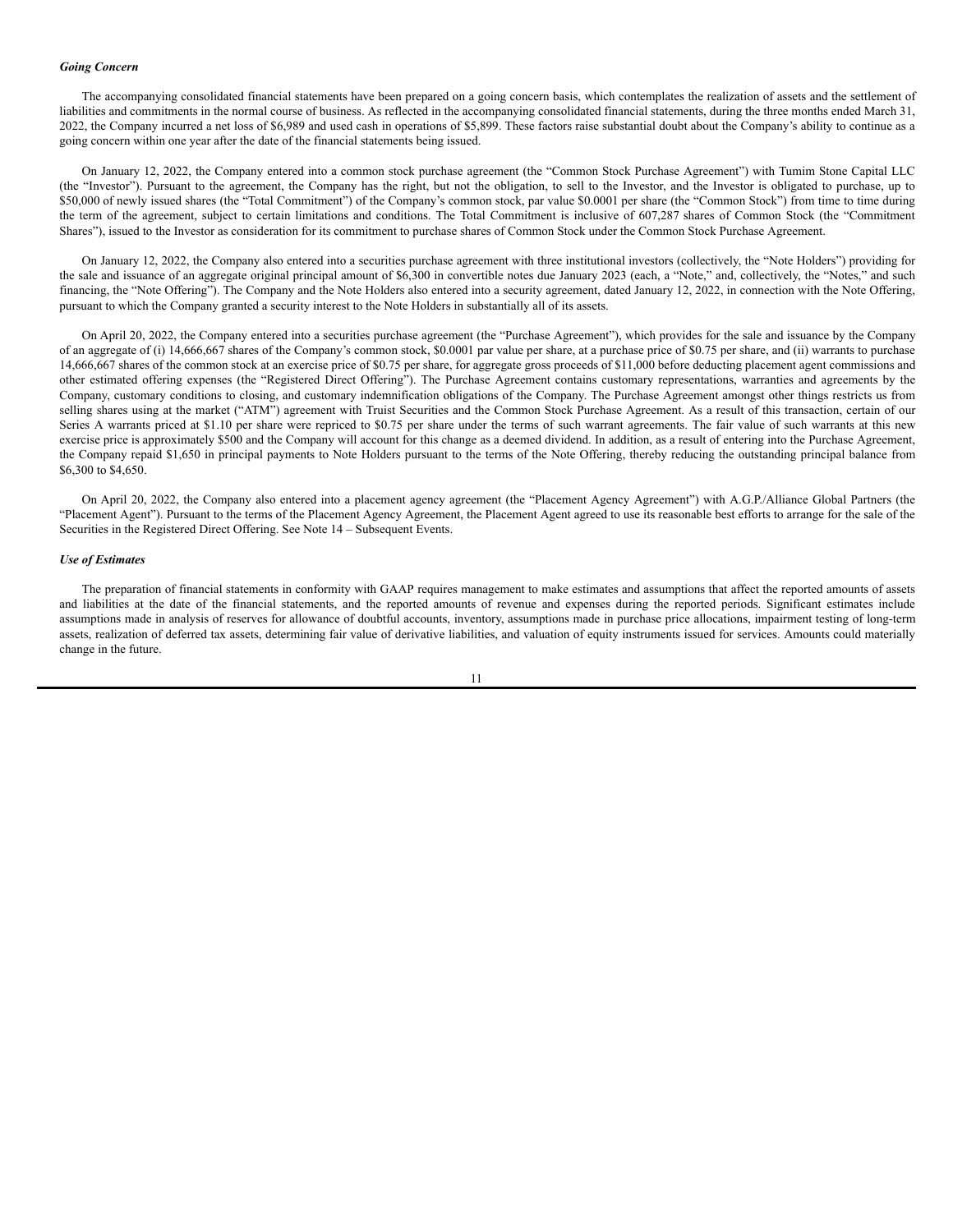# *Revenue Recognition*

The Company recognizes revenue in accordance with Financial Accounting Standard Board's ("FASB") ASC 606, *Revenue from Contracts with Customers* ("ASC 606"). The Company derives its revenue primarily from providing application services through the SaaS application, digital marketing and sales support services. The Company also derives revenue from the sale of customized print products and training materials, branded apparel, and digital tools, as demanded by its customers.

A description of our principal revenue generating activities is as follows:

- 1. Digital Revenue which is divided into two main categories:
	- a. SaaS recurring digital revenue based on contract-based subscriptions to verb app products and platform services which include verbCRM, verbLEARN, verbLIVE, verbTEAMS, and verbPULSE. The revenue is recognized straight-line over the subscription period.
	- b. Non-SaaS, non-recurring digital revenue, which is revenue generated by the use of app products and in-app purchases, such as sampling and other services obtained through the app. The revenue for samples is recognized upon completion and shipment, while the design fees are recognized when the service has been rendered and the app is delivered to the customer.

Subscription revenue from the application services is recognized over the life of the estimated subscription period. The Company also charges certain customers setup or installation fees for the creation and development of websites and phone application. These fees are accounted for as part of contract liabilities and amortized over the estimated life of the agreement. Revenue is measured as the amount of consideration expected to be received in exchange for transferring the products or services to a customer

2. Non-digital revenue, which is revenue generated from non-app, non-digital sources through ancillary services provided as an accommodation to clients and customers. These services, which are now outsourced to a strategic partner as part of a cost reduction plan instituted in 2020, include design, printing services, fulfillment and shipping services. The revenue is recognized upon completion and shipment of products or fulfillment to the customer.

The products sold by us are distinctly individual. The products are offered for sale solely as finished goods, and there are no performance obligations required post-shipment for customers to derive the expected value from them. Other than promotional activities, which can vary from time to time but nevertheless are entirely within the Company's control, contracts with customers contain no incentives or discounts that could cause revenue to be allocated or adjusted over time. The control of products we sell transfers to our customers upon shipment from our facilities, and our performance obligations are satisfied at that time. Amounts related to shipping and handling that are billed to customers are reflected as part of revenue, and the related costs are reflected in cost of revenue in the accompanying Consolidated Statements of Operations. Historically, we have not experienced any significant payment delays from customers. The Company allows returns within 30 days of purchase from end-users. Customers may return purchased products under certain circumstances. Returns from customers in the past and during the three months ended March 31, 2022 and 2021 are immaterial.

Revenues during the three months ended March 31, 2022 and 2021 were substantially all generated from the United States of America.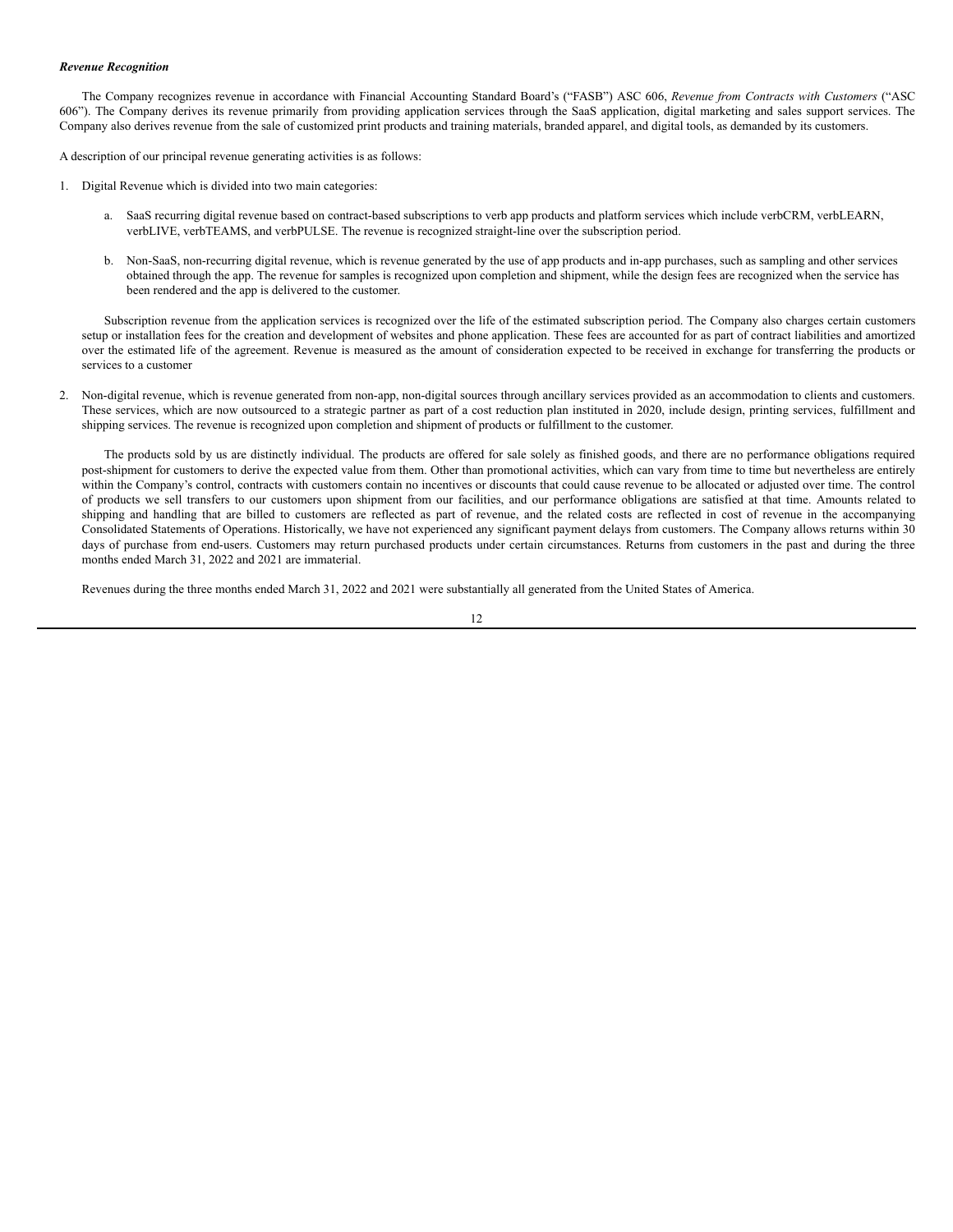#### *Cost of Revenue*

Cost of revenue primarily consists of the salaries of certain employees and contractors, digital content costs, purchase price of consumer products, packaging supplies, and customer shipping and handling expenses. Shipping costs to receive products from our suppliers are included in our inventory and recognized as cost of revenue upon sale of products to our customers.

#### *Contract Liabilities*

Contract liabilities represent consideration received from customers under revenue contracts for which the Company has not yet delivered or completed its performance obligation to the customer. Contract liabilities are recognized over the contract period.

# *Capitalized Software Development Costs*

The Company capitalizes internal and external costs directly associated with developing internal-use software, and hosting arrangements that include an internal-use software license, during the application development stage of its projects. The Company's internal-use software is reported at cost less accumulated depreciation. Depreciation begins once the project has been completed and is ready for its intended use. The Company will depreciate the asset on a straight-line basis over a period of three years, which is the estimated useful life. Software maintenance activities or minor upgrades are expensed in the period performed. As of March 31, 2022 and December 31, 2021, the Company capitalized \$6,207 and \$4,348, respectively, in software development costs and recorded as capitalized software development costs in our condensed consolidated balance sheets (see Note 3).

Depreciation expense related to capitalized software development costs are recorded in Cost of revenue in the consolidated statements of operations. There was no depreciation expense related to capitalized software development costs for the three months ended March 31, 2022 and 2021 as the software has not been completed and utilized.

# *Fair Value of Financial Instruments*

The Company follows the guidance of FASB ASC 820 and ASC 825 for disclosure and measurement of the fair value of its financial instruments. FASB ASC 820 establishes a framework for measuring fair value under GAAP and expands disclosures about fair value measurements. To increase consistency and comparability in fair value measurements and related disclosures, ASC 820 establishes a fair value hierarchy which prioritizes the inputs to valuation techniques used to measure fair value into three (3) broad levels. The fair value hierarchy gives the highest priority to quoted prices (unadjusted) in active markets for identical assets or liabilities and the lowest priority to unobservable inputs.

The three (3) levels of fair value hierarchy defined by ASC 820 are described below:

Level 1: Quoted market prices available in active markets for identical assets or liabilities as of the reporting date.

- Level 2: Pricing inputs other than quoted prices in active markets included in Level 1, which are either directly or indirectly observable as of the reporting date.
- Level 3: Pricing inputs that are generally observable inputs and not corroborated by market data.

The carrying amount of the Company's financial assets and liabilities, such as cash and cash equivalents, prepaid expenses, and accounts payable and accrued expenses approximate their fair value due to their short-term nature. The carrying values financing obligations approximate their fair values due to the fact that the interest rates on these obligations are based on prevailing market interest rates. The Company uses Level 2 inputs for its valuation methodology for the derivative liabilities.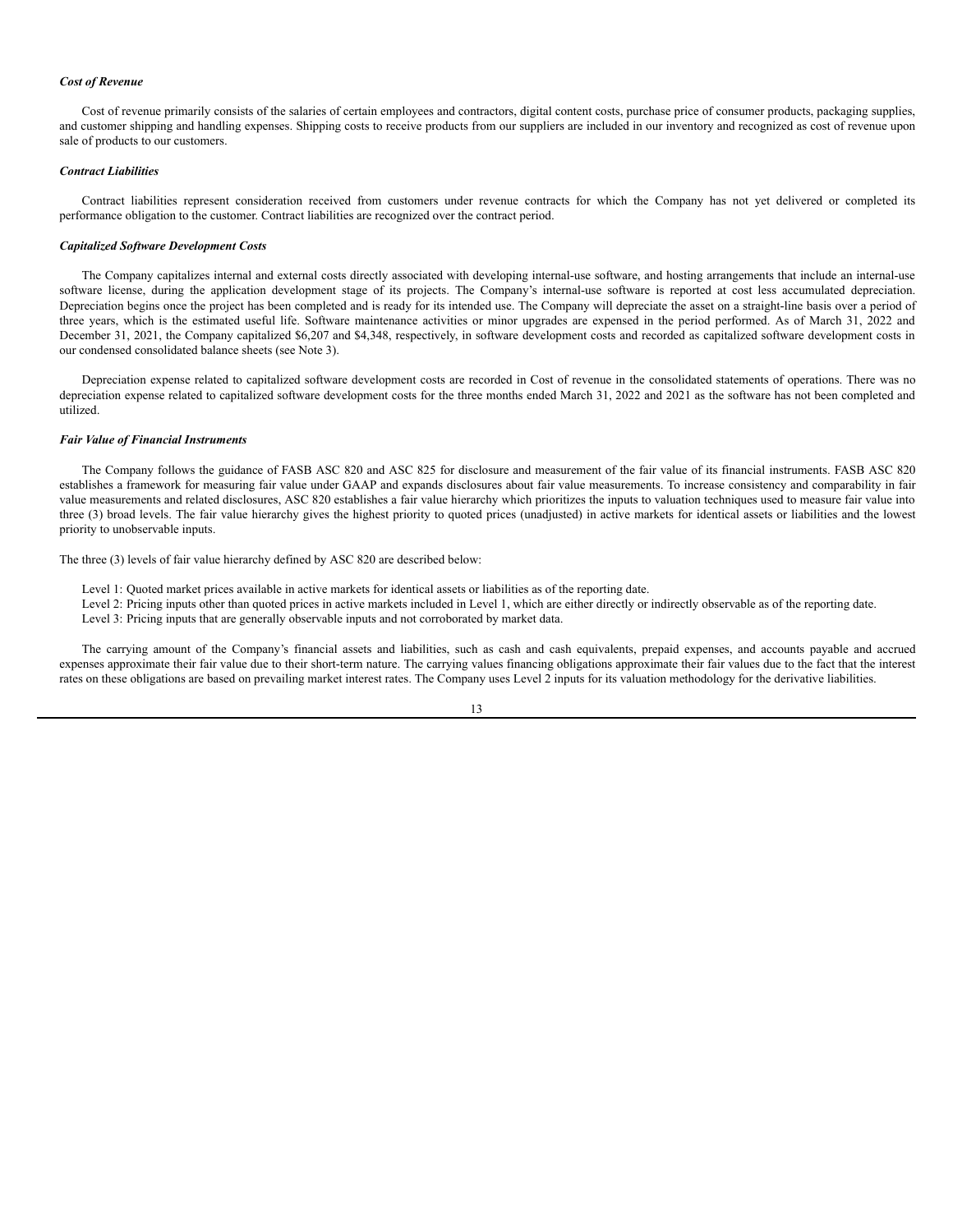# *Derivative Financial Instruments*

The Company evaluates its financial instruments to determine if such instruments are derivatives or contain features that qualify as embedded derivatives. For derivative financial instruments that are accounted for as liabilities, the derivative instrument is initially recorded at its fair value and is then re-valued at each reporting date, with changes in the fair value reported in the consolidated statements of operations. The classification of derivative instruments, including whether such instruments should be recorded as liabilities or as equity, is evaluated at the end of each reporting period. Derivative instrument liabilities are classified in the balance sheet as current or non-current based on whether or not net-cash settlement of the derivative instrument could be required within 12 months of the balance sheet date.

The Company uses Level 2 inputs for its valuation methodology for the derivative liabilities as their fair values were determined by using a Binomial pricing model. The Company's derivative liabilities are adjusted to reflect fair value at each period end, with any increase or decrease in the fair value being recorded in results of operations as adjusted to fair value of derivatives.

# *Share-Based Compensation*

The Company issues stock options and warrants, shares of common stock and restricted stock units as share-based compensation to employees and non-employees. The Company accounts for its share-based compensation in accordance with FASB ASC 718, *Compensation – Stock Compensation*. Share-based compensation cost is measured at the grant date, based on the estimated fair value of the award, and is recognized as expense over the requisite service period. The fair value of restricted stock units is determined based on the number of shares granted and the quoted price of our common stock and is recognized as expense over the service period. Recognition of compensation expense for non-employees is in the same period and manner as if the Company had paid cash for services.

# *Net Loss Per Share*

Basic net loss per share is computed by using the weighted-average number of common shares outstanding during the period. Diluted net loss per share is computed giving effect to all dilutive potential shares of common stock that were outstanding during the period. Dilutive potential shares of common stock consist of incremental shares of common stock issuable upon exercise of stock options. No dilutive potential shares of common stock were included in the computation of diluted net loss per share because their impact was anti-dilutive.

As of March 31, 2022, and 2021, the Company had total outstanding options of 5,877,643 and 5,799,013, respectively, and warrants of 10,984,740 and 12,422,562, respectively, and outstanding restricted stock awards of 2,211,525 and 2,751,508, respectively, which were excluded from the computation of net loss per share because they are anti-dilutive.

# *Concentration of Credit and Other Risks*

Financial instruments that potentially subject the Company to concentrations of credit risk consist of cash and accounts receivable. Cash is deposited with a limited number of financial institutions. The balances held at any one financial institution at times may be in excess of Federal Deposit Insurance Corporation ("FDIC") insurance limits of up to \$250.

The Company extends limited credit to customers based on an evaluation of their financial condition and other factors. The Company generally does not require collateral or other security to support accounts receivable. The Company performs ongoing credit evaluations of its customers and maintains an allowance for doubtful accounts and sales credits. The Company believes that any concentration of credit risk in its accounts receivable is substantially mitigated by the Company's evaluation process, relatively short collection terms and the high level of credit worthiness of its customers.

The Company's concentration of credit risk includes its concentrations from key customers and vendors. As of March 31, 2022, we have one vendor that accounted for 33% of our purchases individually and in aggregate. In addition, we had one vendor that accounted for 49% of accounts payable individually and in aggregate.

As of March 31, 2022, we had no customers that accounted for 10% of our accounts receivable individually and in the aggregate.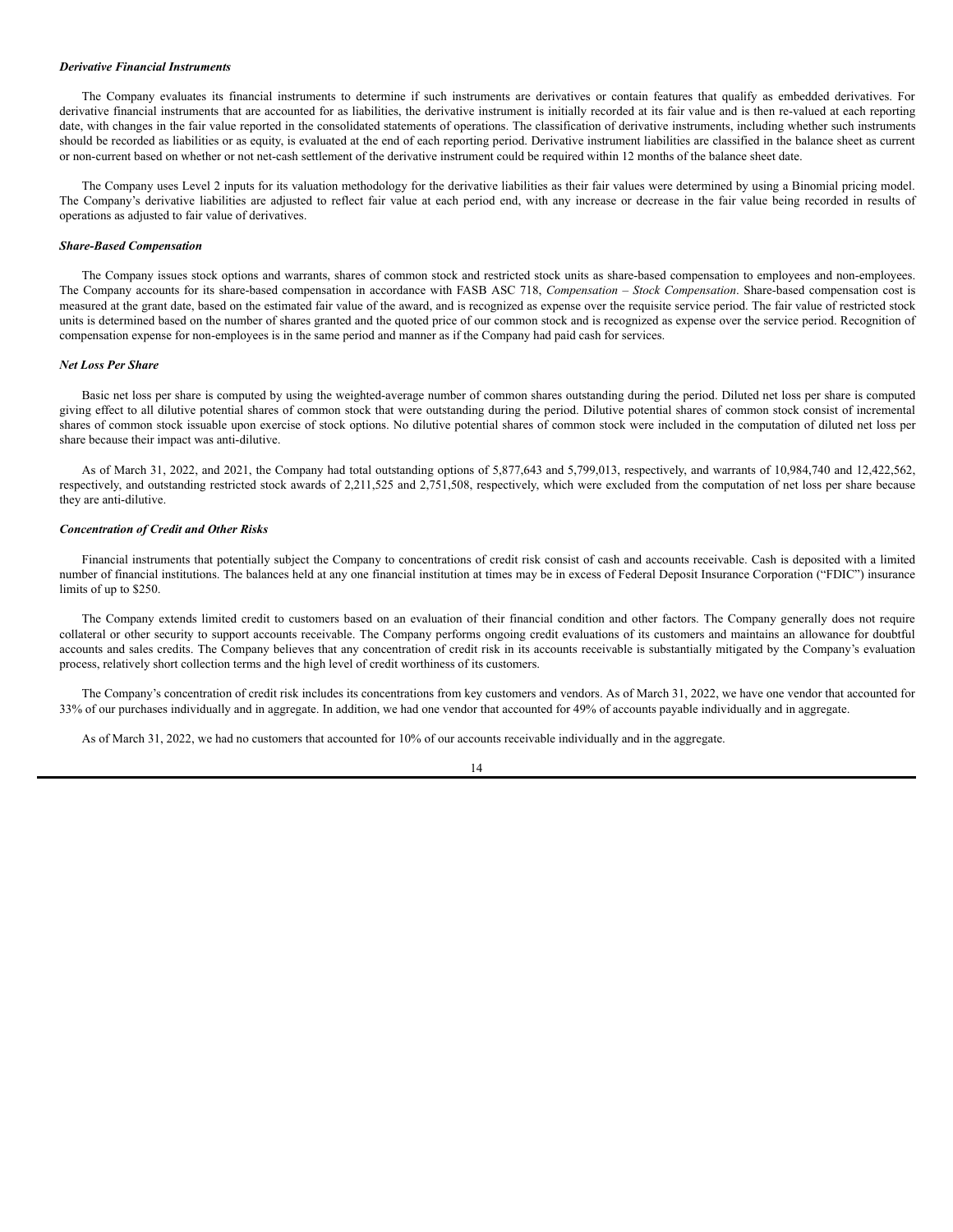During the three months ended March 31, 2022 and 2021, we had no customers that accounted for 10% of our revenues individually and in the aggregate.

#### *Supplemental Cash Flow Information*

| Supplemental disclosures of cash flow information:                      |                |       |
|-------------------------------------------------------------------------|----------------|-------|
| Cash paid for interest                                                  | $\blacksquare$ | 34    |
| Cash paid for income taxes                                              |                |       |
|                                                                         |                |       |
| Supplemental disclosure of non-cash investing and financing activities: |                |       |
| Fair value of derivative liability extinguished                         |                | 2,286 |
| Fair value of common shares issued to settle accrued expenses           | 350            | 207   |
| Reclassification of Class B upon conversion to common stock             |                | 3,065 |
| Discount recognized from advances on future receipts                    |                | 1,133 |
| Accrued software development costs                                      | 1,675          |       |
| Discount recognized from notes payable                                  | 300            |       |
| Derecognition of operating lease right-of-use assets                    | 543            |       |
| Derecognition of operating lease liabilities                            | 521            |       |
| Debt issuance costs in accounts payable                                 | 80             |       |
|                                                                         |                |       |

#### *Recent Accounting Pronouncements*

#### Recently Adopted Accounting Pronouncements

In August 2020, the FASB issued ASU No. 2020-06 ("ASU 2020-06") "*Debt—Debt with Conversion and Other Options (Subtopic 470-20) and Derivatives and Hedging—Contracts in Entity's Own Equity (Subtopic 815-40*)." ASU 2020-06 reduces the number of accounting models for convertible debt instruments by eliminating the cash conversion and beneficial conversion models. As a result, a convertible debt instrument will be accounted for as a single liability measured at its amortized cost as long as no other features require bifurcation and recognition as derivatives. By removing those separation models, the effective interest rate of convertible debt instruments will be closer to the coupon interest rate. Further, the diluted net income per share calculation for convertible instruments will require the Company to use the if-converted method. ASU 2020-06 will be effective January 1, 2024, for the Company and is to be adopted through a cumulative-effect adjustment to the opening balance of retained earnings. Early adoption is permitted, but no earlier than January 1, 2021, including interim periods within that year. Effective January 1, 2022, the Company early adopted ASU 2020-06 and that adoption did not have any material impact on the Company's financial statements and the related disclosures.

In May 2021, the FASB issued ASU 2021-04, Earnings Per Share (Topic 260), Debt-Modifications and Extinguishments (Subtopic 470-50), Compensation-Stock Compensation (Topic 718), and Derivatives and Hedging-Contracts in Entity's Own Equity (Subtopic 815-40): Issuer's Accounting for Certain Modifications or *Exchanges of Freestanding Equity-Classified Written Call Options*. ASU 2021-04 provides clarification and reduces diversity in an issuer's accounting for modifications or exchanges of freestanding equity-classified written call options (such as warrants) that remain equity classified after modification or exchange. An issuer measures the effect of a modification or exchange as the difference between the fair value of the modified or exchanged warrant and the fair value of that warrant immediately before modification or exchange. ASU 2021-04 introduces a recognition model that comprises four categories of transactions and the corresponding accounting treatment for each category (equity issuance, debt origination, debt modification, and modifications unrelated to equity issuance and debt origination or modification). ASU 2021-04 is effective for all entities for fiscal years beginning after December 15, 2021, including interim periods within those fiscal years. An entity should apply the guidance provided in ASU 2021-04 prospectively to modifications or exchanges occurring on or after the effective date. The Company adopted ASU 2021-04 effective January 1, 2022. The adoption of ASU 2021-04 did not have any material impact on the Company's consolidated financial statement presentation or disclosures.

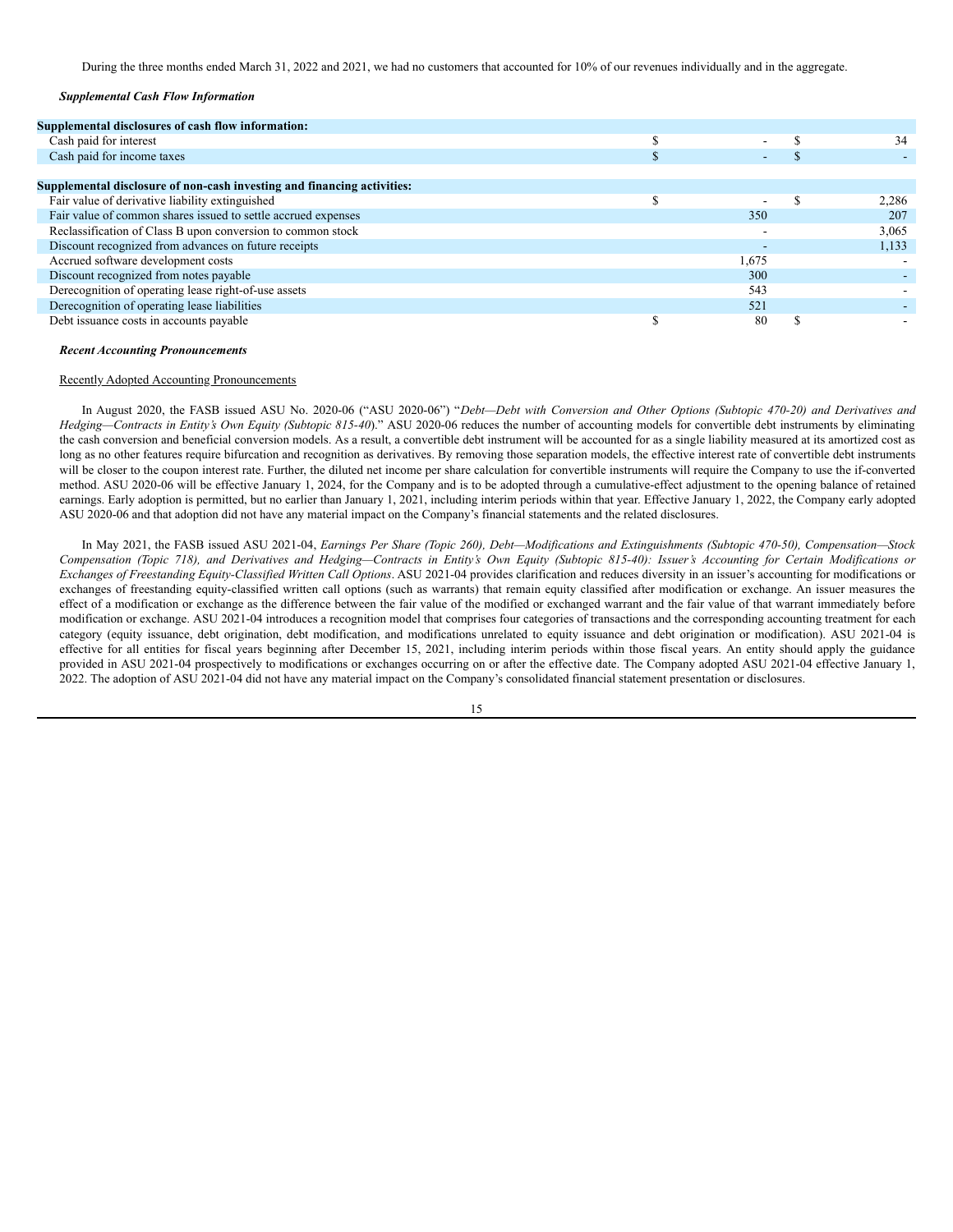In October 2021, the FASB issued ASU 2021-08, Business Combinations (Topic 805): Accounting for Contract Assets and Contract Liabilities from Contracts with *Customers*. ASU 2021-08 will require companies to recognize and measure contract assets and contract liabilities relating to contracts with customers that are acquired in a business combination in accordance with ASC 606. Under current GAAP, an acquirer generally recognizes assets acquired and liabilities assumed in a business combination, including contract assets and contract liabilities arising from revenue contracts with customers, at fair value on the acquisition date. ASU No. 2021-08 will result in the acquirer recording acquired contract assets and liabilities on the same basis that would have been recorded by the acquiree before the acquisition under ASC Topic 606. The ASU is effective for fiscal years beginning after December 15, 2022, with early adoption permitted. The Company adopted this ASU as of January 1, 2022 on a prospective basis and the adoption impact of the new standard will depend on the magnitude of future acquisitions. The standard will not impact acquired contract assets or liabilities from business combinations occurring prior to the adoption date.

In November 2021, the FASB issued ASU 2021-10, *Government Assistance (Topic 832)—Disclosures by Business Entities about Government Assistance*. ASU 2021- 10 increases the transparency of government assistance including the disclosure of (1) the types of assistance, (2) an entity's accounting for the assistance, and (3) the effect of the assistance on an entity's financial statements. The ASU is effective for fiscal years beginning after December 15, 2021. The Company adopted this ASU as of January 1, 2022 on a prospective basis. The adoption of this standard did not have any material impact on the Company's financial statements.

### Recently Issued Accounting Pronouncements Not Yet Adopted

In June 2016, the FASB issued ASU No. 2016-13, Credit Losses - Measurement of Credit Losses on Financial Instruments ("ASC 326"). The standard significantly changes how entities will measure credit losses for most financial assets, including accounts and notes receivables. The standard will replace today's "incurred loss" approach with an "expected loss" model, under which companies will recognize allowances based on expected rather than incurred losses. Entities will apply the standard's provisions as a cumulative-effect adjustment to retained earnings as of the beginning of the first reporting period in which the guidance is effective. As a small business filer, ASU 2020-06 will be effective January 1, 2024, for the Company and the provisions of this update can be adopted using either the modified retrospective method or a fully retrospective method. Management is currently assessing the impact of adopting this standard on the Company's financial statements and related disclosures.

Other recent accounting pronouncements issued by the FASB, including its Emerging Issues Task Force, the American Institute of Certified Public Accountants, and the Securities and Exchange Commission (the "SEC") did not or are not believed by management to have a material impact on the Company's present or future consolidated financial statements.

# **3. CAPITALIZED SOFTWARE DEVELOPMENT COSTS**

In 2020, the Company began developing MARKET, the next generation of interactive livestream ecommerce, and has capitalized \$6,207 and \$4,348 of internal and external development costs as of March 31, 2022 and December 31, 2021, respectively. In October 2021, the Company entered into a 10-year License and Services Agreement with a third party (the "Primary Contractor") engaged to develop certain components of MARKET. The Primary Contractor's fees for developing such components, including the 10-year license fee for such components, is \$5,750. At March 31, 2022, the Company's remaining software development obligation to the Primary Contractor was \$1,150, which was subsequently paid in April 2022. The Primary Contractor was also paid an additional \$500 bonus in April 2022. In addition, as of March 31, 2022 and December 31, 2021, the Company had paid or accrued \$380 and \$248, respectively, of other capitalized software development costs.

There has been no depreciation expense related to capitalized software development costs for the three months ended March 31, 2022 and 2021.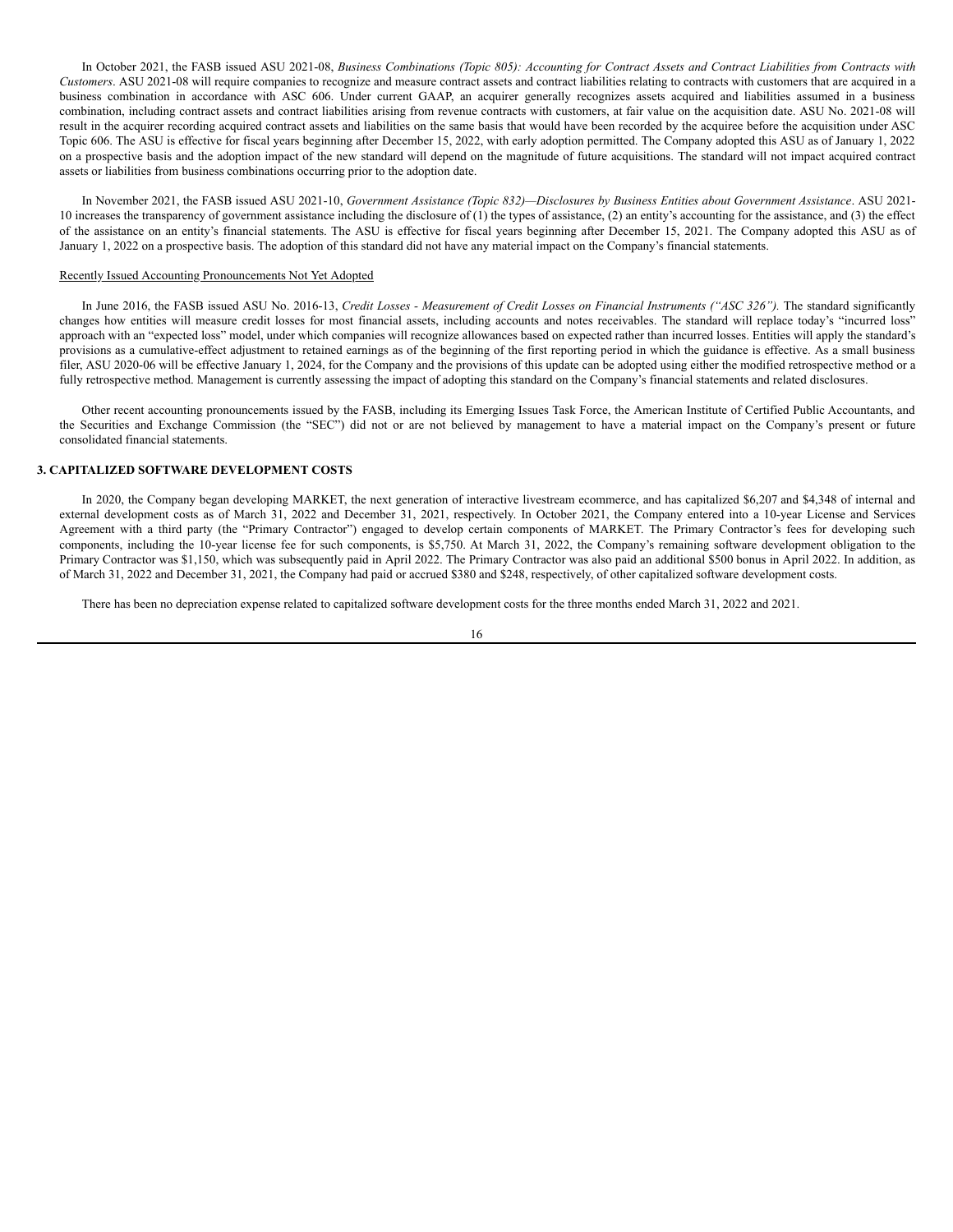# Option to Acquire Primary Contractor

In August 2021, the Company entered into an agreement providing the Company the option to purchase the Primary Contractor. In November 2021, the Company exercised this option. During 2021, the Company and the Primary Contractor reached an agreement on the terms for the Company's acquisition of the Primary Contractor, which is subject to the execution of a share purchase agreement (the "SPA") and the completion of an audit of the Primary Contractor (the "Primary Contractor Audit"). The agreement stipulates that if the Company enters into the SPA and successfully completes the Primary Contractor Audit before May 15, 2022 or such other mutually agreed date and thereafter determines not to consummate the acquisition of the Primary Contractor, the Company may be liable for a \$1,000 break-up fee payable to the Primary Contractor. As of the date of the issuance of these financial statements, the Primary Contractor Audit is ongoing, the SPA has not been executed, and the parties are determining a mutually agreeable date to consummate the transaction. The purchase price for the Primary Contractor is \$12,000, which can be paid in cash and/or stock, subject to the parties' mutual agreement.

# **4. INTANGIBLE ASSETS**

Intangible assets, net consisted of the following:

|                                            | March 31,<br>2022 |   | December 31,<br>2021 |
|--------------------------------------------|-------------------|---|----------------------|
| Amortizable finite-lived intangible assets | 7,399             | S | 7,317                |
| Accumulated amortization                   | (4,172)           |   | (3,806)              |
| Finite-lived intangible assets, net        | 3,227             |   | 3,511                |
| Indefinite-lived intangible assets         | 442               |   | 442                  |
| Intangible assets, net                     | 3,669             |   | 3,953                |

Amortizable finite-lived intangible assets are being amortized over a period of 3 to 5 years. There were no impairment charges incurred in the periods presented. During the three months ended March 31, 2022 and 2021, the Company recorded amortization expense of \$366 and \$370, respectively.

The expected future amortization expense for amortizable finite-lived intangible assets as of March 31, 2022 is as follows:

| Year ending        | Amortization |
|--------------------|--------------|
| 2022 remaining     | 1,068        |
| 2023               | 1,386        |
| 2024               | 573          |
| 2025               | 200          |
| Total amortization | 3,227<br>S   |

# **5. OPERATING LEASES**

On January 3, 2022, the Company terminated the lease agreements for our office and warehouse leases in American Fork, Utah. In accordance with ASC 842, the Company derecognized the right of use asset of \$1,287, net of accumulated amortization of \$744. The Company has also derecognized the corresponding lease liabilities of \$521, resulting in a loss on lease termination of \$22.

Effective April 26, 2022, the Company entered into an office space sub-lease agreement. See Note 14 – Subsequent Events.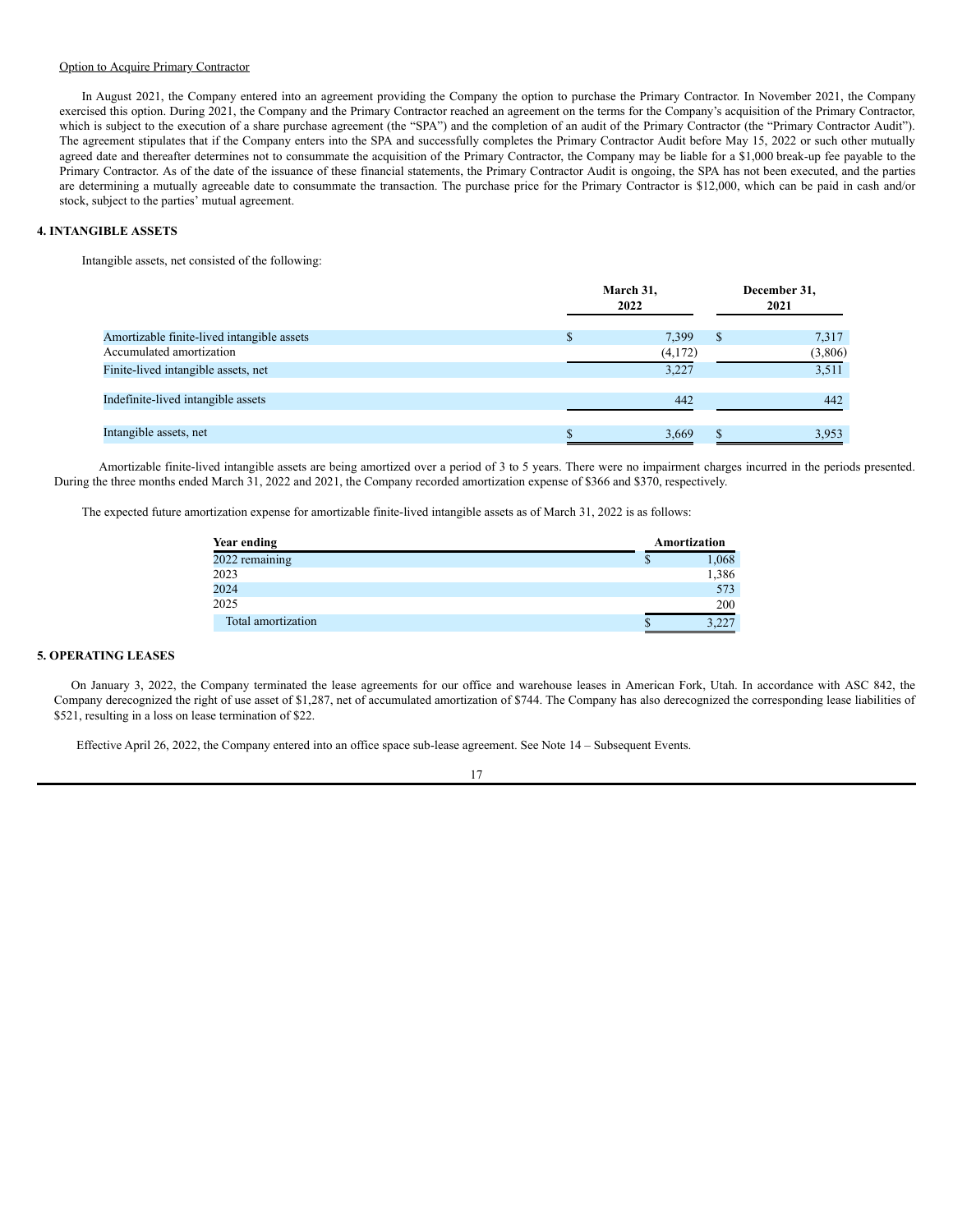The components of lease expense and supplemental cash flow information related to leases for the period are as follows:

|                                                                                                     | Three Months Ended March 31, |         |     |      |         |
|-----------------------------------------------------------------------------------------------------|------------------------------|---------|-----|------|---------|
|                                                                                                     | 2022                         |         |     | 2021 |         |
| Lease cost                                                                                          |                              |         |     |      |         |
| Operating lease cost (included in general and administrative expenses in the Company's statement of |                              |         |     |      |         |
| operations)                                                                                         |                              | 107     |     |      | 175     |
|                                                                                                     |                              |         |     |      |         |
| Other information                                                                                   |                              |         |     |      |         |
| Cash paid for amounts included in the measurement of lease liabilities                              |                              | 171     | \$. |      | 196     |
| Weighted average remaining lease term – operating leases (in years)                                 |                              | 5.17    |     |      | 4.54    |
| Weighted average discount rate – operating leases                                                   |                              | $4.0\%$ |     |      | $4.0\%$ |
|                                                                                                     |                              |         |     |      |         |

|                                        |  | <b>March 31, 2022</b> | <b>December 31, 2021</b> |  |  |
|----------------------------------------|--|-----------------------|--------------------------|--|--|
| <b>Operating leases</b>                |  |                       |                          |  |  |
| Right-of-use assets                    |  | l.548                 | 2.177                    |  |  |
|                                        |  |                       |                          |  |  |
| Short-term operating lease liabilities |  | 337                   | 592                      |  |  |
| Long-term operating lease liabilities  |  | 1,874                 | 2.299                    |  |  |
| Total operating lease liabilities      |  | 2,211                 | 2,891                    |  |  |

| Year ending                                   | <b>Operating Leases</b> |
|-----------------------------------------------|-------------------------|
| 2022 remaining                                | 337                     |
| 2023                                          | 460                     |
| 2024                                          | 472                     |
| 2025                                          | 484                     |
| 2026 and thereafter                           | 705                     |
| Total lease payments                          | 2,458                   |
| Less: Imputed interest/present value discount | (247)                   |
| Present value of lease liabilities            | 2.211                   |

# **6. ADVANCES ON FUTURE RECEIPTS**

The Company has the following advances on future receipts as of March 31, 2022 and December 31, 2021:

| <b>Note</b>   | <b>Issuance Date</b> | <b>Maturity Date</b> | <b>Interest Rate</b> | Original<br><b>Borrowing</b> | <b>Balance at</b><br><b>March 31, 2022</b> | <b>Balance</b> at<br>December 31,<br>2021 |
|---------------|----------------------|----------------------|----------------------|------------------------------|--------------------------------------------|-------------------------------------------|
| Note 1        | October 29, 2021     | April 28, 2022       | $5\%$                | 2,120                        | 288                                        | 1,299                                     |
| Note 2        | October 29, 2021     | July 25, 2022        | 28%                  | 3,808                        | 1,813                                      | 2,993                                     |
|               | December 23.         |                      |                      |                              |                                            |                                           |
| Note 3        | 2021                 | June 22, 2022        | $5\%$                | 689                          | 344                                        | 689                                       |
| Total         |                      |                      |                      | 6,617                        | 2,445                                      | 4,981                                     |
| Debt discount |                      |                      |                      |                              | (310)                                      | (800)                                     |
| Net           |                      |                      |                      |                              | 2,135                                      | 4,181                                     |
|               |                      |                      |                      |                              |                                            |                                           |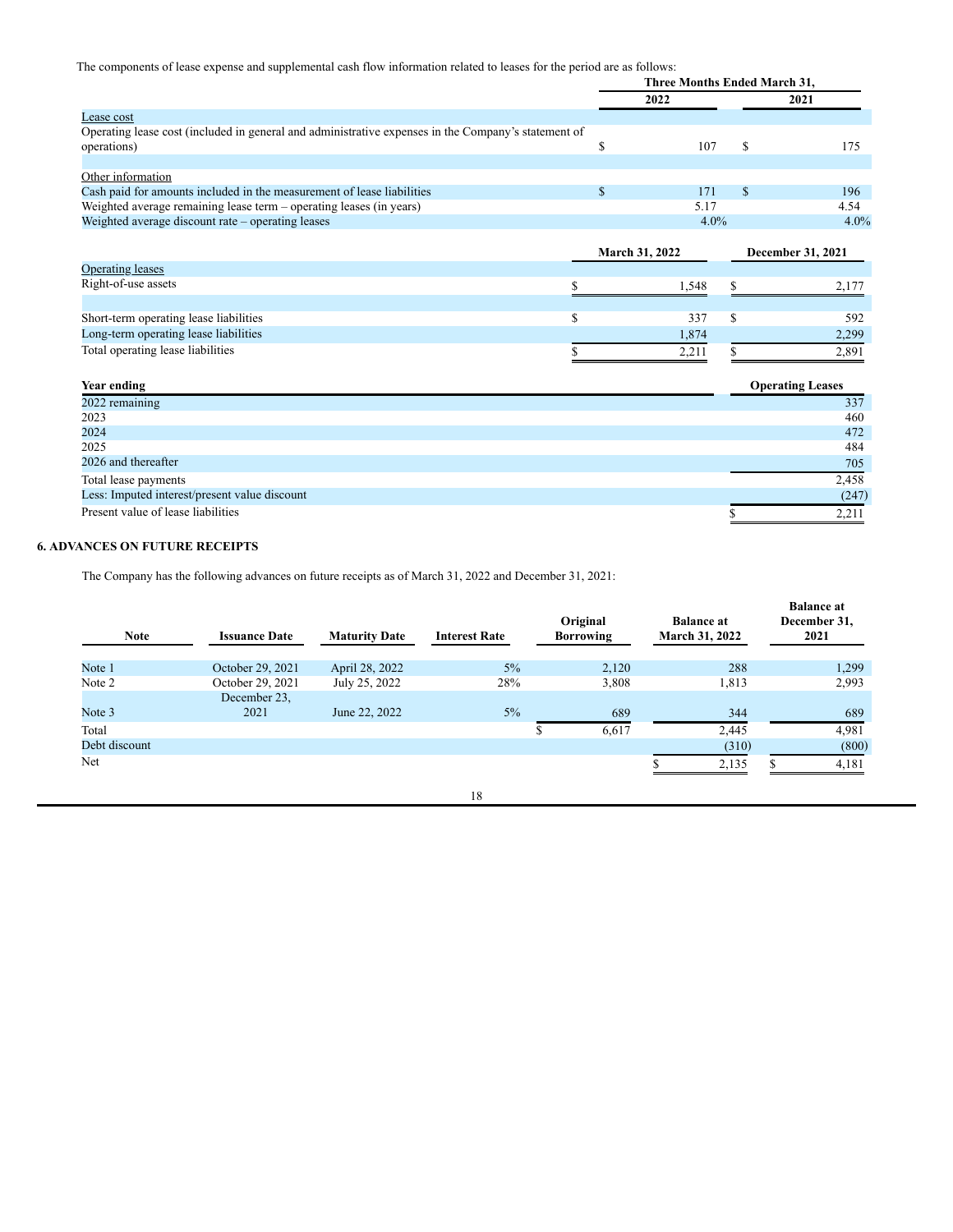### Note 1

On October 29, 2021, the Company received secured advances from an unaffiliated third party totaling \$2,015 for the purchase of future receipts/revenues of \$2,120. During the three months ended March 31, 2022, the Company paid \$982 and amortized \$52 of the debt discount. As of March 31, 2022, the outstanding balance of the note amounted to \$288 and the unamortized balance of the debt discount was \$18, the note was paid in full on April 28, 2022.

#### Note 2

On October 29, 2021, the Company received secured advances from an unaffiliated third party totaling \$2,744 for the purchase of future receipts/revenues of \$3,808. During the three months ended March 31, 2022, the Company paid \$1,180 and amortized \$419 of the debt discount. As of March 31, 2022, the outstanding balance of the note amounted to \$1,813 and the unamortized balance of the debt discount was \$275.

# Note 3

On December 23, 2021, the Company received secured advances from an unaffiliated third party totaling \$651 for the purchase of future receipts/revenues of \$689. During the three months ended March 31, 2022, the Company paid \$345 and amortized \$19 of the debt discount. As of March 31, 2022, the outstanding balance of the note amounted to \$344 and the unamortized balance of the debt discount was \$17.

# **7. NOTES PAYABLE**

The Company has the following outstanding notes payable as of March 31, 2022 and December 31, 2021:

| <b>Note</b>         | <b>Issuance Date</b> | <b>Maturity Date</b> | <b>Interest Rate</b> | Original<br><b>Borrowing</b> |       | <b>Balance at</b><br>March 31,<br>2022 |       | <b>Balance at</b><br>December 31,<br>2021 |       |
|---------------------|----------------------|----------------------|----------------------|------------------------------|-------|----------------------------------------|-------|-------------------------------------------|-------|
| Related party note  |                      |                      |                      |                              |       |                                        |       |                                           |       |
| payable $(A)$       | December 1, 2015     | April 1, 2023        | $12.0\%$             | <sup>\$</sup>                | 1,249 | $\mathcal{S}$                          | 725   | <sup>\$</sup>                             | 725   |
| Related party note  |                      |                      |                      |                              |       |                                        |       |                                           |       |
| payable(B)          | April 4, 2016        | June 4, 2021         | 12.0%                |                              | 343   |                                        | 40    |                                           | 40    |
| Note payable $(C)$  | May 15, 2020         | May 15, 2050         | 3.75%                |                              | 150   |                                        | 150   |                                           | 150   |
| Notes payable $(D)$ | January 12, 2022     | January 12, 2023     | $6.0\%$              |                              | 6,300 |                                        | 6,300 |                                           |       |
| Debt discount       |                      |                      |                      |                              |       |                                        | (226) |                                           |       |
| Debt issuance costs |                      |                      |                      |                              |       |                                        | (347) |                                           |       |
| Total notes payable |                      |                      |                      |                              |       |                                        | 6,642 |                                           | 915   |
| Non-current         |                      |                      |                      |                              |       |                                        | (875) |                                           | (875) |
| Current             |                      |                      |                      |                              |       |                                        | 5,767 |                                           | 40    |

(A) On December 1, 2015, the Company issued a convertible note payable to Mr. Rory J. Cutaia, the Company's majority stockholder and Chief Executive Officer, to consolidate all loans and advances made by Mr. Cutaia to the Company as of that date. On May 12, 2022, the maturity date of the note was extended to April 1, 2023. As of March 31, 2022, and December 31, 2021, the outstanding balance of the note amounted to \$725, respectively.

(B) On April 4, 2016, the Company issued a convertible note payable to Mr. Cutaia, in the amount of \$343, to consolidate all advances made by Mr. Cutaia to the Company during the period December 2015 through March 2016. As of March 31, 2022 and December 31, 2021, the outstanding balance of the note amounted to \$40, respectively.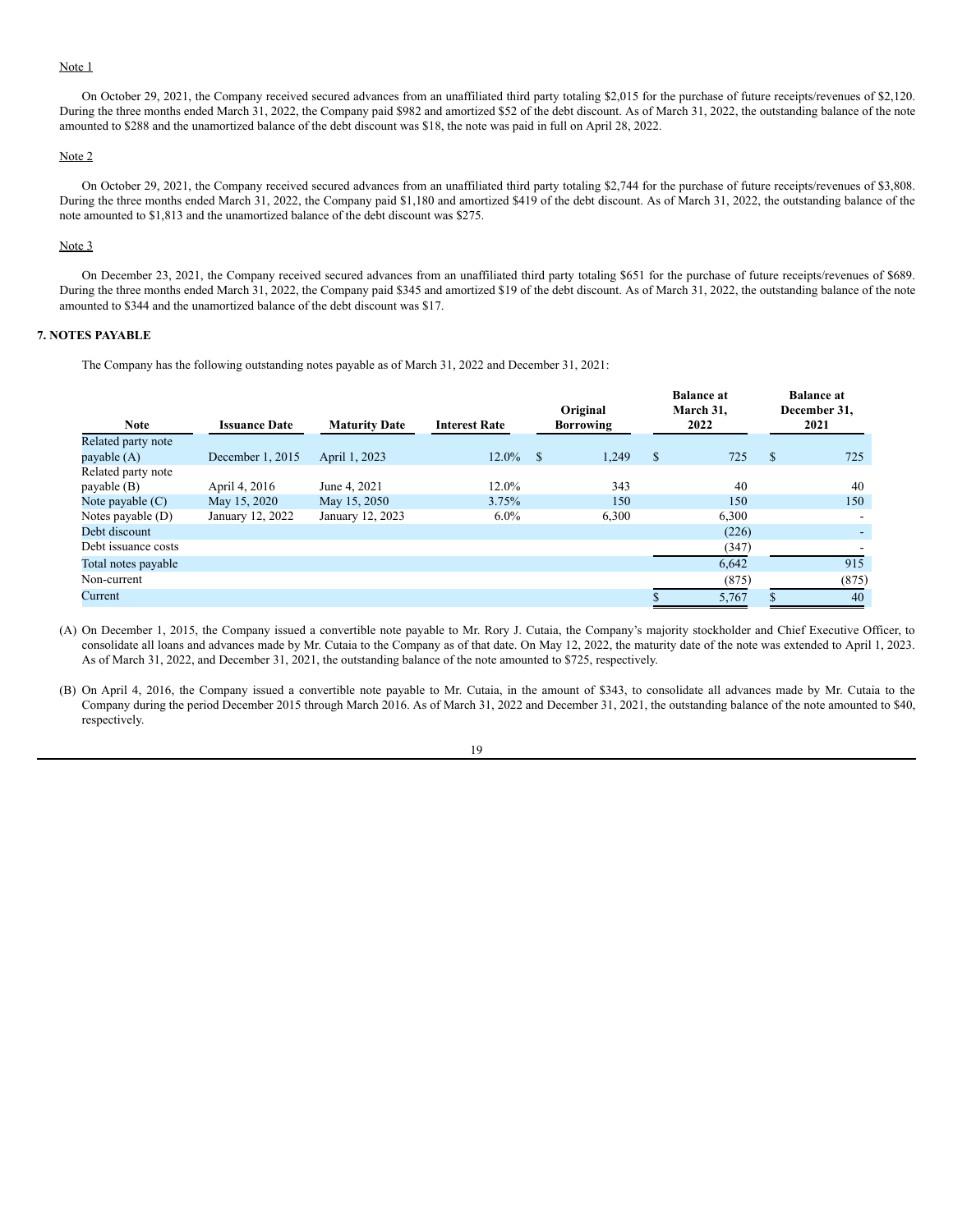- (C) On May 15, 2020, the Company executed an unsecured loan with the U.S. Small Business Administration (SBA) under the Economic Injury Disaster Loan program in the amount of \$150. Installment payments, including principal and interest, will begin on October 15, 2022. As of March 31, 2022, and December 31, 2021, the outstanding balance of the note amounted to \$150, respectively.
- (D) On January 12, 2022, the Company entered into a securities purchase agreement with three institutional investors (collectively, the "Note Holders") providing for the sale and issuance of an aggregate original principal amount of \$6,300 in convertible notes due 2023 (each, a "Note," and, collectively, the "Notes," and such financing, the "Note Offering"). The Company and the Note Holders also entered into a security agreement, dated January 12, 2022, in connection with the Note Offering, pursuant to which the Company granted a security interest to the Note Holders in substantially all of its assets. There are no financial covenants related to these notes payable.

The Company received \$6,000 in gross proceeds from the sale of the Notes. The Note Offering closed on January 12, 2022. The Notes bear interest of 6.0% per annum, have an original issue discount of 5.0%, mature 12 months from the closing date, and have an initial conversion price of \$3.00, subject to adjustment in certain circumstances as set forth in the Notes.

In connection with the debt agreement, the Company incurred \$460 of debt issuance costs. The debt issuance costs and the debt discount of \$300 are being amortized over the term of the agreement using the effective interest rate method. During the three months ended March 31, 2022, the Company amortized \$74 of debt discount and \$113 of debt issuance costs. As of March 31, 2022, the amount of unamortized debt discount and debt issuance costs was \$226 and \$347, respectively.

As of March 31, 2022, and December 31, 2021, the outstanding balance of the notes amounted to \$6,300, and \$0, respectively. Subsequent to March 31, 2022, the Company repaid \$1,650 in principal payments to Note Holders pursuant to the terms of the Note Offering, thereby reducing the outstanding principal balance from \$6,300 to \$4,650. See Note 14 – Subsequent Events.

Beginning on May 12, 2022, the Company is required to make nine monthly principal payments of \$246, plus accrued interest, to the Note Holders, with the remaining principal amount of \$2,436, plus accrued interest, due on the maturity date.

The following table provides a breakdown of interest expense:

|                                                        | <b>Three Months Ended March 31.</b> |  |       |  |  |
|--------------------------------------------------------|-------------------------------------|--|-------|--|--|
|                                                        | 2022                                |  | 2021  |  |  |
| Interest expense – amortization of debt discount       | (536)                               |  | (475) |  |  |
| Interest expense – amortization of debt issuance costs | (113)                               |  |       |  |  |
| Interest expense – other                               | (107)                               |  | (33)  |  |  |
| Total interest expense                                 | (756)                               |  | (508) |  |  |

Total interest expense for notes payable to related parties (see Notes A and B above) was \$23 and \$32 for the three months ended March 31, 2022 and 2021, respectively. The Company paid \$0 and \$34 in interest for the three months ended March 31, 2022 and 2021, respectively.

# **8. DERIVATIVE LIABILITY**

Under authoritative guidance used by the FASB on determining whether an instrument (or embedded feature) is indexed to an entity's own stock, instruments that do not have fixed settlement provisions are deemed to be derivative instruments. In prior years, the Company granted certain warrants that included a fundamental transaction provision that could give rise to an obligation to pay cash to the warrant holder. As a result, the fundamental transaction clause of these warrants are accounted for as a derivative liability in accordance with ASC 815 and are being re-measured every reporting period with the change in value reported in the statement of operations.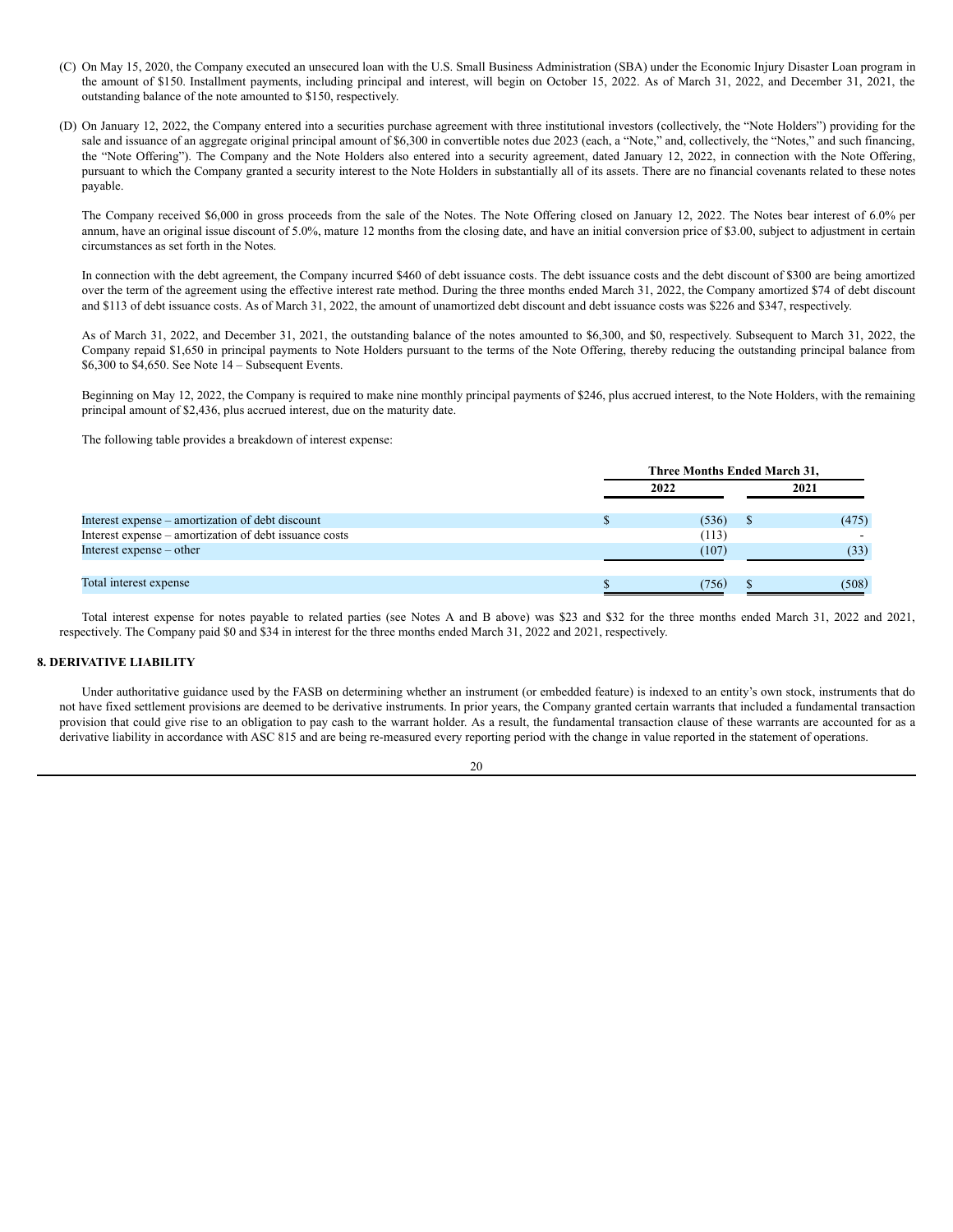The derivative liabilities were valued using a Binomial pricing model with the following average assumptions:

|                         | March 31, 2022 |       | <b>December 31, 2021</b> |
|-------------------------|----------------|-------|--------------------------|
| <b>Stock Price</b>      |                | 0.95  | 1.24                     |
| <b>Exercise Price</b>   |                | 1.11  | 1.11                     |
| <b>Expected Life</b>    |                | 2.72  | 2.97                     |
| Volatility              |                | 104%  | 119%                     |
| Dividend Yield          |                | $0\%$ | $0\%$                    |
| Risk-Free Interest Rate |                | 2.45% | $0.97\%$                 |
| Total Fair Value        |                | 2.017 | 3,155                    |

The expected life of the warrants was based on the remaining contractual term of the instruments. The Company uses the historical volatility of its common stock to estimate the future volatility for its common stock. The expected dividend yield was based on the fact that the Company has not paid dividends in the past and does not expect to pay dividends in the future. The risk-free interest rate was based on rates established by the Federal Reserve Bank.

As of December 31, 2021, the outstanding fair value of the derivative liability amounted to \$3,155. During the three months ended March 31, 2022, the Company recorded income of \$1,138 to account for the changes in the fair value of these derivative liabilities during the period. At March 31, 2022, the fair value of the derivative liability amounted to \$2,017.

During the three months ended March 31, 2021, the Company recorded income of \$500 to account for the changes in the fair value of these derivative liabilities during the period. In addition, 1,027,578 shares of the Series A warrants that were accounted for as a derivative liability were exercised. As result, the Company computed the fair value of the corresponding derivative liability one last time which amounted to \$(2,286) and the extinguishment was accounted for as part of equity.

The details of derivative liability transactions for the three months ended March 31, 2022 and 2021 are as follows:

|                      | Three Months Ended March 31, |  |          |  |
|----------------------|------------------------------|--|----------|--|
|                      | 2022                         |  | 2021     |  |
| Beginning balance    | 3,155                        |  | 8,266    |  |
| Change in fair value | (1, 138)                     |  | (500)    |  |
| Extinguishment       |                              |  | (2, 286) |  |
| Ending balance       | 2,017                        |  | 5,480    |  |

# **9. COMMON STOCK**

The Company's common stock activity for the three months ended March 31, 2022 is as follows:

# *Common Stock*

### *Issuances of Common Stock*

During the three months ended March 31, 2022, the Company issued 7,396,683 shares of common stock as part of the common stock purchase agreement in exchange for cash of \$7.435, net of offering costs of \$155. In addition, the Company issued 607,287 shares of common stock as a commitment fee to consummate the common stock purchase agreement.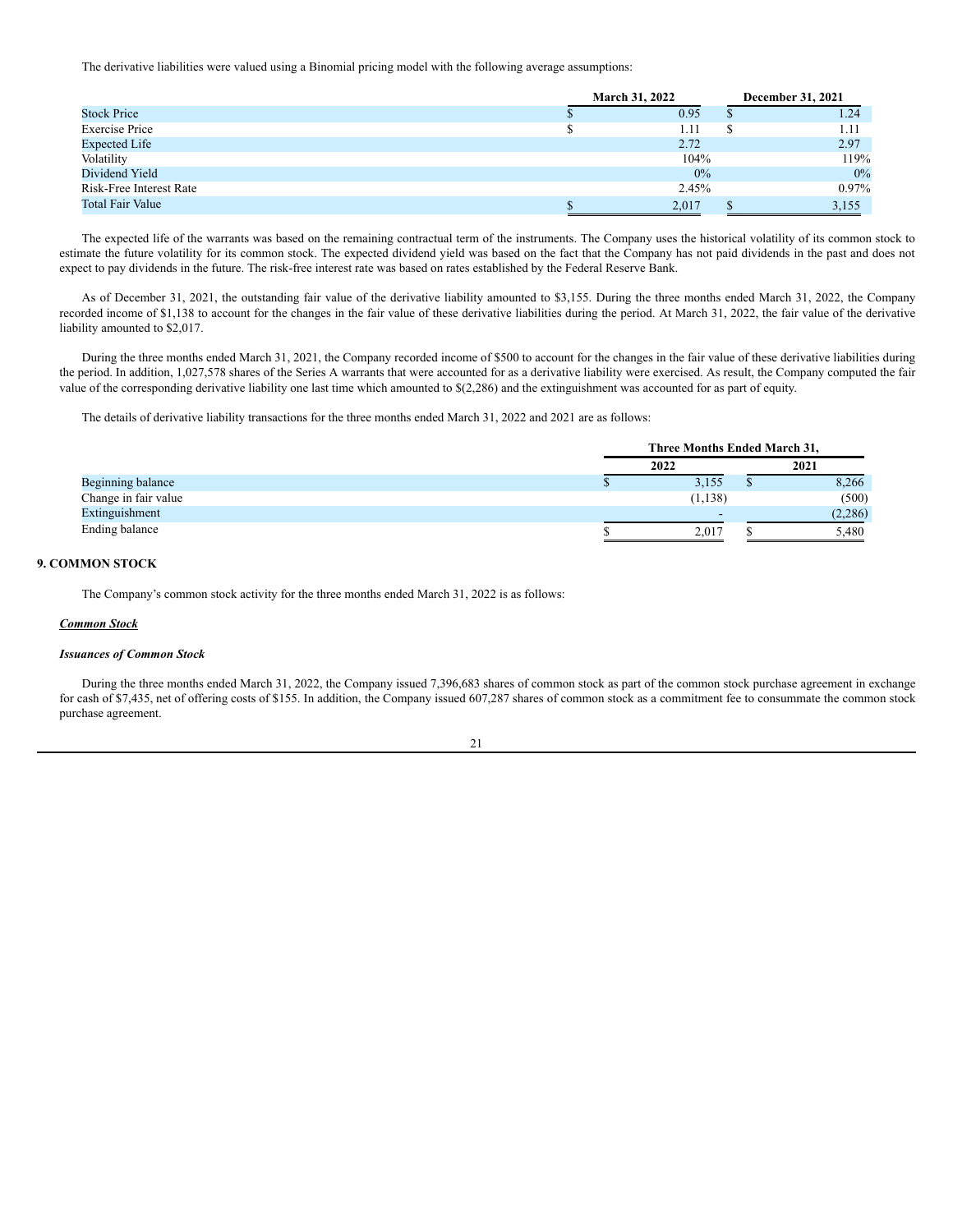During the three months ended March 31, 2022, the Company issued 372,446 shares of common stock to certain employees and vendors for services rendered and to be rendered with an aggregate fair value of \$510. These shares of common stock were valued based on the market value of the Company's common stock price at the issuance date or the date the Company entered into the agreement related to the issuance.

During the three months ended March 31, 2022, the Company issued 227,136 shares of common stock to the former Chief Financial Officer as part of a separation agreement, with an aggregate fair value of \$277. These shares of common stock were valued based on the market value of the Company's common stock price at the issuance date.

During the three months ended March 31, 2022, the Company issued 457,046 shares of common stock to officers and board members associated with the vesting of a Restricted Stock Unit.

# *Exercise of Options*

During the three months ended March 31, 2022, a total of 332,730 options were exercised into 332,730 shares of common stock at a weighted average exercise price of \$1.13. The Company received cash of \$377 upon exercise of the options.

# *Issuances of Restricted Stock Units*

During the three months ended March 31, 2022, the Company granted an additional 1,334,270 shares of its restricted stock to employees and members of Board of Directors. The Restricted Stock Units vest in various dates, starting on January 20, 2023 up to March 30, 2026. These Restricted Stock Units were valued based on market value of the Company's stock price at the respective date of grant and had aggregate fair value of \$1,561, which is being amortized as stock compensation expense over its vesting term.

### *Issuances of Stock Options*

During the three months ended March 31, 2022, the Company granted stock options to employees and consultants to purchase a total of 1,983,555 stock options for services to be rendered. The options have an average exercise price of \$1.25 per share, expire in five years, and vest between one and four years from grant date. The total fair value of these options at the grant date was \$2,241 using the Black-Scholes option pricing model.

# **10. RESTRICTED STOCK UNITS**

A summary of restricted stock unit activity for the three months ended March 31, 2022 is presented below.

|                               | <b>Shares</b> | Weighted-<br>Average<br><b>Grant Date</b><br><b>Fair Value</b> |
|-------------------------------|---------------|----------------------------------------------------------------|
| Non-vested at January 1, 2022 | 1,821,833     | \$<br>1.41                                                     |
| Granted                       | 1,334,270     | 1.17                                                           |
| Vested/deemed vested          | (457,046)     | 1.67                                                           |
| Forfeited                     | (487, 532)    | 1.33                                                           |
| Non-vested at March 31, 2022  | 2,211,525     | 1.23                                                           |

During the three months ended March 31, 2022, the Company granted 1,334,270 restricted stock units to officers, directors, and employees that vest over four years. These restricted stock units were valued based on market value of the Company's stock price at the date of grants and had an aggregate fair value of \$1,561.

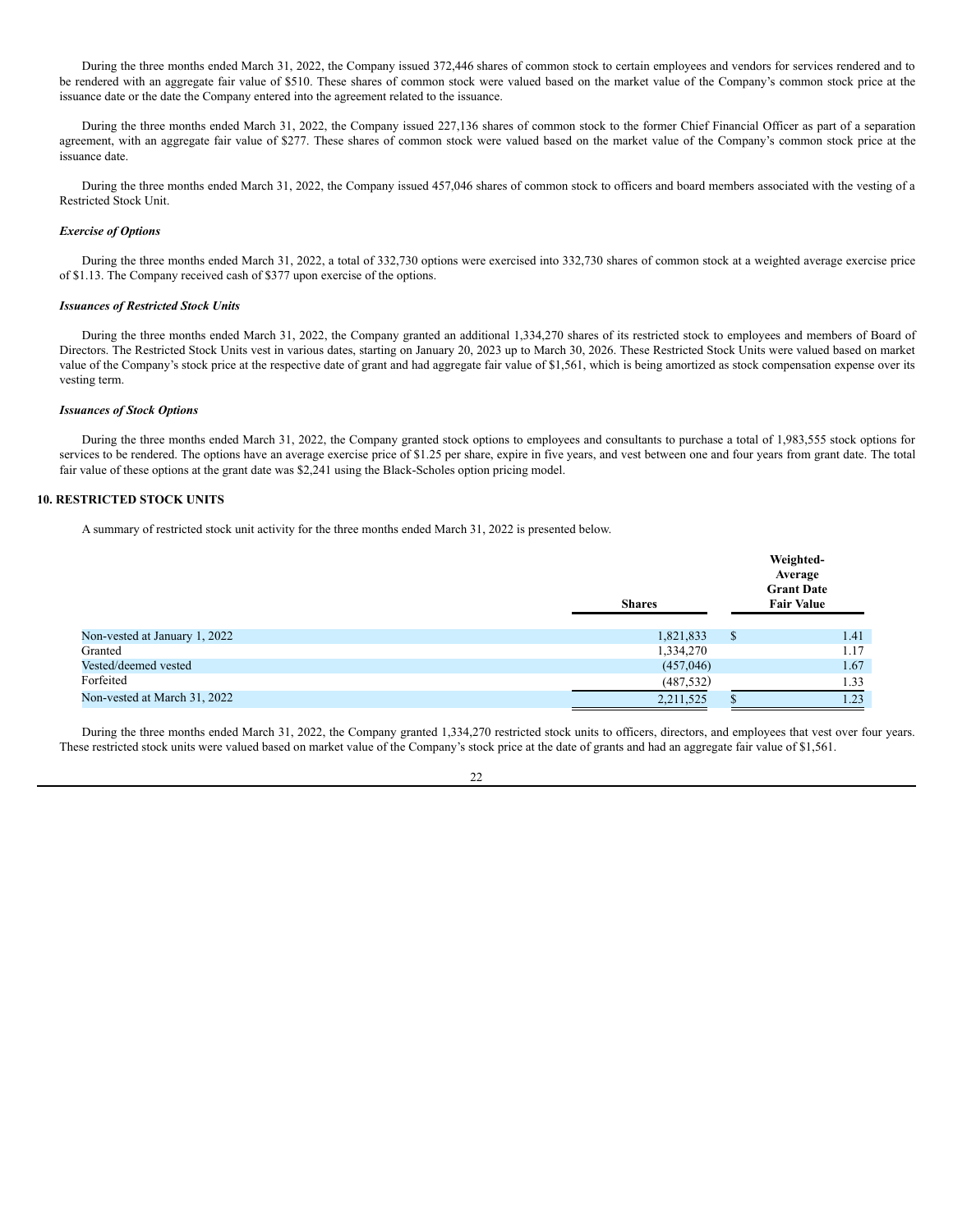The total fair value of restricted stock units that vested or deemed vested during the three months ended March 31, 2022 was \$247. As of March 31, 2022 the amount of unvested compensation related to issuances of restricted stock units was \$2,359 which will be recognized as an expense in future periods as the shares vest. When calculating basic net loss per share, these shares are included in weighted average common shares outstanding from the time they vest. When calculating diluted net loss per share, these shares are included in weighted average common shares outstanding as of their grant date.

# **11. STOCK OPTIONS**

A summary of option activity for the three months ended March 31, 2022 is presented below.

|                                | <b>Options</b> |    | Weighted-<br>Average<br><b>Exercise</b><br>Price | Weighted-<br>Average<br>Remaining<br>Contractual<br>Life (Years) | Aggregate<br><b>Intrinsic</b><br>Value |                          |
|--------------------------------|----------------|----|--------------------------------------------------|------------------------------------------------------------------|----------------------------------------|--------------------------|
| Outstanding at January 1, 2022 | 5,404,223      | \$ | 1.72                                             | 2.24                                                             | $\mathcal{S}$                          | 107                      |
| Granted                        | 1,983,555      |    | 1.25                                             | $\overline{\phantom{a}}$                                         |                                        |                          |
| Forfeited                      | (1, 177, 405)  |    | 1.54                                             | ٠                                                                |                                        |                          |
| Exercised                      | (332, 730)     |    | 1.13                                             |                                                                  |                                        |                          |
| Outstanding at March 31, 2022  | 5,877,643      |    | 1.64                                             | 2.29                                                             |                                        |                          |
| Vested March 31, 2022          | 2,993,429      | \$ | 1.86                                             |                                                                  | \$                                     | $\sim$                   |
| Exercisable at March 31, 2022  | 1,982,249      | \$ | 2.08                                             |                                                                  | $\mathcal{S}$                          | $\overline{\phantom{a}}$ |

At March 31, 2022, the intrinsic value of the outstanding options was \$0.

During the three months ended March 31, 2022, the Company granted stock options to employees and consultants to purchase a total of 1,983,555 shares of common stock for services rendered. The options have an average exercise price of \$1.25 per share, expire between one and five years, vesting from zero and four years from grant date. The total fair value of these options at grant date was approximately \$2,241 using the Black-Scholes Option Pricing model. The total stock compensation expense recognized relating to the vesting of stock options for the three months ended March 31, 2022 amounted to \$531. As of March 31, 2022, the total unrecognized share-based compensation expense was \$4,276, which is expected to be recognized as part of operating expense through March 2026.

In addition, a total of 332,730 shares of stock options were exercised. As a result of the exercise of the option, the Company issued 332,730 shares of common stock and received cash of \$377.

The fair value of share option award is estimated using the Black-Scholes option pricing method based on the following weighted-average assumptions:

|                         | Three Months Ended March 31, |                   |
|-------------------------|------------------------------|-------------------|
|                         | 2022                         | 2021              |
| Risk-free interest rate | $1.24\% - 2.10\%$            | $0.10\% - 0.36\%$ |
| Average expected term   | 5 years                      | 5 years           |
| Expected volatility     | 149.53%                      | 240.03%           |
| Expected dividend yield |                              | -                 |

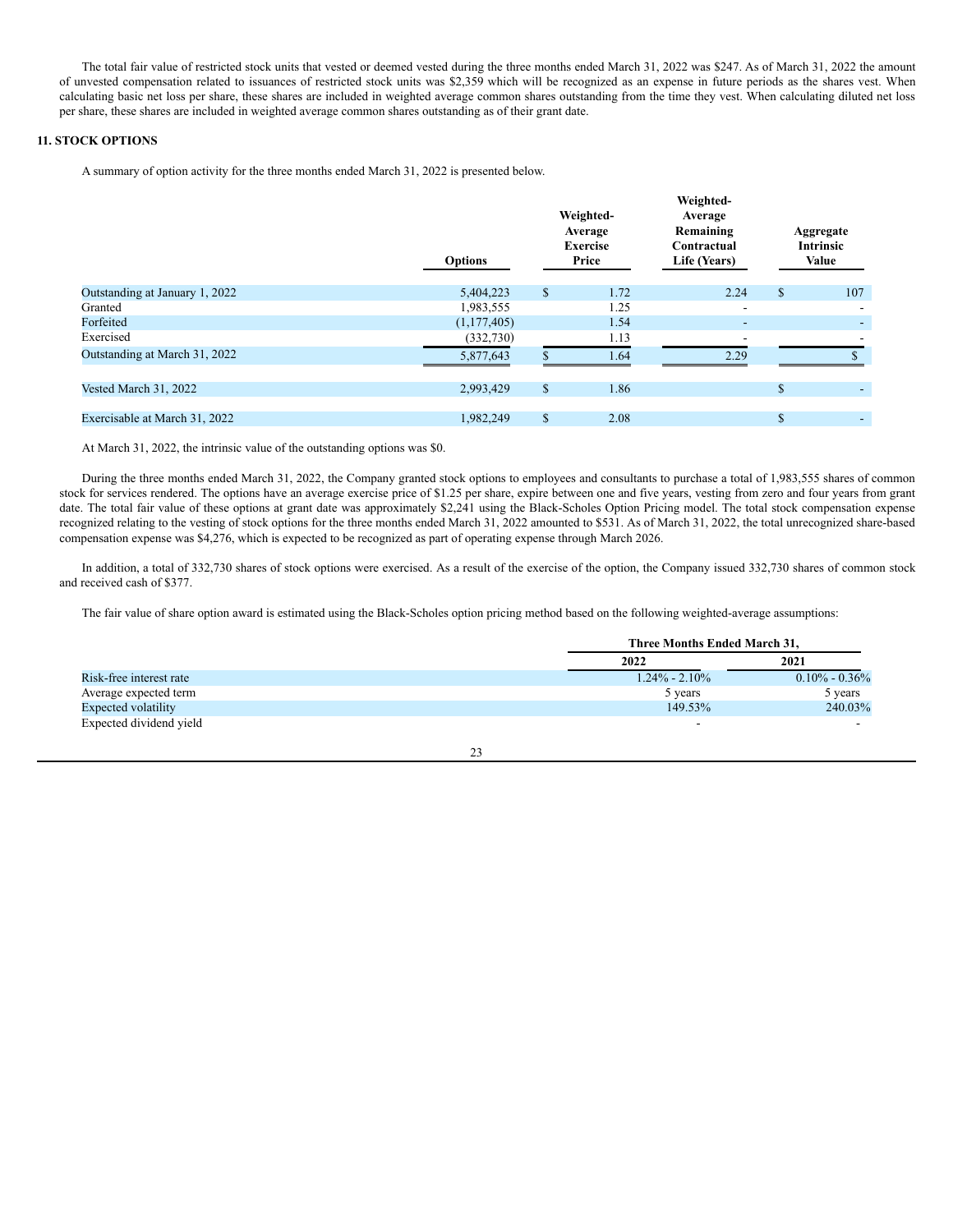The risk-free interest rate is based on the U.S. Treasury yield curve in effect at the time of measurement corresponding with the expected term of the share option award; the expected term represents the weighted-average period of time that share option awards granted are expected to be outstanding giving consideration to vesting schedules and historical participant exercise behavior; the expected volatility is based upon historical volatility of the Company's common stock; and the expected dividend yield is based on the fact that the Company has not paid dividends in the past and does not expect to pay dividends in the future.

# **12. STOCK WARRANTS**

The Company has the following warrants outstanding as of March 31, 2022, all of which are exercisable:

|                                           | Warrants   |   | Weighted-<br>Average<br><b>Exercise Price</b> | Weighted-<br>Average<br>Remaining<br>Contractual<br>Life (Years) |   | Aggregate<br><b>Intrinsic Value</b> |
|-------------------------------------------|------------|---|-----------------------------------------------|------------------------------------------------------------------|---|-------------------------------------|
| Outstanding at January 1, 2022            | 10,984,740 | S | 2.67                                          | 2.38                                                             | S | 507                                 |
| Granted                                   |            |   |                                               |                                                                  |   |                                     |
| Forfeited                                 |            |   | -                                             |                                                                  |   |                                     |
| Exercised                                 |            |   | -                                             |                                                                  |   |                                     |
| Outstanding at March 31, 2022, all vested | 10,984,740 |   | 2.67                                          | 2.14                                                             |   |                                     |

At March 31, 2022 the intrinsic value of the outstanding warrants was \$0.

# **13. COMMITMENTS AND CONTINGENCIES**

#### *Litigation*

# a. Former Employee

The Company is currently in a dispute with a former employee of its predecessor bBooth, Inc. who has interposed a breach of contract claim in which he alleges that he is entitled to approximately \$300 in unpaid bonus compensation from 2015. This former employee filed his complaint in the Superior Court of California for the County of Los Angeles on November 20, 2019, styled *Meyerson v. Verb Technology Company, Inc., et al*. (Case No. 19STCV41816). The Company does not believe his claims have any merit as they are contradicted by documentary evidence, and barred by the applicable statute of limitations, and barred by a release executed by the former employee when the Company purchased all of his shares of stock more than 4 years ago in January 2016. On February 9, 2021, the former employee's counsel filed a motion for summary judgment, or in the alternative, summary adjudication against the Company. On October 13, 2021, the court issued an order (i) denying the former employee's motion for summary judgment, (ii) partly granting the former employee's motion for summary adjudication, and (iii) partly denying the former employee's motion for summary adjudication. The court has set a trial date of June 27, 2022. The Company believes that the resolution of this matter will have no material effect on the Company or its operations.

# b. Legal Malpractice Action

The Company is currently in a dispute with Baker Hostetler LLP ("BH") relating to corporate legal services provided by BH to the Company. The Company filed its complaint in the Superior Court of California for the County of Los Angeles on May 17, 2021, styled Verb Technology Company, Inc. v. Baker Hostetler LLP, et al. (Case No. 21STCV18387). The Company's complaint arises from BH's alleged legal malpractice, breach of fiduciary duties owed to the Company, breach of contract, and violations of California's Business and Professions Code Section 17200 et seq. The Company is seeking, amongst other things, compensatory damages from BH. On October 5, 2021, BH filed a cross-complaint against the Company alleging, amongst other things, that the Company owes it approximately \$915 in legal fees. The Company disputes owing this amount to BH. The Company believes that the resolution of these matters will have no material effect on the Company or its operations.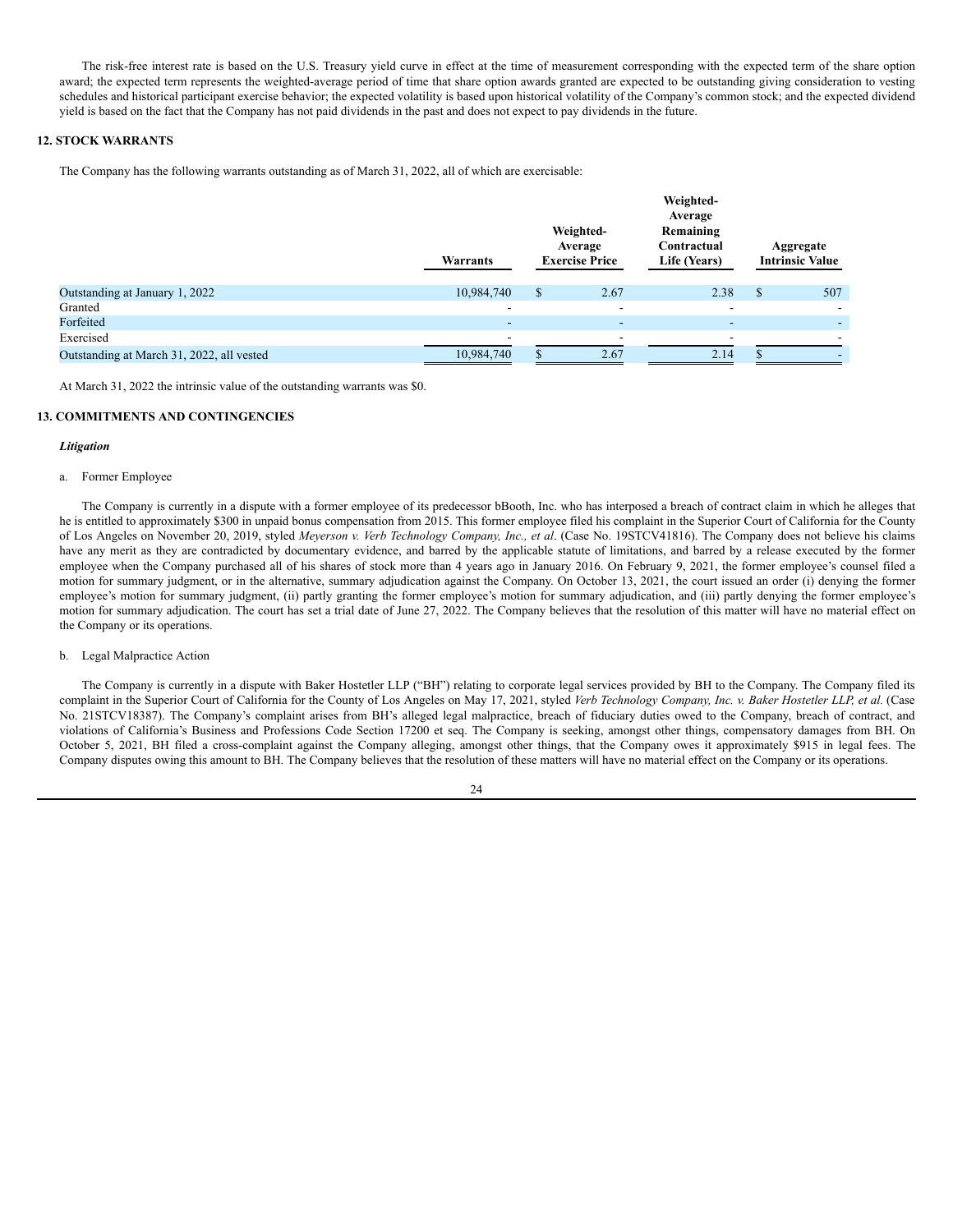The Company knows of no material proceedings in which any of its directors, officers, or affiliates, or any registered or beneficial stockholder is a party adverse to the Company or any of its subsidiaries or has a material interest adverse to the Company or any of its subsidiaries.

The Company believes it has adequately reserved for all litigation within its financial statements.

#### *Board of Directors*

The Company has committed an aggregate of \$475 in board fees to its five board members over the term of their appointment for services to be rendered. Board fees are accrued and paid monthly. The members will serve on the board until the annual meeting for the year in which their term expires or until their successors has been elected and qualified.

Total board fees expensed during the three months ended March 31, 2022 was \$119. As of March 31, 2022, total board fees to be recognized in future period amounted to \$356 and will be recognized once the service has been rendered.

# **14. SUBSEQUENT EVENTS**

The Company has evaluated subsequent events through May 16, 2022, the date these financial statements are available to be issued. The Company believes there were no material events or transactions discovered during this evaluation that requires recognition or disclosure in the financial statements other than the items discussed below.

## *Equity Financing and Repayment of Notes*

On April 20, 2022, the Company entered into a securities purchase agreement (the "Purchase Agreement"), which provides for the sale and issuance by the Company of an aggregate of (i) 14,666,667 shares of the Company's common stock, \$0.0001 par value per share, at a purchase price of \$0.75 per share, and (ii) warrants to purchase 14,666,667 shares of the common stock at an exercise price of \$0.75 per share, for aggregate gross proceeds of \$11,000 before deducting placement agent commissions and other estimated offering expenses (the "Registered Direct Offering"). The Purchase Agreement contains customary representations, warranties and agreements by the Company, customary conditions to closing, and customary indemnification obligations of the Company. The Purchase Agreement amongst other things restricts us from selling shares using at the market ("ATM") agreement with Truist Securities and the Common Stock Purchase Agreement. As a result of this transaction, certain of our Series A warrants priced at \$1.10 per share were repriced to \$0.75 per share under the terms of such warrant agreements. The fair value of such warrants at this new exercise price is approximately \$500 and the Company will account for this change as a deemed dividend. In addition, as a result of entering into the Purchase Agreement, the Company repaid \$1,650 in principal payments to Note Holders pursuant to the terms of the Note Offering, thereby reducing the outstanding principal balance from \$6,300 to \$4,650.

On April 20, 2022, the Company also entered into a placement agency agreement with A.G.P./Alliance Global Partners. Pursuant to the terms of the Placement Agency Agreement, the Placement Agent agreed to use its reasonable best efforts to arrange for the sale of the Securities in the Registered Direct Offering. The Company paid the Placement Agent a cash fee equal to 6.0% of the aggregate gross proceeds from the sale of the Securities.

### *Issuance of Common Stock*

Subsequent to March 31, 2022, the Company issued 656,996 shares of common stock to vendors for services rendered with a fair value of \$486. These shares of common stock were valued based on the market value of the Company's stock price at the issuance date or the date the Company entered into the agreement related to the issuance.

### *Issuances of Stock Options*

Subsequent to March 31, 2022, the Company granted stock options to employees to purchase a total of 419,000 stock options for services to be rendered. The options have an average exercise price of \$0.67 per share, expire in five years, and vest four years from grant date. The total fair value of these options at the grant date was \$224 using the Black-Scholes option pricing model.

#### *Execution of Lease Agreement*

Subsequent to March 31, 2022, the Company entered into a corporate office sub-lease agreement for its office in Utah. The agreement requires us to pay \$12 per month for an initial term of eighteen months, which increases by 3% per annum after twelve months.

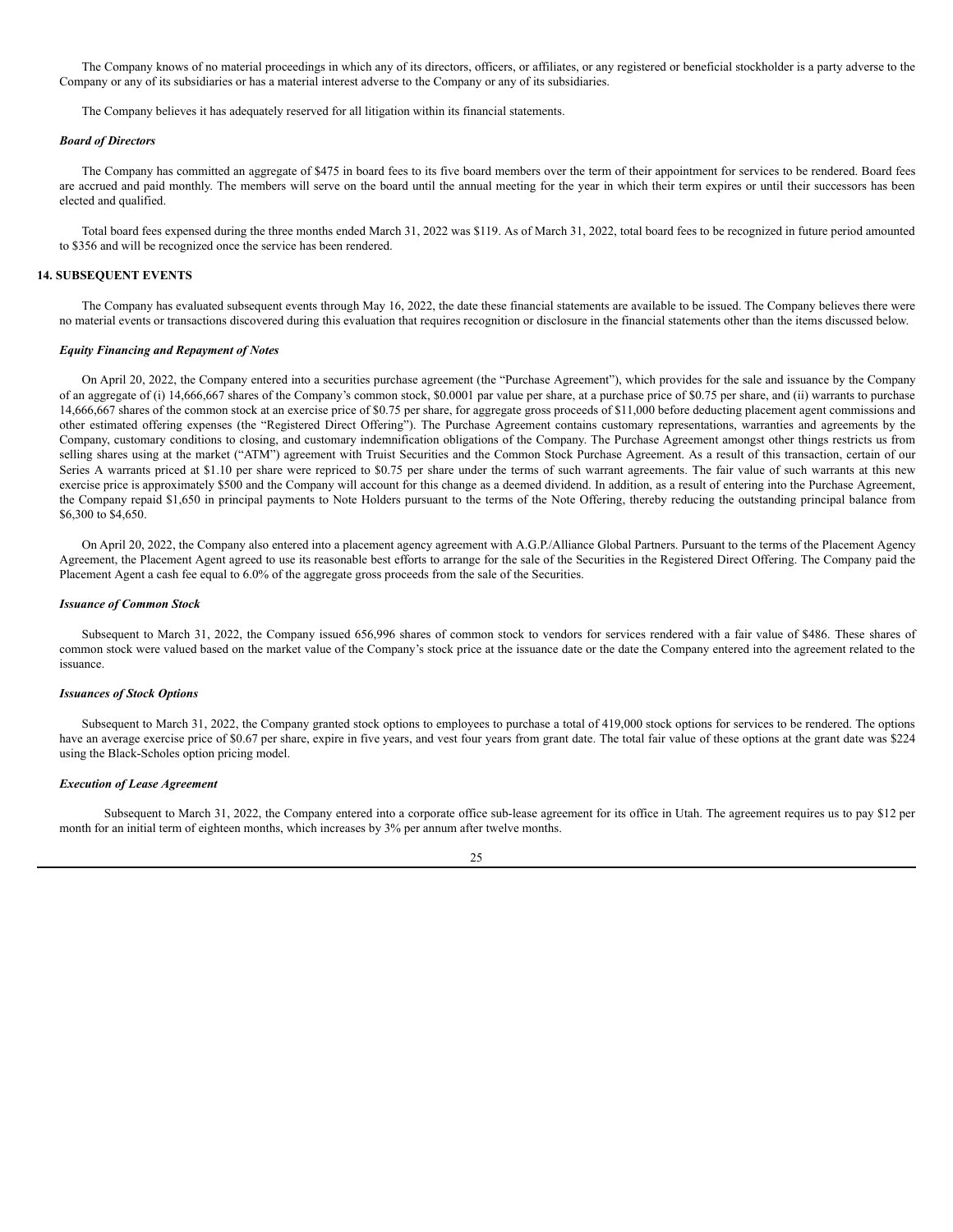# <span id="page-25-0"></span>**ITEM 2 – MANAGEMENT'S DISCUSSION AND ANALYSIS OF FINANCIAL CONDITION AND RESULTS OF OPERATIONS**

#### **Forward-Looking Statements**

The following discussion and analysis of the results of operations and financial condition of our company for the three-month periods ended March 31, 2022 and 2021 should be read in conjunction with the financial statements and related notes and the other financial information that are included elsewhere this Quarterly Report on Form 10-Q. This discussion includes forward-looking statements based upon current expectations that involve risks and uncertainties, such as our plans, objectives, expectations, and intentions. Forward-looking statements are statements not based on historical fact and which relate to future operations, strategies, financial results, or other developments. Forward-looking statements are based upon estimates, forecasts, and assumptions that are inherently subject to significant business, economic, and competitive uncertainties and contingencies, many of which are beyond our control and many of which, with respect to business decisions, are subject to change. These uncertainties and contingencies can cause actual results to differ materially from those expressed in any forward-looking statements made by us, or on our behalf. We disclaim any obligation to update forward-looking statements. Actual results and the timing of events could differ materially from those anticipated in these forward-looking statements as a result of a number of factors. We use words such as "anticipate," "estimate," "plan," "project," "continuing," "ongoing," "expect," "believe," "intend," "may," "will," "should," "could," and *similar expressions to identify forward-looking statements.*

As used in this Quarterly Report on Form 10-Q, the terms "we," "us," "our," and "Verb" refer to Verb Technology Company, Inc., a Nevada corporation, individually, or as the context requires, collectively with its subsidiaries, Verb Direct, LLC, or Verb Direct, Verb Acquisition Co., Inc., or Solofire, and verbMarketplace, LLC, *or MARKET, on a consolidated basis, unless otherwise specified.*

#### **Overview**

We are a Software-as-a-Service ("SaaS") applications platform developer. Our platform is comprised of a suite of interactive video-based sales enablement business software products marketed on a subscription basis. Our applications, available in both mobile and desktop versions, are offered as a fully integrated suite, as well as on a standalone basis, and include verbCRM, our Customer Relationship Management ("CRM") application, verbLEARN, our Learning Management System application, verbLIVE, our Live Stream eCommerce application, verbPULSE, our business/augmented intelligence notification and sales coach application, and verbTEAMS, our selfonboarding video-based CRM and content management application for professional sports teams, small business and solopreneurs, with seamless synchronization with Salesforce, that also comes bundled with verbLIVE, and more recently, we introduced verbMAIL, our interactive video-based sales communication tool integrated into Microsoft Outlook. Of note is our forthcoming MARKET, a multi-vendor, multi-presenter, livestream social shopping platform at the forefront of the convergence of ecommerce and entertainment.

# *Our Technology*

Our suite of applications can be distinguished from other sales enablement applications because our applications utilize our proprietary interactive video technology as the primary means of communication between sales and marketing professionals and their customers and prospects. Moreover, the proprietary data collection and analytics capabilities of our applications inform our users on their devices in real time, when and for how long their prospects have watched a video, how many times such prospects watched it, and what they clicked on, which allows our users to focus their time and efforts on 'hot leads' or interested prospects rather than on those that have not seen such video or otherwise expressed interest in such content. Users can create their hot lead lists by using familiar, intuitive 'swipe left/swipe right' on-screen navigation. Our clients report that these capabilities provide for a much more efficient and effective sales process, resulting in increased sales conversion rates. We developed the proprietary patentpending interactive video technology, as well as several other patent-issued and patent-pending technologies that serve as the unique foundation for all our platform applications.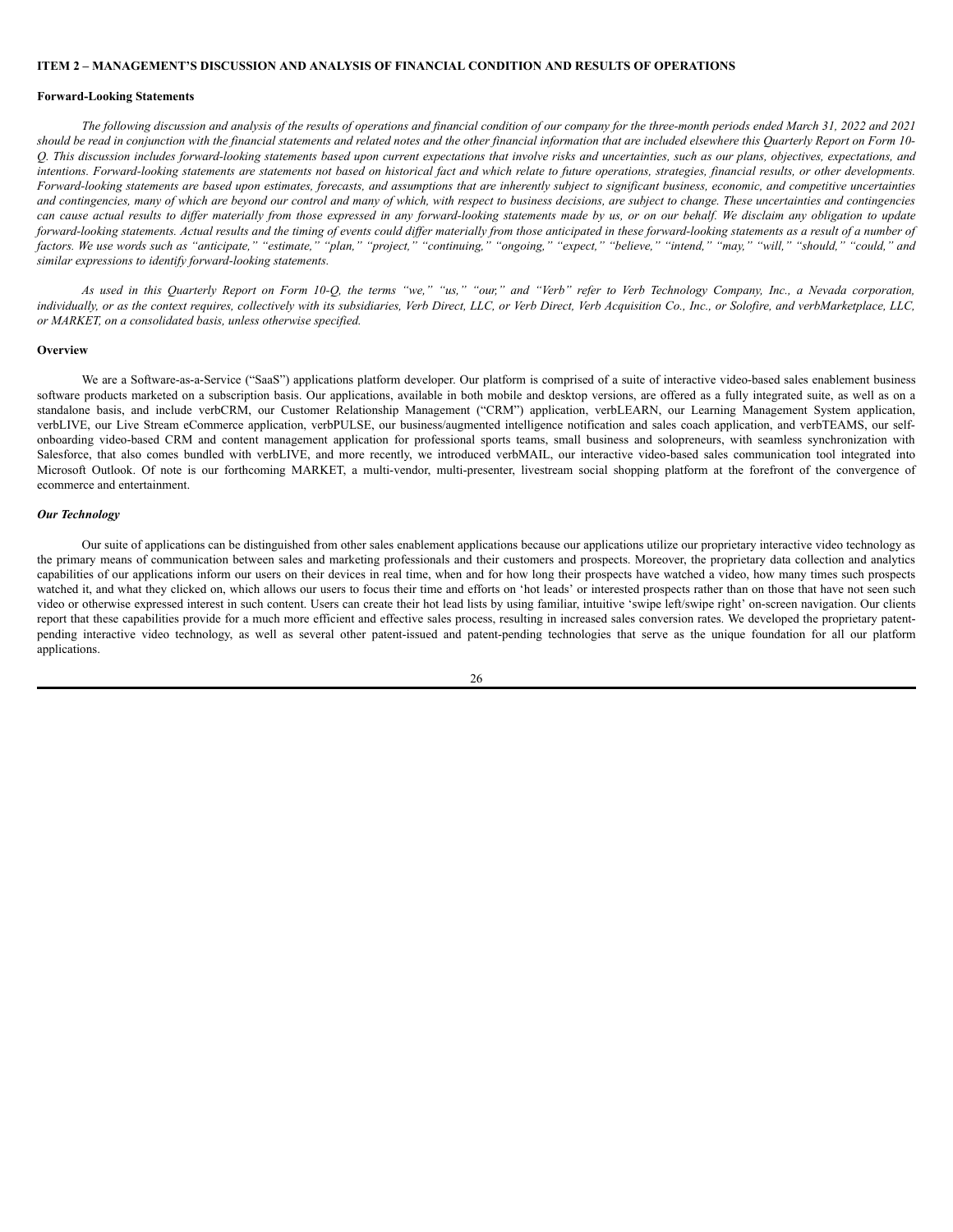# *Our Products*

verbCRM combines the capabilities of CRM lead-generation, content management, and in-video ecommerce capabilities in an intuitive, yet powerful tool for both inexperienced as well as highly skilled sales professionals. verbCRM allows users to quickly and easily create, distribute, and post videos to which they can add a choice of onscreen clickable icons which, when clicked, allow viewers to respond to the user's call-to-action in real-time, in the video, while the video is playing, without leaving or stopping the video. For example, our technology allows a prospect or customer to click on a product they see featured in a video and impulse buy it, or to click on a calendar icon in the video to make an appointment with a salesperson, among many other features and functionalities designed to eliminate or reduce friction from the sales process for our users. The verbCRM app is designed to be easy to use and navigate and takes little time and training for a user to begin using the app effectively. It usually takes less than four minutes for a novice user to create an interactive video from our app. Users can add interactive icons to pre-existing videos, as well as to newly created videos shot with practically any mobile device. verbCRM interactive videos can be distributed via email, text messaging, chat app, or posted to popular social media directly and easily from our app. No software download is required to view Verb interactive videos on virtually any mobile or desktop device, including smart TVs.

**verbLEARN** is an interactive, video-based learning management system that incorporates all of the clickable in-video technology featured in our verbCRM application and adapts them for use by educators for video-based education. verbLEARN is used by enterprises seeking to educate a large sales team or a customer base about new products, or elicit feedback about existing products. It also incorporates Verb's proprietary data collection and analytics capabilities that inform users in real time when and for how long the viewers watched the video, how many times they watched it, and what they clicked on, in addition to adding gamification features that enhance the learning aspects of the application.

**verbLIVE** builds on popular video-based platforms such as Facebook Live, Zoom, WebEx, and Go2Meeting, among others, by adding Verb's proprietary interactive in-video ecommerce capabilities – including an in-video Shopify shopping cart integrated for Shopify account holders – to our own live stream video broadcasting application. verbLIVE is a next-generation live stream platform that allows hosts to utilize a variety of novel sales-driving features, including placing interactive icons on-screen that appear on the screens of all viewers, providing in-video click-to-purchase capabilities for products or services featured in the live video broadcast, in real-time, driving friction-free selling, verbLIVE also provides the host with real-time viewer engagement data and interaction analytics, verbLIVE is entirely browser-based, allowing it to function easily and effectively on all devices without requiring the host or the viewers to download software, and is secured through end-to-end encryption.

**verbPULSE** is a business/augmented intelligence notification-based sales enablement platform feature set that tracks users' interactions with current and prospective customers and then helps coach users by telling them what to do next in order to close the sale, virtually automating the selling process.

**verbTEAMS** is our interactive, video-based CRM for professional sports teams, small-and medium-sized businesses and solopreneurs. verbTEAMS also incorporates verbLIVE as a bundled application. verbTEAMS features self-sign-up, self-onboarding, self-configuring, content management system capabilities, user level administrative capabilities, and high-quality analytics capabilities in both mobile and desktop platforms that sync with one another. It also has a built-in one-click sync capability with Salesforce.

We continue to invest in the future of interactive livestreaming. Following are some of our recent initiatives:

**MARKET** is akin to a virtual shopping mall, a centralized online destination where shoppers could explore hundreds, and over time thousands, of shoppable stores for their favorite brands, influencers, creators and celebrities, all of whom can and will host livestream shopping events from their virtual stores that can be seen by all shoppers at the virtual mall. Every store operator can host livestream events, even simultaneously, and over time we expect there will be thousands of such events, across numerous product and service categories, being hosted by people from all over the world, always on  $-24/7$  - where shoppers could communicate with the hosts and ask questions about products directly to the host in real-time through an on-screen chat visible to all shoppers. Shoppers can invite their friends and family to join them at any of the events to share the experience - to communicate directly with each other in real time, and then simply click on a non-intrusive - in-video overlay to place items in an on-screen shopping cart for purchase – all without interrupting the video. Shoppers can visit any number of other shoppable events to meet up and chat with friends, old and new, and together watch, shop and chat with the hosts, discover new products and services, and become part of an immersive entertaining shopping experience. Throughout the experience, the shopping cart follows shoppers seamlessly from event to event, shoppable video to shoppable video, host to host, product to product.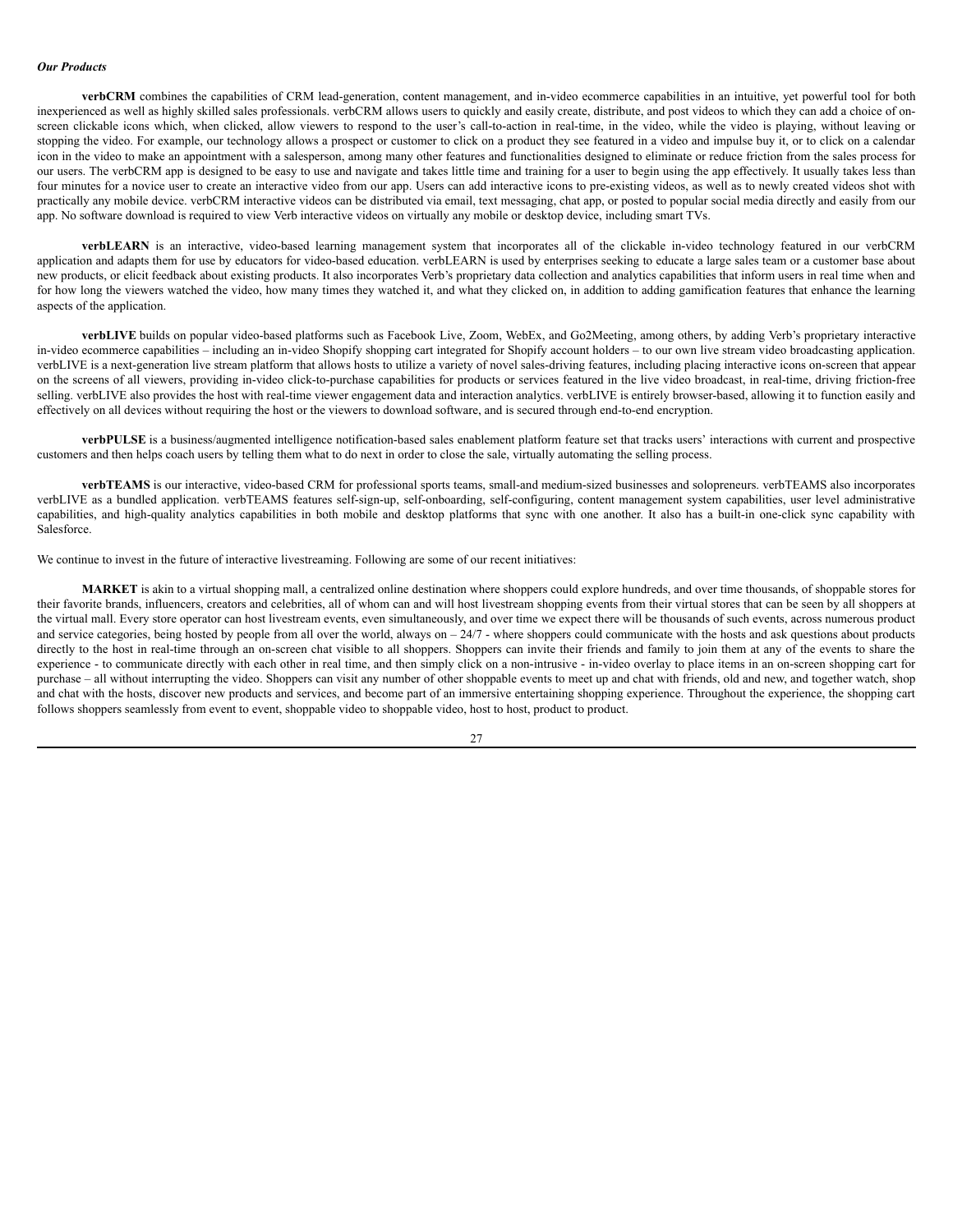The MARKET business model is a simple but next-level B to B play. It is a multi-vendor platform, with a single follow-me style unified shopping cart, and robust ecommerce capabilities with the tools for consumer brands, big box brick and mortar stores, boutiques, influencers and celebrities to connect with their clients, customers, their fans, followers, and prospects by providing a unique, interactive social shopping experience that we believe could keep them coming back and engaged for hours.

A big differentiator for MARKET is that it also provides an online meeting place for friends and family to meet, chat, shop and enjoy a fun, immersive shopping experience in real time together from anywhere and everywhere in the world. MARKET will provide vendors with extensive business building analytics capabilities not available on, and not shared by many operators of other social media sites who regard that information as valuable proprietary property. All vendors on MARKET will retain this valuable intelligence for their own, unlimited use.

MARKET allows vendors an opportunity to reach not only the shoppers they invite to the site from their own client and contact lists, but also those shoppers who came to the site independently who will discover these vendors as they browse through the many other shoppable events hosted simultaneously on MARKET 24/7, from around the world. We believe our revenue model will be attractive to vendors and will consist of SaaS recurring revenue as well as a share of revenue generated through sales on the platform.

MARKET is simply a platform; we hold no inventory, we take no inventory risk, and each vendor manages their own packing and fulfillment, as well as returns. Only vendors that have a demonstrated ability to manage inventory and fulfillment are selected to participate on MARKET.

As we continue onboarding vendors to the platform, we are seeing increased interest from product manufacturers seeking to embrace MARKET's direct-to-consumer selling capabilities, cutting-out distribution channel partners in order to reduce costs and increase profitability. As the economy tightens, we expect that trend to accelerate.

MARKET will also incorporate a modified version of our verbLIVE Attribution technology, allowing vendors who so choose, to leverage extremely powerful, built-in affiliate marketing capabilities. Non-vendor visitors to the site can search for those vendors that have activated the Attribution feature for their events and be compensated when people they referred to that vendor, purchase products or services during that vendor's shopping event. We expect that this feature, unique to MARKET, will drive many more shoppers who will be referred from all over the world, producing a cross-pollination effect enhancing the revenue opportunities for all MARKET vendors, while also creating an attractive income generating opportunity for non-vendor MARKET patrons.

MARKET is an entirely new platform, built wholly independently and separate from our verbLIVE sales platform, representing what we believe is the state of the art of shoppable video technology. It will utilize an ultra-low latency private global CDN network that we control, allowing us to deliver a high-quality experience and platform performance capabilities. We also believe that MARKET will expose vendors to our entire suite of sales enablement products, such as verbMAIL, among others, that could drive new cross selling revenue opportunities.

**verbTV** is an online destination for shoppable entertainment. Whereas MARKET is a social shopping experience, verbTV is a destination for those seeking commercial-free television content, such as concerts, game shows, sports, including e-sports, sitcoms, podcasts, special events, news, including live events, and other forms of video entertainment that is all interactive and shoppable. verbTV represents an entirely new distribution channel for all forms of content by a new generation of content creators looking for greater freedom to explore the creative possibilities that a native interactive video platform can provide for their audience. We believe content creators may also enjoy greater revenue opportunities through the native ecommerce capabilities the platform provides to sponsors and advertisers who will enjoy real-time monetization, data collection and analytics. Through verbTV, sponsors and advertisers will be able to accurately measure the ROI from their marketing spend, instead of relying on decades-old, imprecise viewership information.

At launch, verbTV will feature interactive, shoppable programming, including the popular business pitch show "2 Minute Drill," the non-shoppable version of which is currently shown on AppleTV. Each episode is a fast-paced reality show where 5-6 entrepreneurs competing for \$50,000 in cash and prizes, have 2 minutes to impress the judges with the best investor pitch. Our CEO is one of the judges on the show. verbTV viewers will be able to click on-screen and purchase the products and services of the contestants featured on the show, among other contemplated interactive features. Dave Meltzer, the creator of the show, and Co-founder of Sports 1 Marketing and the former CEO of the renowned Leigh Steinberg Sports & Entertainment agency, has signed-on with Verb to produce other interactive and shoppable entertainment for verbTV. Other such partnerships, as well as a creator program, are currently in progress.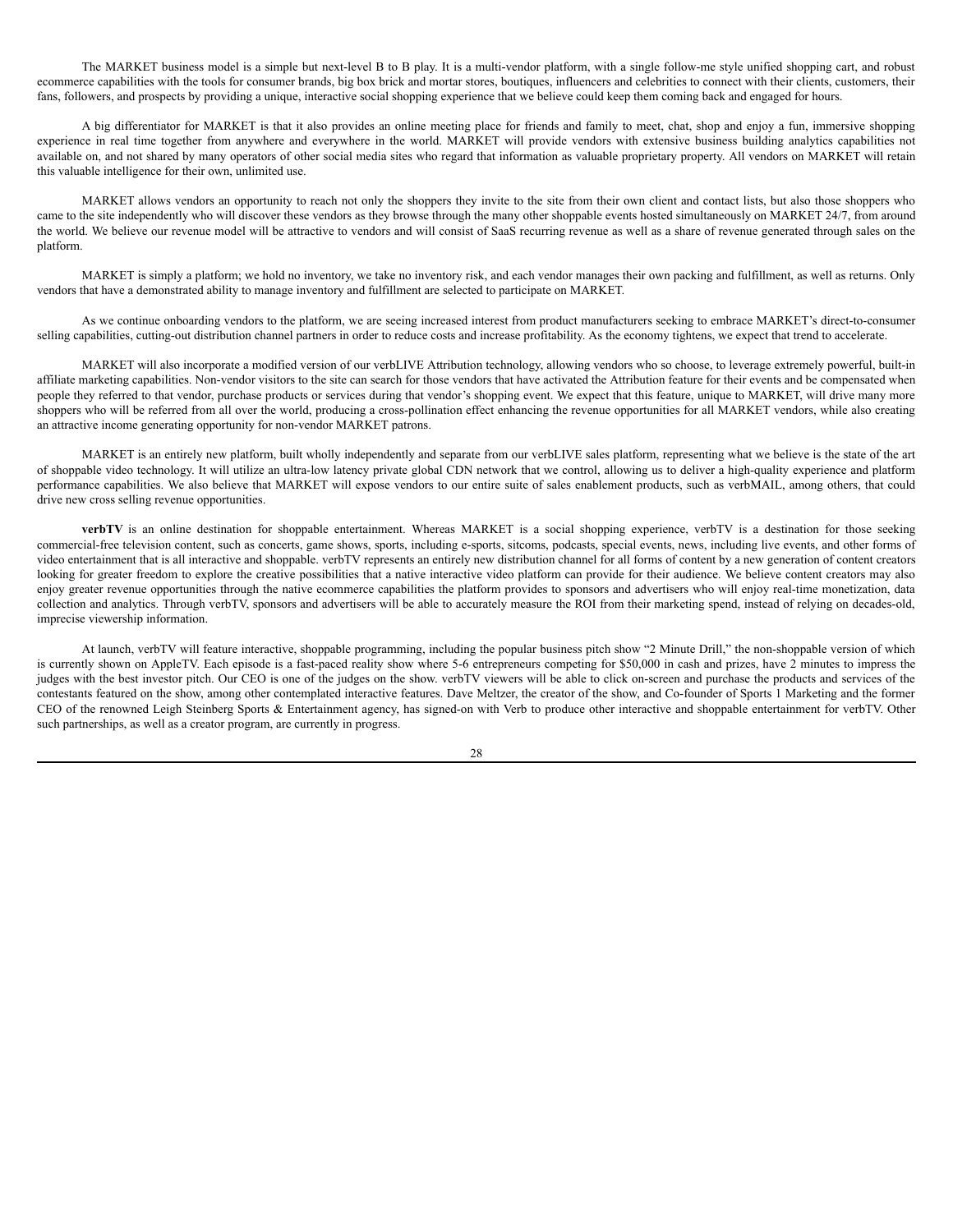# *Verb Partnerships and Integrations*

**verbMAIL for Microsoft Outlook** is a product of our partnership with Microsoft and is available as an add-in to Microsoft Outlook for Outlook and Office 365 subscribers. verbMAIL allows users to create interactive videos seamlessly within Outlook by clicking the verbMAIL icon in the Outlook toolbar. The videos are automatically added to an email and can be sent easily through Outlook using the user's contacts they already have in Outlook. The application allows users to easily track viewer engagement and together with other features represents an effective sales tool available for all Outlook users worldwide.

**Salesforce Integration.** We have completed and deployed the integration of verbLIVE into Salesforce and have launched a joint marketing campaign with Salesforce to introduce the verbLIVE plug-in functionality to current Salesforce users. We have also developed a verbCRM sync application for Salesforce users that is currently being utilized by at least one of our large enterprise clients and the verbLIVE plug-in is now being offered to all Salesforce users on a monthly subscription fee basis while we work to build adoption rates.

**Popular Enterprise Back-Office System Integrations.** We have integrated verbCRM into systems offered by 19 of the most popular direct sales back-office system providers, such as Direct Scale, Exigo, By Design, Thatcher, Multisoft, Xennsoft, and Party Plan. Direct sales back-office systems provide many of the support functions required for direct sales operations, including payroll, customer genealogy management, statistics, rankings, and earnings, among other direct sales financial tracking capabilities. The integration into these back-office providers, facilitated through our own API development, allows single sign-on convenience for users, as well as enhanced data analytics and reporting capabilities for all users. Our experience confirms that our integration into these back-end platforms accelerates the adoption of verbCRM by large direct sales enterprises that rely on these systems and as such, we believe this represents a competitive advantage.

## *Non-Digital Products and Services*

Historically, we provided certain non-digital services to some of our enterprise clients such as printing and fulfillment services. We designed and printed welcome kits and starter kits for their marketing needs and provided fulfillment services, which consisted of managing the preparation, handling and shipping of our client's custom-branded merchandise they use for marketing purposes at conferences and other events. We also managed the fulfillment of our clients' product sample packs that verbCRM users order through the app for automated delivery and tracking to their customers and prospects.

In May 2020, we executed a contract with Range Printing ("Range"), a company in the business of providing enterprise class printing, sample assembly, warehousing, packaging, shipping, and fulfillment services. Pursuant to the contract, through an automated process we have established for this purpose, Range receives orders for samples and merchandise from us as and when we receive them from our clients and users, and print, assemble, store, package and ship such samples and merchandise on our behalf. The Range contract provides for a service fee arrangement based upon the specific services to be provided by Range that is designed to maintain our relationship with our clients by continuing to service their non-digital needs, while eliminating the labor and overhead costs associated with the provision of such services by us.

# *Our Market*

Historically, our client base consisted primarily of multi-national direct sales enterprises to whom we provide white-labeled, client-branded versions of our products. During the year ended December 31, 2021, our client base expanded to include large enterprises in the life sciences sector, professional sports franchises, educational institutions, and not-for-profit organizations, as well as clients in the entertainment industry, and the burgeoning CBD industry, among other business sectors. As of March 31, 2022, we provided subscription-based application services to approximately 150 enterprise clients for use in over 100 countries, in over 48 languages, which collectively account for a user base generated through more than 3.3 million downloads of our verbCRM application. Among the new business sectors targeted for this year are medical equipment and pharmaceutical sales, armed services and government institutions, small businesses and individual entrepreneurs.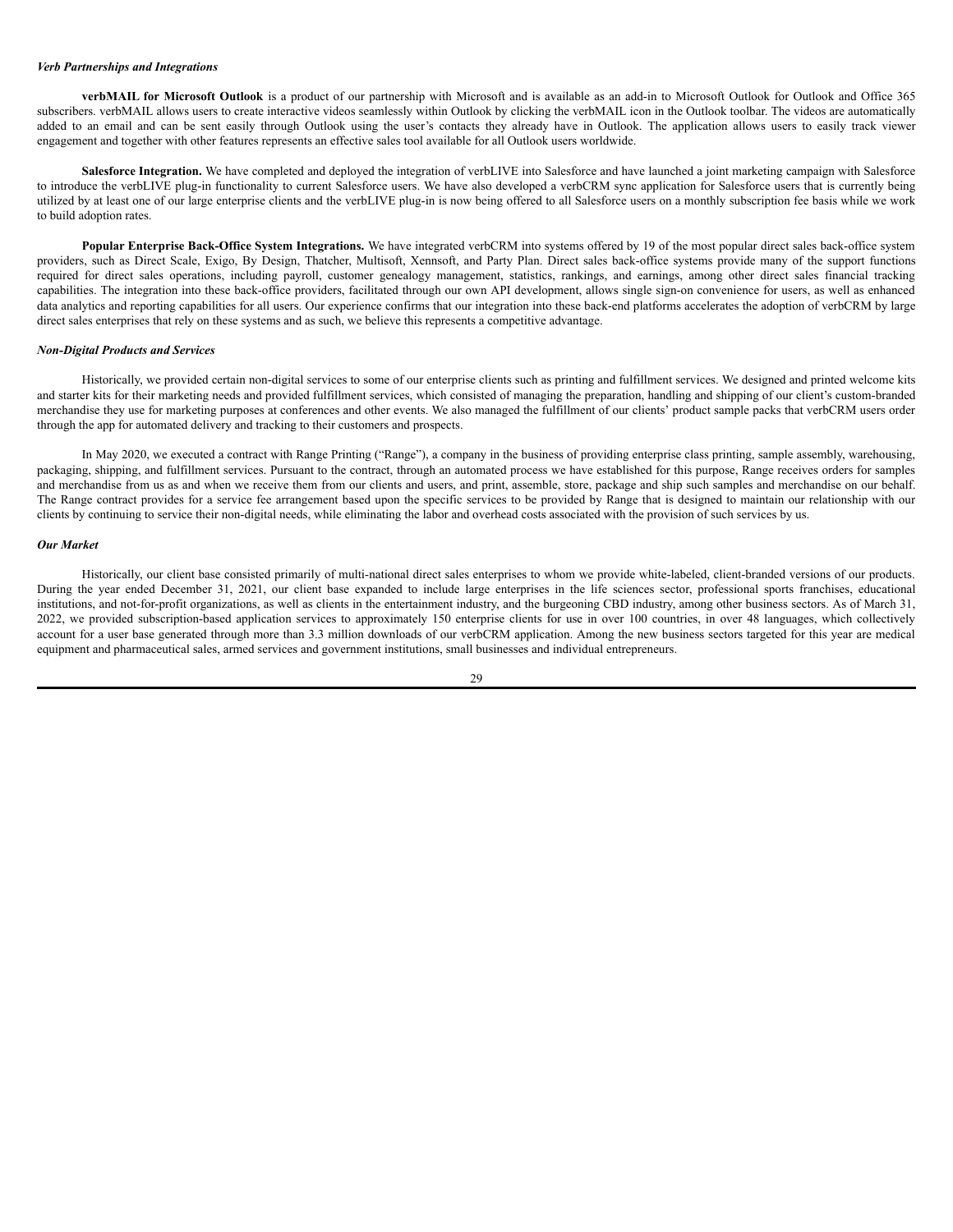# *Revenue Generation*

A description of our principal revenue generating activities is as follows:

- 1. Digital Revenue which is divided into two main categories:
	- a. SaaS recurring digital revenue based on contract-based subscriptions to our verb app products and platform services which include verbCRM, verbLEARN, verbLIVE, verbPULSE, and verbTeams. The revenue is recognized over the subscription period.
	- b. Non-SaaS, non-recurring digital revenue, which is revenue generated by the use of our app products and in-app purchases, such as sampling and other services obtained through the app. The revenue for samples is recognized upon completion and shipment, while the design fees are recognized when the service has been rendered and the app is delivered to the customer.
- 2. Non-digital revenue, which is revenue we generate from non-app, non-digital sources through ancillary services we provide as an accommodation to our clients and customers. These services, which we now outsource to a strategic partner as part of a cost reduction plan we instituted in 2020, include design, printing services, fulfillment and shipping services. The revenue is recognized upon completion and shipment of products or fulfillment to customers.
- 3. MARKET will generate revenue through several sources as follows:
	- a. All sales run through our ecommerce facility on MARKET from which we deduct a platform fee that ranges from 10% to 35% of gross sales, with an average of between 15-20%, depending upon the pricing package the vendors select as well as the product category and profit margins associated with such categories. The revenue is derived from sales generated during livestream events, from viewers of previously recorded events available in each vendor's store, as well as from sales of product and merchandise done through the vendors' stores, all of which are available 24/7.
	- b. Produced events. MARKET will offer fee-based services that range from full production of a livestream event, to providing professional hosts and event consulting.
	- c. The MARKET site is designed to incorporate sponsorships and other advertising based on typical industry rates.

### *Impact of COVID-19 on Our Business and Industry*

Governments and businesses around the world continue to take actions to mitigate the spread of COVID-19 and its variants, including, but not limited to, shelter-inplace orders, quarantines, significant restrictions on travel, as well as restrictions that prohibit many employees from going to work. Uncertainty with respect to the economic effects of the pandemic has introduced significant volatility in the financial markets.

Despite increased vaccine distribution programs and loosening of COVID-19 related restrictions in the regions in which we operate during the three months ended March 31, 2022, both the pandemic and ongoing containment and mitigation measures have had, and are likely to continue to have, an adverse impact on the global and U.S. economies, the severity and duration of which are uncertain. As such, our business, operations and financial condition has been, and we anticipate will continue to be, adversely impacted by reduced demand for our applications and non-digital services, as well as reduced access to capital. To mitigate the adverse impact COVID-19 may have on our business and operations, we implemented a number of measures to strengthen our financial position, including eliminating, reducing, or deferring non-essential expenditures. However, the extent to which the COVID-19 pandemic will impact our business, financial conditions, and results of operations in the future remains uncertain and will be affected by a number of factors, including the duration and extent of the pandemic, the emergence of variants to COVID-19 the duration and extent of imposed or recommended containment and mitigation measures, the extent, duration, and effective execution of government stabilization and recovery efforts, including those from the successful distribution of effective vaccines.

The COVID-19 pandemic may have long-term effects on the nature of the office environment and remote working. This may present operational and workplace culture challenges that may adversely affect our business. Throughout the three months ended March 31, 2022, we have encouraged safe practices designed to stem the infection and spread of COVID-19 within our workforce and beyond and to maintain the mental health and well-being of our employees.

We continue to actively communicate with and listen to our customers to ensure we are responding to their needs in the current environment with innovative solutions that will not only be beneficial now but also over the long-term. We monitor developments related to COVID-19 and remain flexible in our response to the challenges presented by the pandemic.

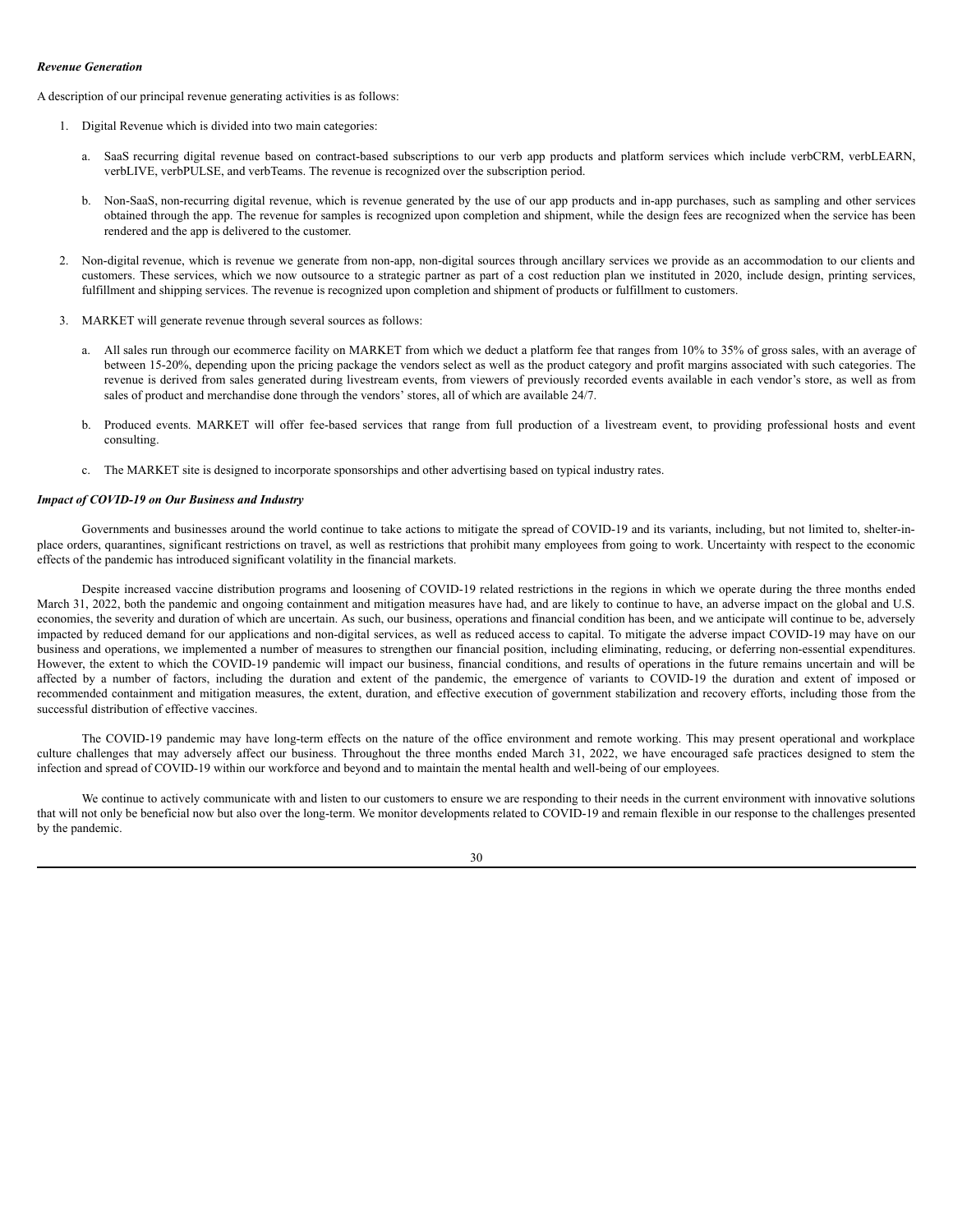# **Results of Operations**

# *Three Months Ended March 31, 2022 as Compared to the Three Months Ended March 31, 2021*

The following is a comparison of our results of operations for the three months ended March 31, 2022 and 2021 (in thousands):

|                                              |              | Three Months Ended March 31, |             |          |                           |         |  |
|----------------------------------------------|--------------|------------------------------|-------------|----------|---------------------------|---------|--|
|                                              |              | 2022                         |             | 2021     |                           | Change  |  |
| <b>Revenue</b>                               |              |                              |             |          |                           |         |  |
| Digital revenue                              |              |                              |             |          |                           |         |  |
| SaaS recurring subscription revenue          | $\mathbb{S}$ | 2,003                        | $\mathbf S$ | 1,461    | \$                        | 542     |  |
| Other digital revenue                        |              | 147                          |             | 340      |                           | (193)   |  |
| Total digital revenue                        |              | 2,150                        |             | 1,801    |                           | 349     |  |
| Non-digital revenue                          |              | 541                          |             | 725      |                           | (184)   |  |
| Total revenue                                |              | 2,691                        |             | 2,526    |                           | 165     |  |
| <b>Cost of revenue</b>                       |              |                              |             |          |                           |         |  |
| Digital                                      |              | 557                          |             | 540      |                           | 17      |  |
| Non-digital                                  |              | 416                          |             | 675      |                           | (259)   |  |
| Total cost of revenue                        |              | 973                          |             | 1,215    |                           | (242)   |  |
| Gross margin                                 |              | 1,718                        |             | 1,311    |                           | 407     |  |
| <b>Operating expenses</b>                    |              |                              |             |          |                           |         |  |
| Research and development                     |              | 1,580                        |             | 2,884    |                           | (1,304) |  |
| Depreciation and amortization                |              | 409                          |             | 414      |                           | (5)     |  |
| General and administrative                   |              | 7,036                        |             | 7,343    |                           | (307)   |  |
| Total operating expenses                     |              | 9,025                        |             | 10,641   |                           | (1,616) |  |
| Loss from operations                         |              | (7, 307)                     |             | (9, 330) |                           | 2,023   |  |
| Other income (expense)                       |              |                              |             |          |                           |         |  |
| Interest expense                             |              | (756)                        |             | (508)    |                           | (248)   |  |
| Change in fair value of derivative liability |              | 1,138                        |             | 500      |                           | 638     |  |
| Other income (expense)                       |              | (64)                         |             | 54       |                           | (118)   |  |
| Debt extinguishment, net                     |              |                              |             | 939      |                           | (939)   |  |
| Total other income, net                      |              | $\overline{318}$             |             | 985      |                           | (667)   |  |
| <b>Net loss</b>                              | \$           | (6,989)                      | \$          | (8,345)  | $\boldsymbol{\mathsf{s}}$ | 1,356   |  |

#### *Revenue*

Our SaaS recurring subscription revenues continue to grow year over year, which is a reflection of our systematic investment in our business. SaaS recurring subscription revenue as a percentage of total revenue for the three months ended March 31, 2022 was 74%, compared to 58% for the three months ended March 31, 2021.

For the three months ended March 31, 2022, our total digital revenue was 80% of total revenue compared with 71% for the three months ended March 31, 2021. Total digital revenue for the three months ended March 31, 2022 was \$2.2 million, an increase of 19% compared to \$1.8 million for the three months ended March 31, 2021. The increase was primarily driven from SaaS recurring subscription-based revenue associated with our verbCRM, verbLEARN, verbTEAMS, verbLIVE, and verbPULSE applications totaling \$2.0 million, an increase of 37% compared to \$1.5 million reported for the three months ended March 31, 2021.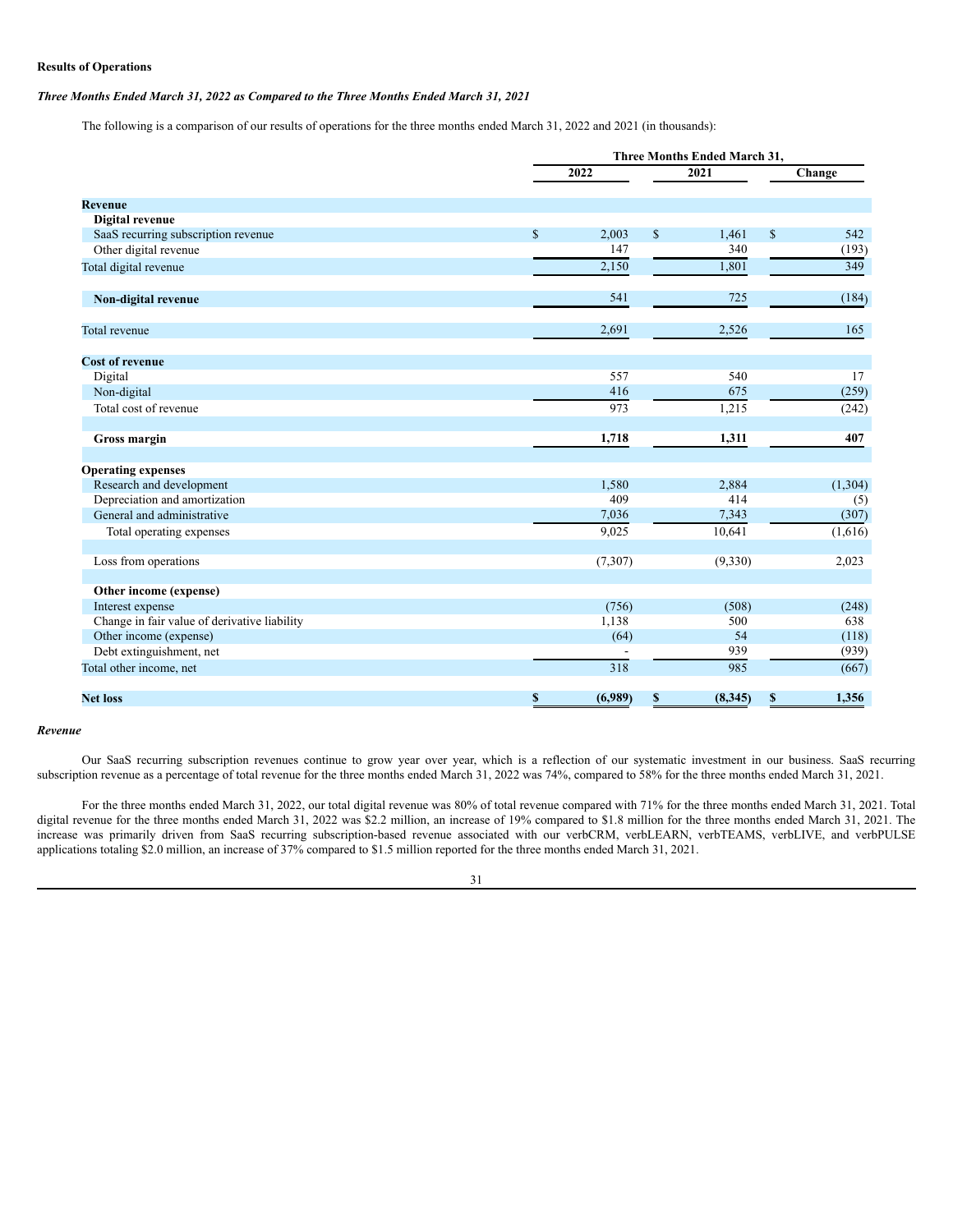Total non-digital revenue for the three months ended March 31, 2022 was \$0.5 million, a decrease of 25% compared to \$0.7 million reported for the three months ended March 31, 2021, which is consistent with the Company's strategy to exit the low margin printing, fulfillment, and shipping aspects of the legacy business to focus on digital revenue streams.

The table below sets forth our quarterly revenues from the three months ended March 31, 2020 through the three months ended March 31, 2022, which reflects the trend of revenue over the past nine fiscal quarters (in thousands):

|                                     | <b>2020 Ouarterly Revenue</b> |         |         | <b>2021 Ouarterly Revenue</b> |         |             | 2022    |         |         |
|-------------------------------------|-------------------------------|---------|---------|-------------------------------|---------|-------------|---------|---------|---------|
|                                     | Q1                            | Q2      | Q3      | Q4                            | Q1      | Q2          | Q3      | Q4      | Q1      |
| SaaS recurring subscription revenue | \$1,057                       | \$1,274 | \$1,478 | .305<br>S.                    | \$1,461 | ,601<br>\$1 | \$1,846 | \$1,923 | \$2,003 |
| Other digital                       | 400                           | 406     | 360     | 218                           | 340     | 209         | 510     | 288     | 147     |
| <b>Total digital revenue</b>        | 1,457                         | 1,680   | 1,838   | 1,523                         | 1,801   | 1,810       | 2,356   | 2,211   | 2,150   |
|                                     |                               |         |         |                               |         |             |         |         |         |
| Total non-digital revenue           | 897                           | 972     | 1.022   | 576                           | 725     | 582         | 544     | 495     | 541     |
|                                     |                               |         |         |                               |         |             |         |         |         |
| <b>Grand total</b>                  | \$2.354                       | \$2,652 | \$2,860 | \$2.099                       | \$2.526 | \$2.392     | \$2.900 | \$2.706 | \$2.691 |
|                                     |                               |         |         |                               |         |             |         |         |         |

### *Cost of Revenue*

Total cost of revenue for the three months ended March 31, 2022 was \$1.0 million, compared to \$1.2 million for the three months ended March 31, 2021. The decrease in cost of revenue is primarily attributed to a decrease in non-digital costs partially offset by increased digital costs to support additional enterprise customers on the platform and increased users within our existing customer base.

# *Gross Margin*

Total gross margin for the three months ended March 31, 2022, was \$1.7 million, compared to \$1.3 million for the three months ended March 31, 2021, representing a 31% improvement. Gross margins improved as a result of our strategy to focus on higher margin digital revenue and systematic reduction in non-digital revenue.

# *Operating Expenses*

Research and development expenses were \$1.6 million for the three months ended March 31, 2022, as compared to \$2.9 million for the three months ended March 31, 2021. Research and development expenses primarily consisted of fees paid to employees and vendors contracted to perform research projects and develop technology. As our products move from research and development mode to operating mode, we expect our research and development cost reductions to continue, as experienced during the three months ended March 31, 2022.

Depreciation and amortization expenses were \$0.4 million for the quarters ended March 31, 2022, and March 31, 2021.

General and administrative expenses for the three months ended March 31, 2022 were \$7.0 million, as compared to \$7.3 million for the three months ended March 31, 2021. The decrease in general and administrative expenses is primarily due to lower spending on marketing and promotion of \$(0.4) million along with a decrease in sharebased compensation of \$(1.1) million, both partially offset by an increase in labor costs of \$0.9 million to support future growth with anticipated product launches.

Other income, net, for the three months ended March 31, 2022 was \$0.3 million, which was primarily attributable to a change in the fair value of derivative liability of \$1.1 million, offset by interest expense of \$(0.8) million.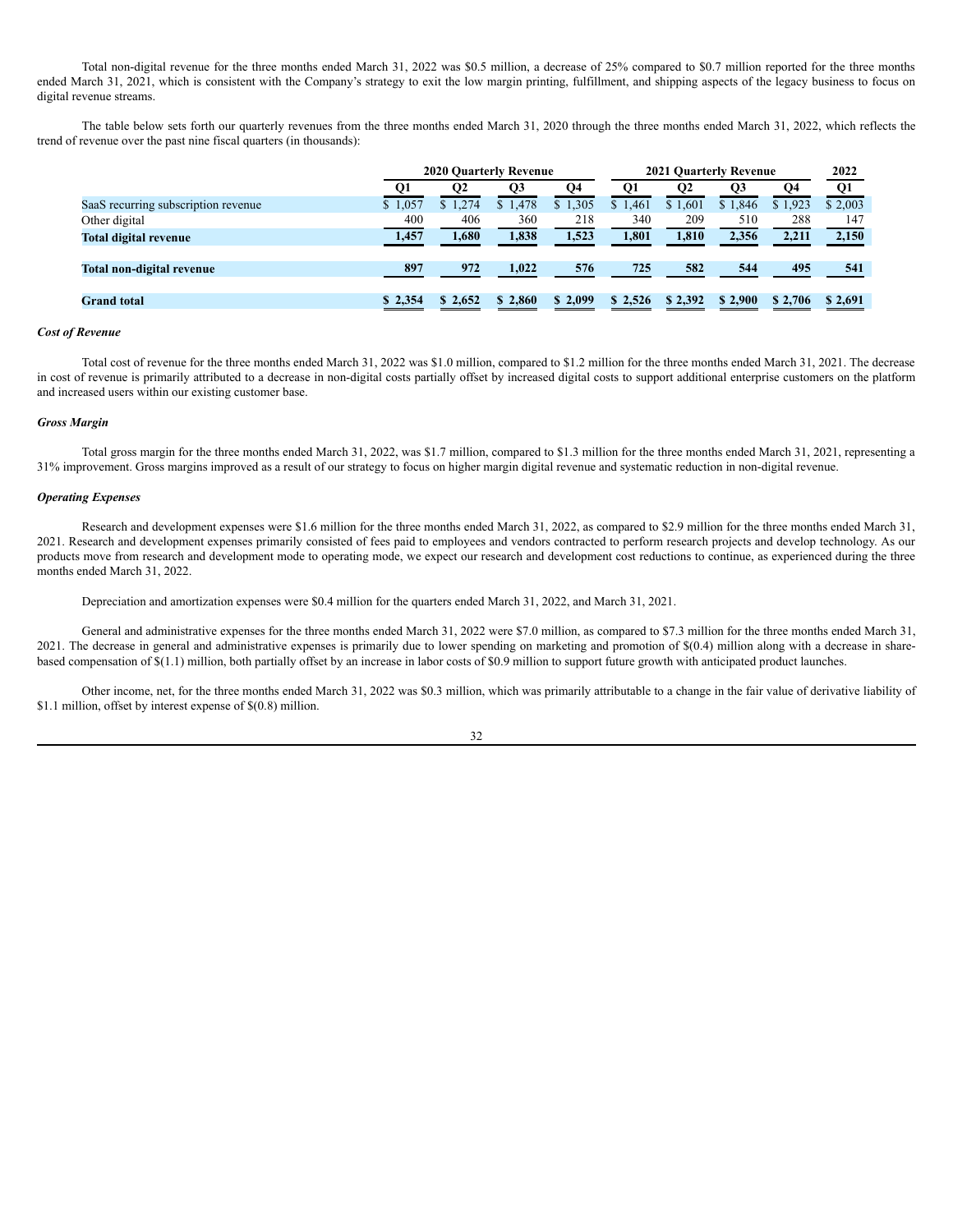# *Use of Non-GAAP Measures – Modified EBITDA*

In addition to our results under generally accepted accounting principles ("GAAP"), we present Modified EBITDA as a supplemental measure of our performance. However, Modified EBITDA is not a recognized measurement under GAAP and should not be considered as an alternative to net income, income from operations or any other performance measure derived in accordance with GAAP or as an alternative to cash flow from operating activities as a measure of liquidity. We define Modified EBITDA as net income (loss), plus interest expense, depreciation and amortization, share-based compensation, financing costs and changes in fair value of derivative liability.

Management considers our core operating performance to be that which our managers can affect in any particular period through their management of the resources that affect our underlying revenue and profit generating operations that period. Non-GAAP adjustments to our results prepared in accordance with GAAP are itemized below. You are encouraged to evaluate these adjustments and the reasons we consider them appropriate for supplemental analysis. In evaluating Modified EBITDA, you should be aware that in the future we may incur expenses that are the same as or similar to some of the adjustments in this presentation. Our presentation of Modified EBITDA should not be construed as an inference that our future results will be unaffected by unusual or non-recurring items.

|                                              |      | Three Months Ended March 31,        |  |  |  |  |  |
|----------------------------------------------|------|-------------------------------------|--|--|--|--|--|
| (in thousands)                               | 2022 | 2021                                |  |  |  |  |  |
| Net loss                                     | \$   | (6,989)<br>(8,345)<br><sup>\$</sup> |  |  |  |  |  |
| <b>Adjustments</b>                           |      |                                     |  |  |  |  |  |
| Depreciation and amortization                |      | 409<br>414                          |  |  |  |  |  |
| Share-based compensation                     |      | 2,402<br>1,301                      |  |  |  |  |  |
| Interest expense                             |      | 508<br>756                          |  |  |  |  |  |
| Change in fair value of derivative liability |      | (1,138)<br>(500)                    |  |  |  |  |  |
| Other (income) / expense                     |      | (54)<br>64                          |  |  |  |  |  |
| Debt extinguishment, net                     |      | (939)<br>-                          |  |  |  |  |  |
| Other non-recurring                          |      | 126                                 |  |  |  |  |  |
|                                              |      |                                     |  |  |  |  |  |
| Total EBITDA adjustments                     |      | 1,518<br>1,831                      |  |  |  |  |  |
| <b>Modified EBITDA</b>                       |      | (6, 514)<br>(5, 471)                |  |  |  |  |  |

The \$1.0 million increase in Modified EBITDA for the three months ended March 31, 2022, compared to the same period in 2021, resulted from increased revenues, decreases in cost of revenue, research and development, and marketing and promotion, offset by an increase in labor related costs to support future growth.

We present Modified EBITDA because we believe it assists investors and analysts in comparing our performance across reporting periods on a consistent basis by excluding items that we do not believe are indicative of our core operating performance. In addition, we use Modified EBITDA in developing our internal budgets, forecasts and strategic plan; in analyzing the effectiveness of our business strategies in evaluating potential acquisitions; and in making compensation decisions and in communications with our board of directors concerning our financial performance. Modified EBITDA has limitations as an analytical tool, which includes, among others, the following:

- Modified EBITDA does not reflect our cash expenditures, or future requirements, for capital expenditures or contractual commitments;
- Modified EBITDA does not reflect changes in, or cash requirements for, our working capital needs;
- Modified EBITDA does not reflect future interest expense, or the cash requirements necessary to service interest or principal payments, on our debts; and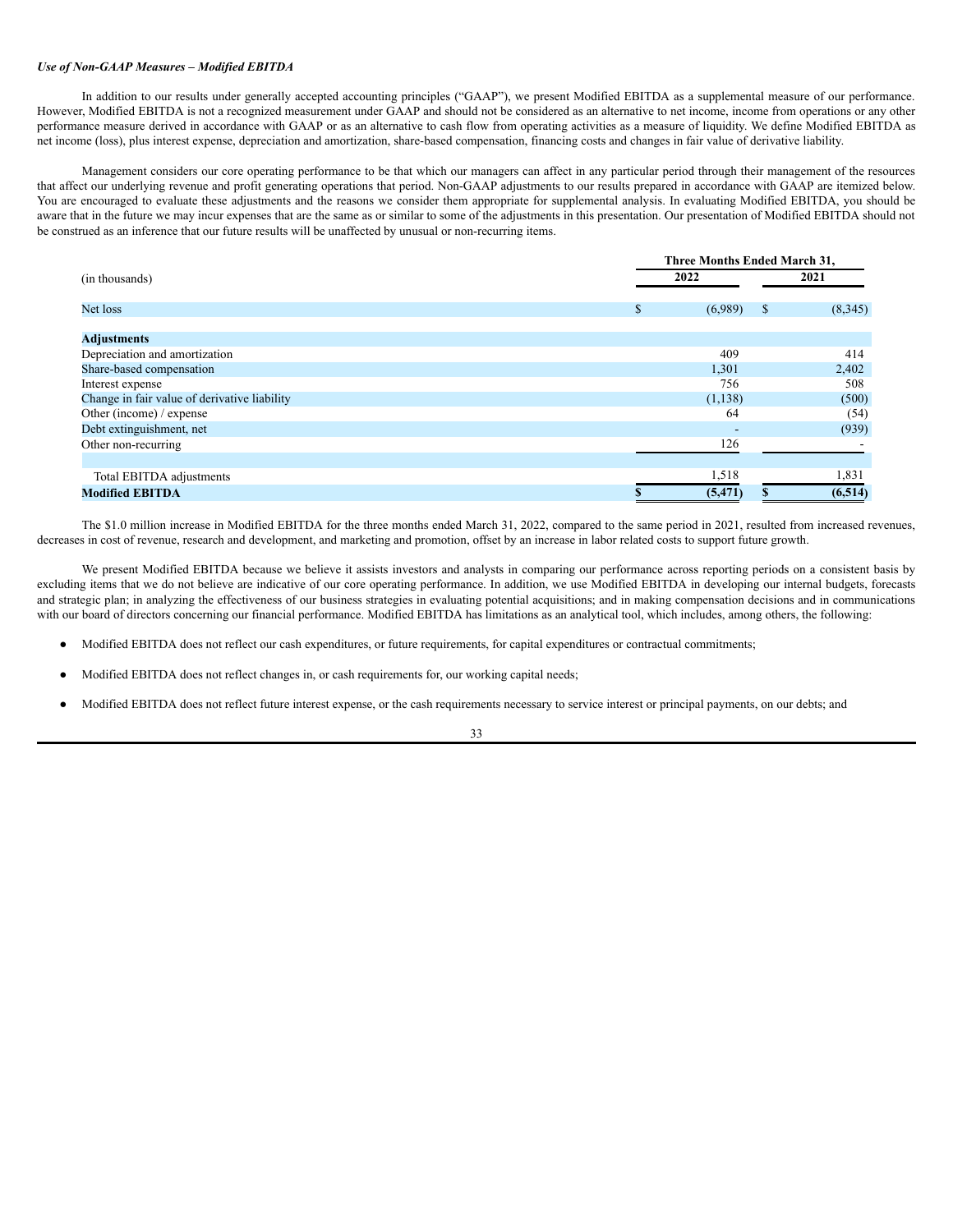Although depreciation and amortization are non-cash charges, the assets being depreciated and amortized will often have to be replaced in the future, and Modified EBITDA does not reflect any cash requirements for such replacements.

# **Liquidity and Capital Resources**

# *Going Concern*

We have incurred operating losses and negative cash flows from operations since inception. We incurred a net loss of \$7.0 million during the three months ended March 31, 2022. We also utilized cash in operations of \$5.9 million during the three months ended March 31, 2022. As a result, our continuation as a going concern is dependent on our ability to obtain additional financing until we can generate sufficient cash flows from operations to meet our obligations. We intend to continue to seek additional debt or equity financing to continue our operations.

On January 12, 2022, we entered into a common stock purchase agreement with Tumim Stone Capital LLC. Pursuant to the agreement, the Company has the right, but not the obligation, to sell to the Investor, and the Investor is obligated to purchase, up to \$50.0 million of newly issued shares of our common stock, par value \$0.0001 per share from time to time during the term of the agreement, subject to certain limitations and conditions. The Total Commitment is inclusive of 607,287 shares of common stock issued to the Investor as consideration for its commitment to purchase shares of common stock under the Common Stock Purchase Agreement.

On January 12, 2022, we also entered into a securities purchase agreement with three institutional investors providing for the sale and issuance of an aggregate original principal amount of \$6.3 million in convertible notes due 2023. We also entered into a security agreement with the Note Holders, dated January 12, 2022, in connection with the Note Offering, pursuant to which we granted a security interest to the Note Holders in substantially all of its assets.

On April 20, 2022, the Company entered into a securities purchase agreement (the "Purchase Agreement"), which provides for the sale and issuance by the Company of an aggregate of (i) 14,666,667 shares of the Company's common stock, \$0.0001 par value per share, at a purchase price of \$0.75 per share, and (ii) warrants to purchase 14,666,667 shares of the common stock at an exercise price of \$0.75 per share, for aggregate gross proceeds of \$11,000 before deducting placement agent commissions and other estimated offering expenses (the "Registered Direct Offering"). The Purchase Agreement contains customary representations, warranties and agreements by the Company, customary conditions to closing, and customary indemnification obligations of the Company. The Purchase Agreement amongst other things restricts us from selling shares using at the market ("ATM") agreement with Truist Securities and the Common Stock Purchase Agreement. As a result of this transaction, certain of our Series A warrants priced at \$1.10 per share were repriced to \$0.75 per share under the terms of such warrant agreements. The fair value of such warrants at this new exercise price is approximately \$0.5 million and the Company will account for this change as a deemed dividend. In addition, as a result of entering into the Purchase Agreement, we have repaid \$1.65 million in principal payments to Note Holders pursuant to the terms of the Note Offering, thereby reducing our outstanding principal balance from \$6.3 million to \$4.65 million.

On April 20, 2022, we also entered into a placement agency agreement (the "Placement Agency Agreement") with A.G.P./Alliance Global Partners (the "Placement Agent"). Pursuant to the terms of the Placement Agency Agreement, the Placement Agent agreed to use its reasonable best efforts to arrange for the sale of the Securities in the Registered Direct Offering. We will pay the Placement Agent a cash fee equal to 6.0% of the aggregate gross proceeds from the sale of the Securities, subject to certain exceptions described in the Placement Agency Agreement, and will reimburse the Placement Agent for certain expenses. The Placement Agency Agreement contains customary representations, warranties and agreements by us, customary representations and warranties of the Placement Agent, customary conditions to closing, and customary indemnification obligations of the Company.

Our consolidated financial statements have been prepared on a going concern basis, which implies we may not continue to meet our obligations and continue our operations for the next twelve months. Our continuation as a going concern is dependent upon our ability to obtain necessary debt or equity financing to continue operations until we begin generating positive cash flow. In addition, our independent registered public accounting firm, in its report on our December 31, 2021 consolidated financial statements, has raised substantial doubt about our ability to continue as a going concern.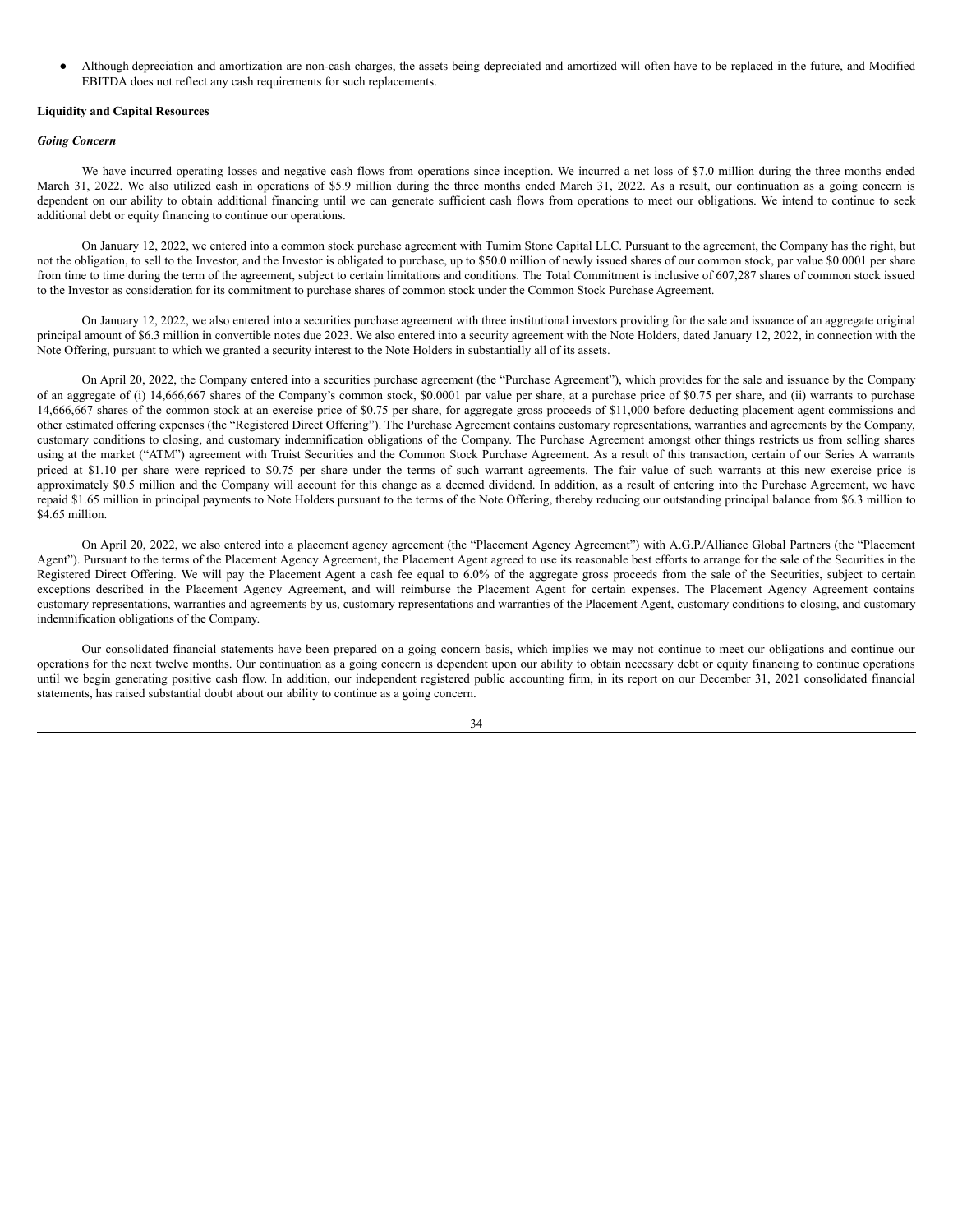There is no assurance that we will ever be profitable or that debt or equity financing will be available to us in the amounts, on terms, and at times deemed acceptable to us, if at all. The issuance of additional equity securities by us would result in a significant dilution in the equity interests of our current stockholders. Obtaining commercial loans, assuming those loans would be available, would increase our liabilities and future cash commitments. If we are unable to obtain financing in the amounts and on terms deemed acceptable to us, we may be unable to continue our business, as planned, and as a result may be required to scale back or cease operations for our business, the results of which would be that our stockholders would lose some or all of their investment. The consolidated financial statements do not include any adjustments to reflect the possible future effects on the recoverability and classification of assets or the amounts and classifications of liabilities that may result should we be unable to continue as a going concern.

### *Overview*

As of March 31, 2022, we had cash of \$3.7 million. We estimate our operating expenses for the next twelve months may continue to exceed any revenue we generate, and we may need to raise capital through either debt or equity offerings to continue operations. Due to market conditions and the early stage of our operations, there is considerable risk that we will not be able to raise such financings at all, or on terms that are not dilutive to our existing stockholders. We can offer no assurance that we will be able to raise such funds. If we are unable to raise the funds we require for all of our planned operations, we may be forced to reallocate funds from other planned uses and may suffer a significant negative effect on our business plan and operations, including our ability to develop new products and continue our current operations. As a result, our business may suffer, and we may be forced to reduce or discontinue operations.

The following is a summary of our cash flows from operating, investing, and financing activities for the quarters ended March 31, 2022 and 2021 (in thousands):

|                                                   | Three Months Ended March 31, |  |         |  |
|---------------------------------------------------|------------------------------|--|---------|--|
|                                                   | 2022                         |  | 2021    |  |
| Cash used in operating activities                 | (5,899)                      |  | (6.923) |  |
| Cash (used in) / provided by investing activities | (2,363)                      |  |         |  |
| Cash provided by financing activities             | 11.043                       |  | 18.049  |  |
| Increase in cash                                  | 2.781                        |  | 11.131  |  |

# *Cash Flows – Operating*

For the three months ended March 31, 2022, our cash flows used in operating activities amounted to \$5.9 million, compared to cash used for the three months ended March 31, 2021 of \$6.9 million. We generated \$1.0 million additional cash from operations due to higher revenues, decreases in research and development expenses, marketing and promotion, which was offset by an increase in labor related costs to support future growth.

## *Cash Flows – Investing*

For the three months ended March 31, 2022, our cash flows used in investing activities amounted to \$2.4 million, primarily due to our investment in capitalized software development costs related to MARKET.

### *Cash Flows – Financing*

Our cash provided by financing activities for the three months ended March 31, 2022 amounted to \$11.0 million, which represented \$7.5 million of net proceeds from the issuance of shares of our common stock, \$6.0 million of gross proceeds from the issuance of notes payable, and proceeds from option exercises of \$0.4 million, all offset by \$(2.5) million of payments on advances on future receipts and payments for debt issuance costs of \$(0.4) million.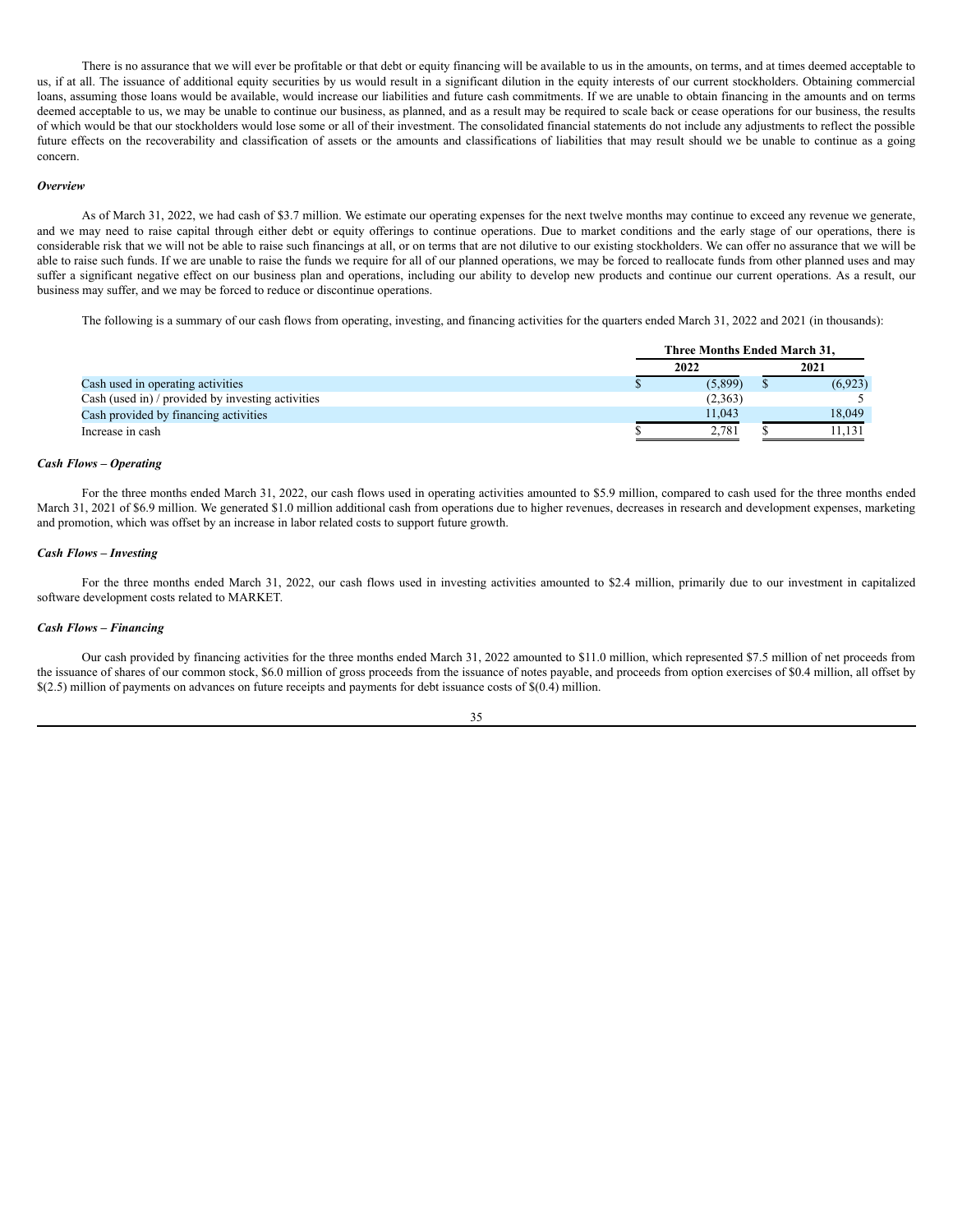# **Advances on Future Receipts**

We have the following advances on future receipts as of March 31, 2022 (in thousands):

| Note          | <b>Issuance Date</b> | <b>Maturity Date</b> | <b>Interest Rate</b> | Original<br>Borrowing | Balance at<br>March 31, 2022 |
|---------------|----------------------|----------------------|----------------------|-----------------------|------------------------------|
| Note 1        | October 29, 2021     | April 28, 2022       | 5%                   | 2,120                 | 288                          |
| Note 2        | October 29, 2021     | July 25, 2022        | 28%                  | 3,808                 | 1,813                        |
| Note 3        | December 23, 2021    | June 22, 2022        | 5%                   | 689                   | 344                          |
| Total         |                      |                      |                      | 6,617                 | 2,445                        |
| Debt discount |                      |                      |                      |                       | (310)                        |
| Net           |                      |                      |                      |                       | 2.135                        |

#### Note 1

On October 29, 2021, we received secured advances from an unaffiliated third party totaling \$2.0 million for the purchase of future receipts/revenues of \$2.1 million. As of March 31, 2022, the outstanding balance of the note amounted to \$0.3 million, which we paid in full on April 28, 2022.

#### Note 2

On October 29, 2021, we received secured advances from an unaffiliated third party totaling \$2.7 million for the purchase of future receipts/revenues of \$3.8 million. As of March 31, 2022, the outstanding balance of the note amounted to \$1.8 million.

# Note 3

On December 23, 2021, we received secured advances from an unaffiliated third party totaling \$0.7 million for the purchase of future receipts/revenues of \$0.7 million. As of March 31, 2022, the outstanding balance of the note amounted to \$0.3 million.

# **Notes Payable**

We have the following outstanding notes payable as of March 31, 2022 (in thousands):

| <b>Note</b>                    | <b>Issuance Date</b> | <b>Maturity Date</b> | <b>Interest Rate</b> | Original<br><b>Borrowing</b> |   | <b>Balance</b> at<br>March 31,<br>2022 |
|--------------------------------|----------------------|----------------------|----------------------|------------------------------|---|----------------------------------------|
| Related party note payable (A) | December 1, 2015     | April 1, 2023        | $12.0\%$             | 1.249                        | S | 725                                    |
| Related party note payable (B) | April 4, 2016        | June 4, 2021         | $12.0\%$             | 343                          |   | 40                                     |
| Note payable $(C)$             | May 15, 2020         | May 15, 2050         | 3.75%                | 150                          |   | 150                                    |
| Notes payable $(D)$            | January 12, 2022     | January 12, 2023     | $6.0\%$              | 6,300                        |   | 6,300                                  |
| Debt discount                  |                      |                      |                      |                              |   | (226)                                  |
| Debt issuance costs            |                      |                      |                      |                              |   | (347)                                  |
| Total notes payable            |                      |                      |                      |                              |   | 6,642                                  |
| Non-current                    |                      |                      |                      |                              |   | (875)                                  |
| Current                        |                      |                      |                      |                              |   | 5,767                                  |

(A) On December 1, 2015, we issued a convertible note payable to Mr. Rory J. Cutaia, the Company's majority stockholder and Chief Executive Officer, to consolidate all loans and advances made by Mr. Cutaia to us as of that date. On May 12, 2022, the maturity date of the note was extended to April 1, 2023. As of March 31, 2022, the outstanding balance of the note amounted to \$0.7 million.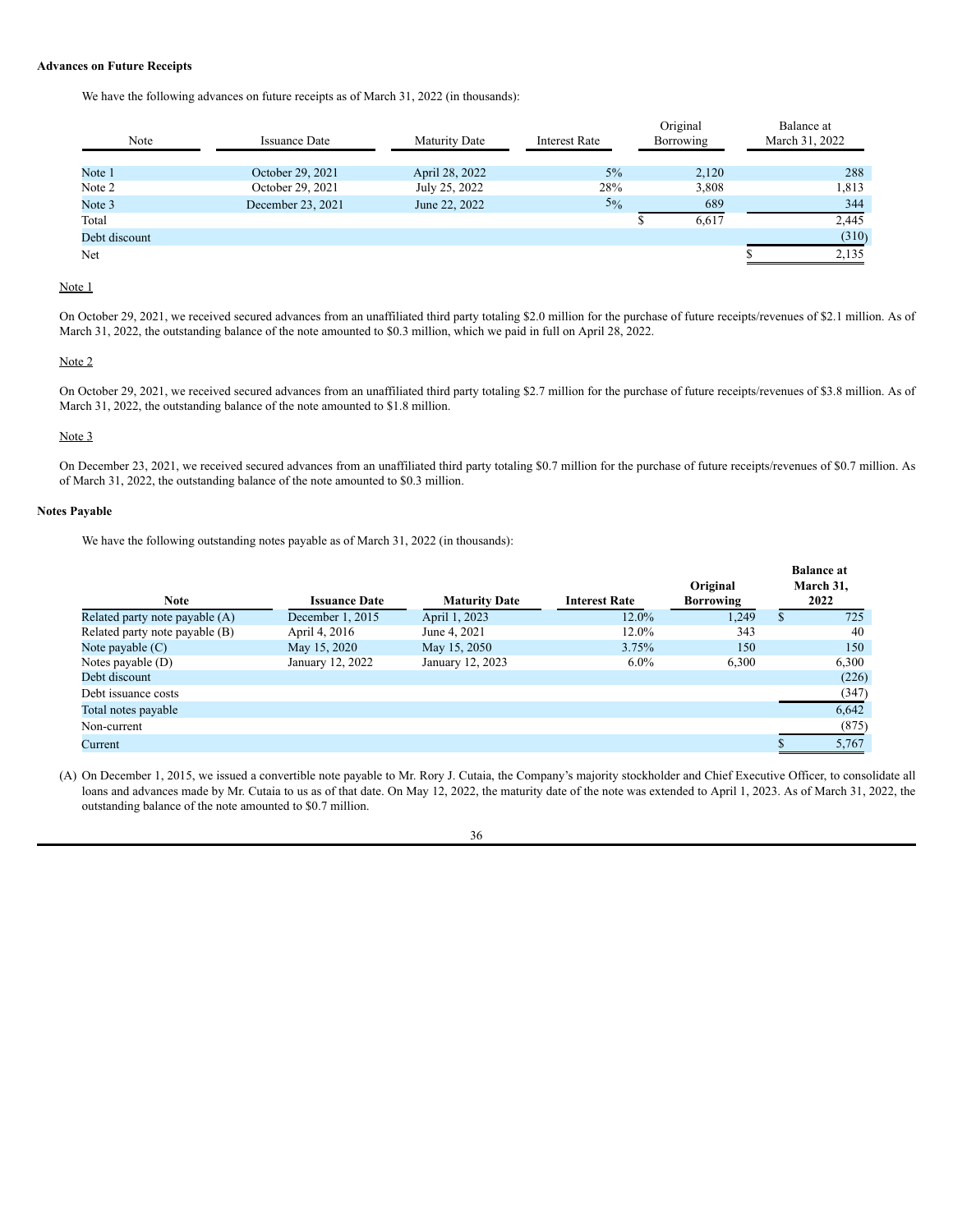- (B) On April 4, 2016, we issued a convertible note to Mr. Cutaia, in the amount of \$0.3 million, to consolidate all advances made by Mr. Cutaia to us during the period December 2015 through March 2016. As of March 31, 2022, the outstanding balance of the note amounted to less than \$0.1 million.
- (C) On May 15, 2020, we executed an unsecured loan with the U.S. Small Business Administration (SBA) under the Economic Injury Disaster Loan program in the amount of \$0.15 million. Installment payments, including principal and interest, will begin on October 15, 2022. As of March 31, 2022, the outstanding balance of the note amounted to \$0.15 million.
- (D) On January 12, 2022, we entered into a securities purchase agreement with three institutional investors (collectively, the "Note Holders") providing for the sale and issuance of an aggregate original principal amount of \$6.3 million in convertible notes due 2023 (each, a "Note," and, collectively, the "Notes," and such financing, the "Note Offering"). We also entered into a security agreement with the Note Holders dated January 12, 2022, in connection with the Note Offering, pursuant to which the Company granted a security interest to the Note Holders in substantially all of its assets. There are no financial covenants related to these notes payable.

We received \$6.0 million in gross proceeds from the sale of the Notes. The Note Offering closed on January 12, 2022. The Notes bear interest of 6.0% per annum, have an original issue discount of 5.0%, mature 12 months from the closing date, and have an initial conversion price of \$3.00, subject to adjustment in certain circumstances as set forth in the Notes.

In connection with the debt agreement, we incurred \$0.5 million of debt issuance costs. The debt issuance costs and the debt discount of \$0.3 million are being amortized over the term of the agreement using the effective interest rate method. As of March 31, 2022, the amount of unamortized debt discount and debt issuance costs was \$0.2 million and \$0.3 million, respectively.

As of March 31, 2022, the outstanding balance of the note amounted to \$6.3 million. Subsequent to March 31, 2022, we repaid \$1.65 million in principal and \$0.1 million of accrued interest. As a result of the repayment, the outstanding principal balance was \$4.65 million as of the date of the issuance of the financial statements.

Beginning on May 12, 2022, we are required to make nine monthly principal payments of \$0.2 million, plus accrued interest, to the Note Holders, with the remaining principal amount of \$2.4 million, plus accrued interest, due on the maturity date.

# **Critical Accounting Policies**

Our financial statements have been prepared in accordance with GAAP, which require that we make certain assumptions and estimates that affect the reported amounts of assets and liabilities at the date of the financial statements and the reported amounts of net revenue and expenses during each reporting period.

# *Use of Estimates*

The preparation of financial statements in conformity with GAAP requires management to make estimates and assumptions that affect the reported amounts of assets and liabilities at the date of the financial statements, and the reported amounts of revenues and expenses during the reported periods. Significant estimates include assumptions made for reserves of uncollectible accounts receivable, assumptions made in valuing assets acquired in business combinations, impairment testing of goodwill and other longlived assets, the valuation allowance for deferred tax assets, assumptions used in valuing derivative liabilities, assumptions used in valuing share-based compensation, and accruals for potential liabilities. Amounts could materially change in the future.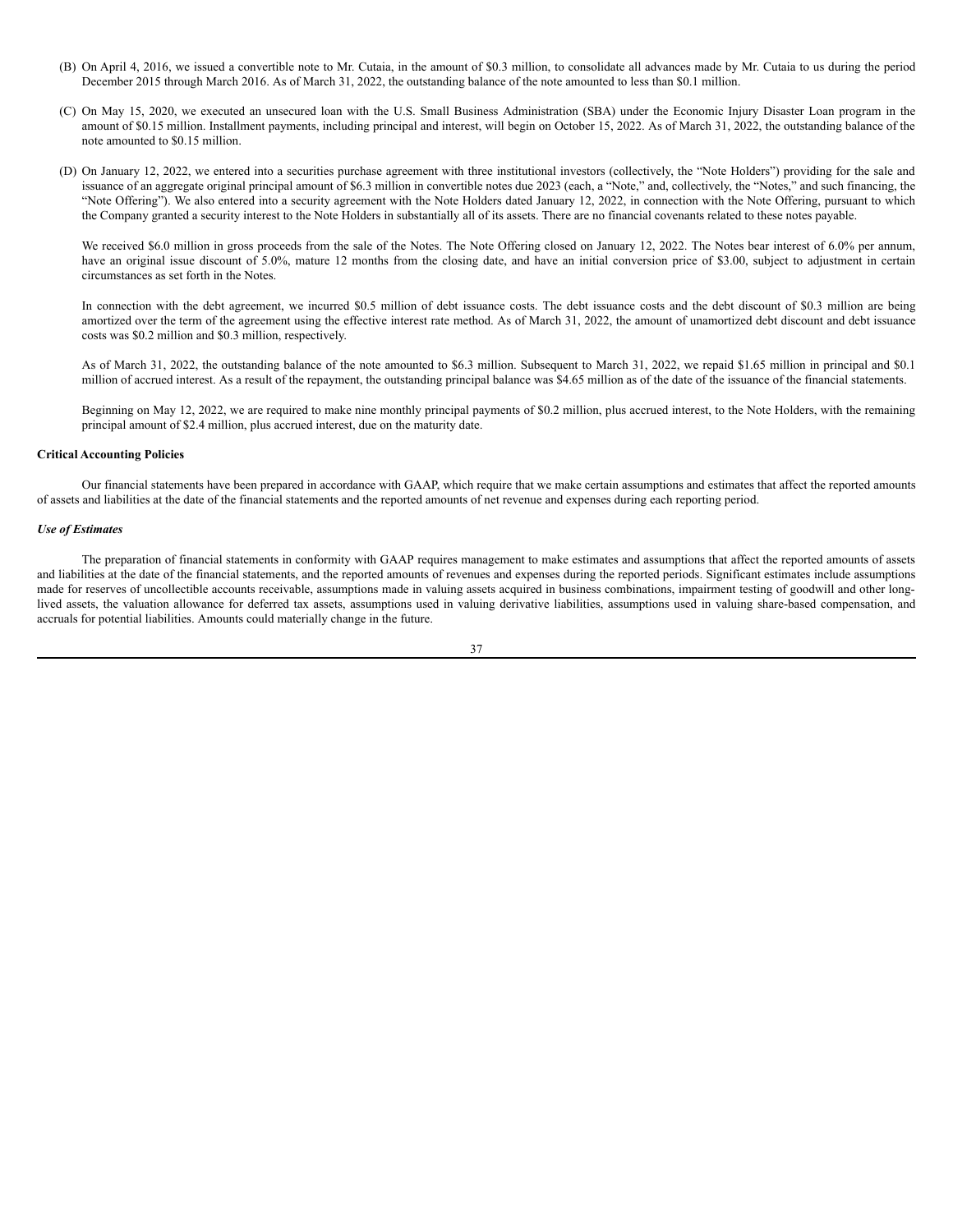### *Revenue Recognition*

The Company derives its revenue primarily from providing application services through the SaaS application, digital marketing and sales support services. The Company also derives revenue from the sale of customized print products and training materials, branded apparel, and digital tools, as demanded by its customers.

The Company recognizes revenue in accordance with Financial Accounting Standard Board's ("FASB") ASC 606, *Revenue from Contracts with Customers* ("ASC 606"). ASC 606 creates a five-step model that requires entities to exercise judgment when considering the terms of contract(s), which includes (1) identifying the contract(s) or agreement(s) with a customer, (2) identifying our performance obligations in the contract or agreement, (3) determining the transaction price, (4) allocating the transaction price to the separate performance obligations, and (5) recognizing revenue as each performance obligation is satisfied.

A description of our principal revenue generating activities is as follows:

- 1. Digital Revenue, which is divided into two main categories:
	- a. SaaS recurring digital revenue based on contract-based subscriptions to our verb app products and platform services which include verbCRM, verbLEARN, verbLIVE, verbTEAMS, and verbPULSE. The revenue is recognized straight-line over the subscription period.
	- b. Non-SaaS, non-recurring digital revenue, which is revenue generated by the use of our app products and in-app purchases, such as sampling and other services obtained through the app. The revenue for samples is recognized upon completion and shipment, while the design fees are recognized when the service has been rendered and the app is delivered to the customer.
- 2. Non-digital revenue, which is revenue we generate from non-app, non-digital sources through ancillary services we provide as an accommodation to our clients and customers. These services, which we now outsource to a strategic partner as part of a cost reduction plan we instituted in 2020, includes design, printing services, fulfillment and shipping services. The revenue is recognized upon completion and shipment of products or fulfillment to the customer.

### *Derivative Financial Instruments*

We evaluate our financial instruments to determine if such instruments are derivatives or contain features that qualify as embedded derivatives. For derivative financial instruments that are accounted for as liabilities, the derivative instrument is initially recorded at its fair value and is then re-valued at each reporting date, with changes in the fair value reported in the consolidated statements of operations. The classification of derivative instruments, including whether such instruments should be recorded as liabilities or as equity, is evaluated at the end of each reporting period. Derivative instrument liabilities are classified in the balance sheet as current or non-current based on whether or not net-cash settlement of the derivative instrument could be required within 12 months of the balance sheet date.

We use Level 2 inputs for our valuation methodology for the derivative liabilities as their fair values were determined by using a Binomial pricing model. Our derivative liabilities are adjusted to reflect fair value at each period end, with any increase or decrease in the fair value being recorded in results of operations as adjustments to fair value of derivatives.

### *Share-Based Compensation*

The Company issues stock options and warrants, shares of common stock and restricted stock units as share-based compensation to employees and non-employees. The Company accounts for its share-based compensation in accordance with FASB ASC 718, *Compensation – Stock Compensation*. Share-based compensation cost is measured at the grant date, based on the estimated fair value of the award, and is recognized as expense over the requisite service period. The fair value of restricted stock units is determined based on the number of shares granted and the quoted price of our common stock and is recognized as expense over the service period. Recognition of compensation expense for non-employees is in the same period and manner as if the Company had paid cash for services.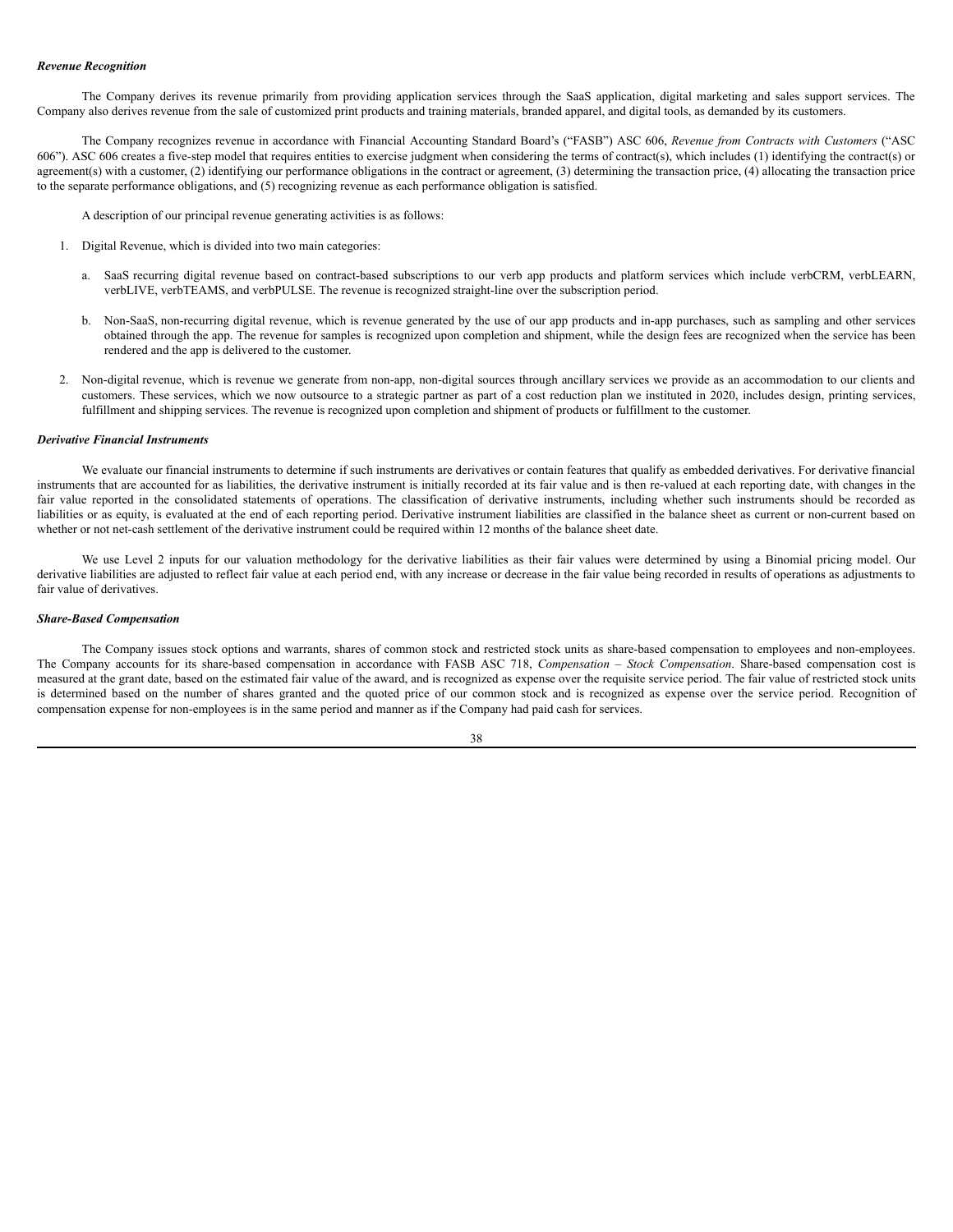# *Goodwill*

In accordance with FASB ASC 350, *Intangibles-Goodwill and Other*, we review goodwill and indefinite lived intangible assets for impairment at least annually or whenever events or circumstances indicate a potential impairment. Our impairment testing is performed annually at December 31 (our fiscal year end). Impairment of goodwill and indefinite lived intangible assets is determined by comparing the fair value of our reporting units to the carrying value of the underlying net assets in the reporting units. If the fair value of a reporting unit is determined to be less than the carrying value of its net assets, goodwill is deemed impaired and an impairment loss is recognized to the extent that the carrying value of goodwill exceeds the difference between the fair value of the reporting unit and the fair value of its other assets and liabilities.

# *Intangible Assets*

We have certain intangible assets that were initially recorded at their fair value at the time of acquisition. The finite-lived intangible assets consist of developed technology and customer contracts. Indefinite-lived intangible assets consist of domain names. Intangible assets with finite useful lives are amortized using the straight-line method over their estimated useful life of five years.

We review all finite lived intangible assets for impairment when circumstances indicate that their carrying values may not be recoverable. If the carrying value of an asset group is not recoverable, we recognize an impairment loss for the excess carrying value over the fair value in our consolidated statements of operations.

### **Recently Issued Accounting Pronouncements**

For a summary of our recent accounting policies, refer to Note 2 - Summary of Significant Accounting Policies*,* of our unaudited condensed consolidated financial statements included under Item 1 – Financial Statements in this Form 10-Q.

# **Off-Balance Sheet Arrangements**

As of March 31, 2022, we did not have any off-balance sheet arrangements.

# <span id="page-38-0"></span>**ITEM 3 - QUANTITATIVE AND QUALITATIVE DISCLOSURES ABOUT MARKET RISK**

We are a smaller reporting company as defined by Rule 12b-2 of the Exchange Act and are not required to provide the information required under this item.

# <span id="page-38-1"></span>**ITEM 4 - CONTROLS AND PROCEDURES**

#### *Evaluation of Disclosure Controls and Procedures*

We maintain disclosure controls and procedures as defined in Rules 13a-15(e) and 15d-15(e) under the Exchange Act, that are designed to ensure that information required to be disclosed in our reports under the Exchange Act, is recorded, processed, summarized, and reported within the time periods specified in the SEC's rules and forms, and that such information is accumulated and communicated to our management, including our principal executive officer and our principal financial officer, as appropriate, to allow timely decisions regarding required disclosure.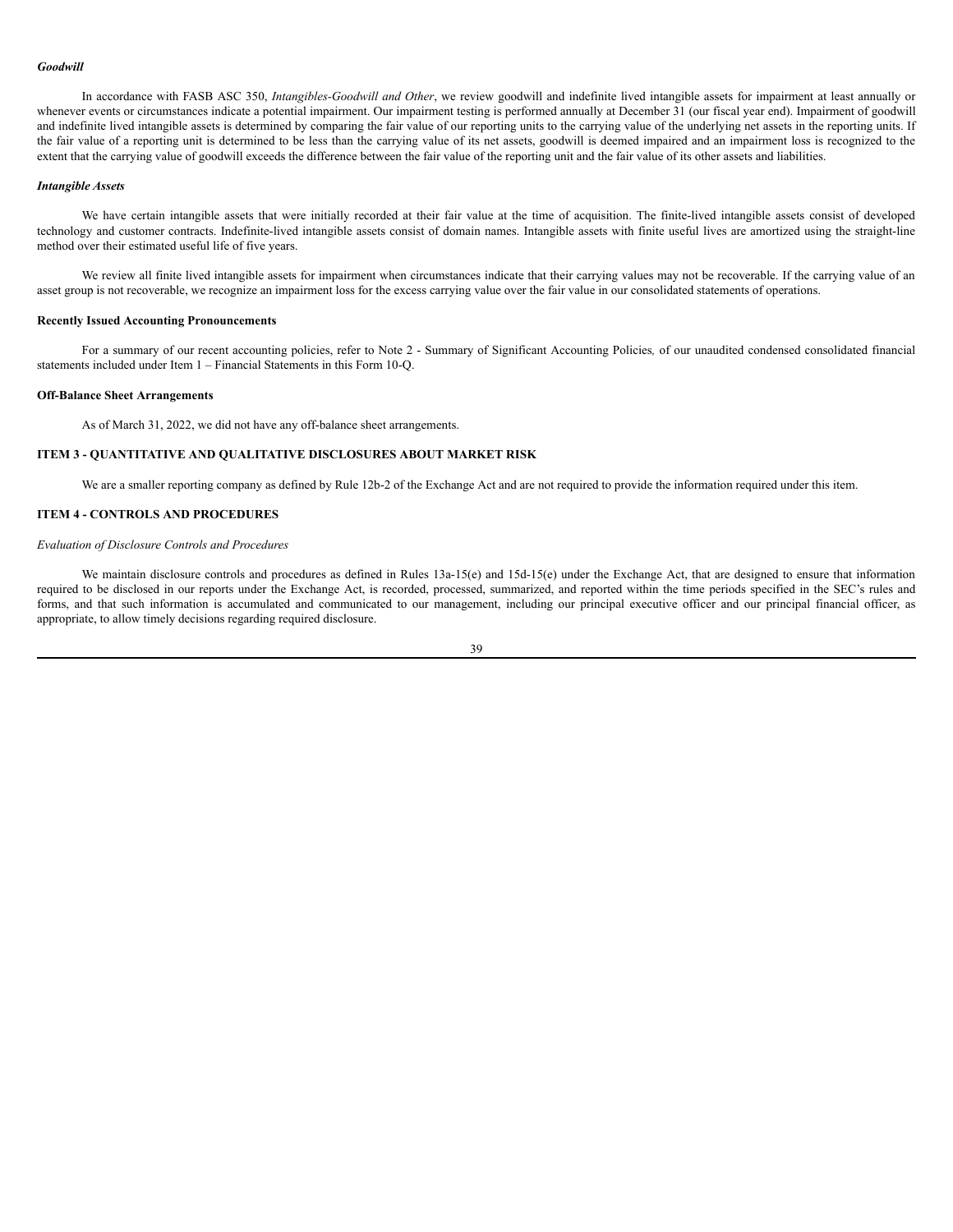We carried out an evaluation under the supervision and with the participation of our management, including our principal executive officer and principal financial officer, of the effectiveness of our disclosure controls and procedures (as defined in Rule 13a-15(e) and 15d- 15(e) under the Exchange Act) as of December 31, 2021. Based on this evaluation, our principal executive officer and principal financial officer concluded that our disclosure controls and procedures were effective as of March 31, 2022.

# *Changes in Internal Control Over Financial Reporting*

There were no additional changes in our internal control over financial reporting (as defined in Rules 13a-15(f) and 15d-15(f) under the Exchange Act) during the three months ended March 31, 2022 that have materially affected, or are reasonably likely to materially affect, our internal control over financial reporting.

#### *Inherent Limitations on the Ef ectiveness of Controls*

Management does not expect that our disclosure controls and procedures or our internal control over financial reporting will prevent or detect all errors and all fraud. A control system, no matter how well conceived and operated, can provide only reasonable, not absolute, assurance that the objectives of the control systems are met. Further, the design of a control system must reflect the fact that there are resource constraints, and the benefits of controls must be considered relative to their costs. Because of the inherent limitations in a cost-effective control system, no evaluation of internal control over financial reporting can provide absolute assurance that misstatements due to error or fraud will not occur or that all control issues and instances of fraud, if any, have been or will be detected.

These inherent limitations include the realities that judgments in decision-making can be faulty and that breakdowns can occur because of a simple error or mistake. Controls can also be circumvented by the individual acts of some persons, by collusion of two or more people, or by management override of the controls. The design of any system of controls is based in part on certain assumptions about the likelihood of future events, and there can be no assurance that any design will succeed in achieving its stated goals under all potential future conditions. Projections of any evaluation of controls effectiveness to future periods are subject to risks. Over time, controls may become inadequate because of changes in conditions or deterioration in the degree of compliance with policies or procedures.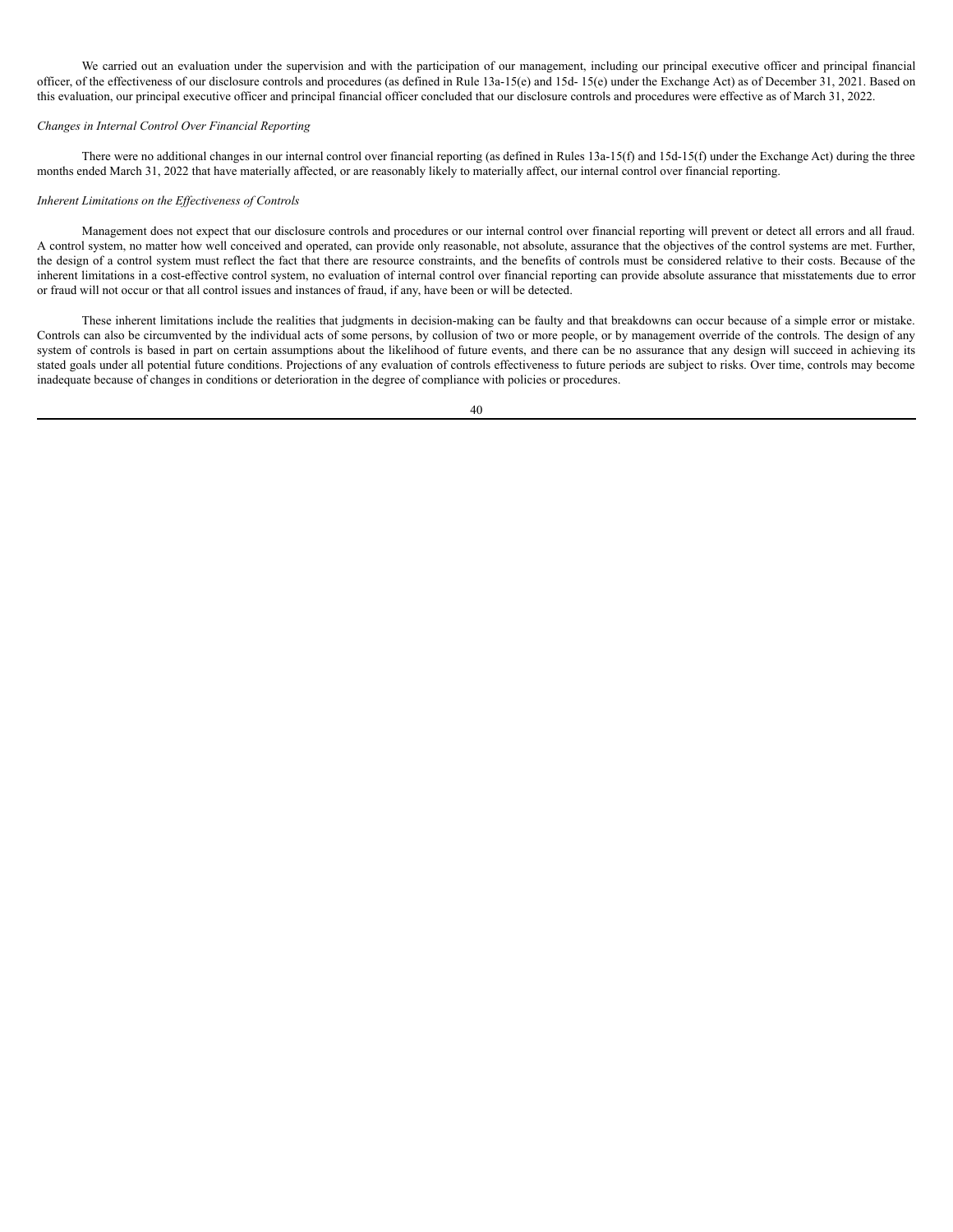# <span id="page-40-1"></span><span id="page-40-0"></span>**ITEM 1 - LEGAL PROCEEDINGS**

For information regarding legal proceedings, refer to Note 13 - Commitments and Contingencies of the Notes to our Condensed Consolidated Financial Statements, which is incorporated herein by reference.

# <span id="page-40-2"></span>**ITEM 1A. RISK FACTORS**

Our business, results of operations, and financial condition are subject to various risks. These risks are described elsewhere in this Quarterly Report on Form 10-Q and our other filings with the SEC, including the 2021 Form 10-K filed on March 31, 2022. The risk factors identified in our 2021 Form 10-K have not changed in any material respect.

# <span id="page-40-3"></span>**ITEM 2 - UNREGISTERED SALES OF EQUITY SECURITIES AND USE OF PROCEEDS**

None.

# <span id="page-40-4"></span>**ITEM 3 - DEFAULTS UPON SENIOR SECURITIES**

None.

# <span id="page-40-5"></span>**ITEM 4 - MINE SAFETY DISCLOSURES**

Not applicable.

# <span id="page-40-6"></span>**ITEM 5 - OTHER INFORMATION**

# **Nasdaq Minimum Bid Requirement Deficiency Letter**

On May 12, 2022 we received a deficiency letter (the "Nasdaq Letter") from the Nasdaq Listing Qualifications Department, notifying us that we are not in compliance with Nasdaq Listing Rule 5550(a)(2), which requires the Company to maintain a minimum bid price of at least \$1 per share for continued listing on The Nasdaq Capital Market (the "Minimum Bid Requirement"). Our non-compliance with the Minimum Bid Requirement was based on our common stock price per share being below the Minimum Bid Requirement for a period of 30 consecutive business days. Pursuant to the Nasdaq Letter, we have 180 calendar days from the date of the Nasdaq Letter to regain compliance, which will expire November 8, 2022. If we are unable to regain compliance by November 8, 2022, we may be eligible for an additional 180 calendar day compliance period to demonstrate compliance with the Minimum Bid Requirement. To qualify, we will be required to meet the continued listing requirement for market value of publicly held shares and all other initial listing standards for The Nasdaq Capital Market ("Nasdaq"), with the exception of the Minimum Bid Requirement, and will need to provide written notice to Nasdaq of our intention to cure the deficiency during the second compliance period. If we do not qualify for the second compliance period or we are unable to regain compliance during the second 180 calendar day period, Nasdaq may notify us of its determination to delist our common stock, at which point we would have an opportunity to appeal the delisting determination to a Hearings Panel. We intend to actively monitor the closing bid price of our common stock and will evaluate available options to regain compliance with the Minimum Bid Requirement.

Neither the Nasdaq Letter nor our noncompliance with the Minimum Bid Requirement have an immediate effect on the listing or trading of our common stock, which will continue to trade on The Nasdaq Capital Market under the symbol "VERB."

# <span id="page-40-7"></span>**ITEM 6 - EXHIBITS**

Reference is made to the exhibits listed on the Index to Exhibits.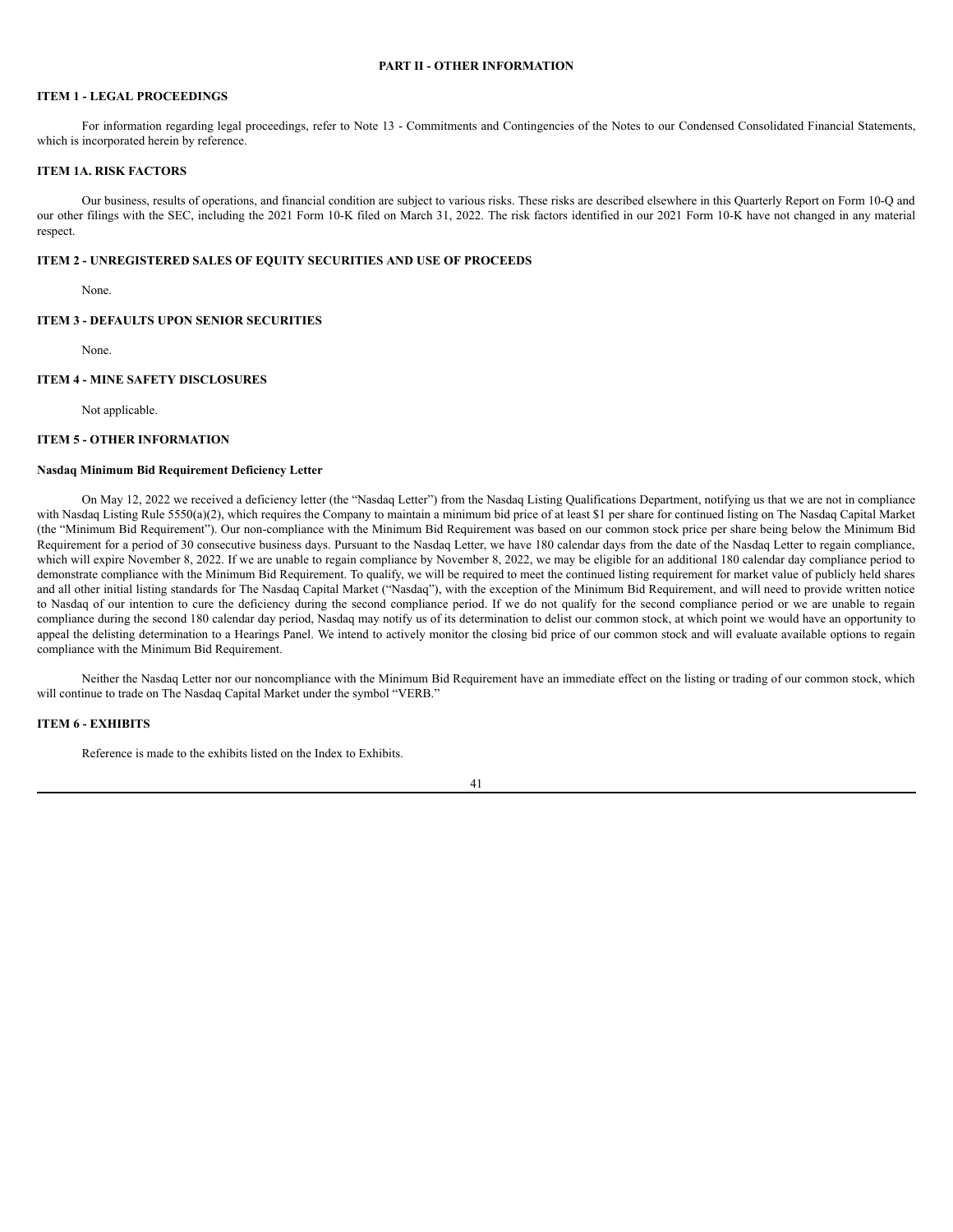# **INDEX TO EXHIBITS**

| <b>Exhibit Number</b> | Description                                                                                                                                                |
|-----------------------|------------------------------------------------------------------------------------------------------------------------------------------------------------|
| 4.1                   | Form of Common Stock Purchase Warrant (incorporated by reference to Exhibit 4.1 to Current Report on Form 8-K filed April 22, 2022)                        |
|                       | Common Stock Purchase Agreement, dated January 12, 2022, between Verb Technology Company, Inc. and Tumim Stone Capital LLC (incorporated by                |
| 10.1                  | reference to Exhibit 10.1 to Current Report on Form 8-K filed January 13, 2022)                                                                            |
| 10.2                  | Securities Purchase Agreement, dated January 12, 2022, among Verb Technology Company, Inc. and certain institutional investors thereto (incorporated       |
|                       | by reference to Exhibit 10.2 to Current Report on Form 8-K filed January 13, 2022)                                                                         |
| 10.3                  | Form of Convertible Note due 2023 (incorporated by reference to Exhibit 10.3 to Current Report on Form 8-K filed January 13, 2022)                         |
| 10.4                  | Security Agreement, dated January 12, 2022, among Verb Technology Company, Inc. and certain institutional investors thereto (incorporated by reference     |
|                       | to Exhibit 10.4 to Current Report on Form 8-K filed January 13, 2022)                                                                                      |
| 10.5                  | Form of Securities Purchase Agreement (incorporated by reference to Exhibit 10.1 to Current Report on Form 8-K filed April 22, 2022)                       |
| $31.1*$               | Certification Required by Rule 13a-14(a) of the Securities Exchange Act of 1934, as amended, as Adopted Pursuant to Section 302 of the Sarbanes-Oxley      |
|                       | Act of 2002                                                                                                                                                |
| $31.2*$               | Certification Required by Rule 13a-14(a) of the Securities Exchange Act of 1934, as amended, as Adopted Pursuant to Section 302 of the Sarbanes-Oxley      |
|                       | Act of 2002                                                                                                                                                |
| $32.1**$              | Certification of Principal Executive Officer Pursuant to Section 1350 of Chapter 63 of Title 18 of the United States Code                                  |
| $32.2**$              | Certification of Principal Financial Officer and Principal Accounting Officer Pursuant to Section 1350 of Chapter 63 of Title 18 of the United States Code |
| $101$ . INS           | Inline XBRL Instance Document                                                                                                                              |
| 101.SCH               | Inline XBRL Taxonomy Extension Schema                                                                                                                      |
| 101.CAL               | Inline XBRL Taxonomy Extension Calculation Linkbase                                                                                                        |
| 101.DEF               | Inline XBRL Taxonomy Extension Definition Linkbase                                                                                                         |
| $101$ .LAB            | Inline XBRL Taxonomy Extension Label Linkbase                                                                                                              |
| 101.PRE               | Inline XBRL Taxonomy Extension Presentation Linkbase                                                                                                       |
| 104                   | Cover Page Interactive Data File (formatted as Inline XBRL and contained in Exhibit 101)                                                                   |

\* Filed herewith.

\*\* The certifications attached as Exhibit 32.1 and 32.2 that accompany this Quarterly Report pursuant to 18 U.S.C. Section 1350, as adopted pursuant to Section 906 of the Sarbanes-Oxley Act of 2002, and shall not be deemed "filed" by the registrant for purposes of Section 18 of the Exchange Act and are not to be incorporated by reference into any of the registrant's filings under the Securities Act or the Exchange Act, irrespective of any general incorporation language contained in any such filing.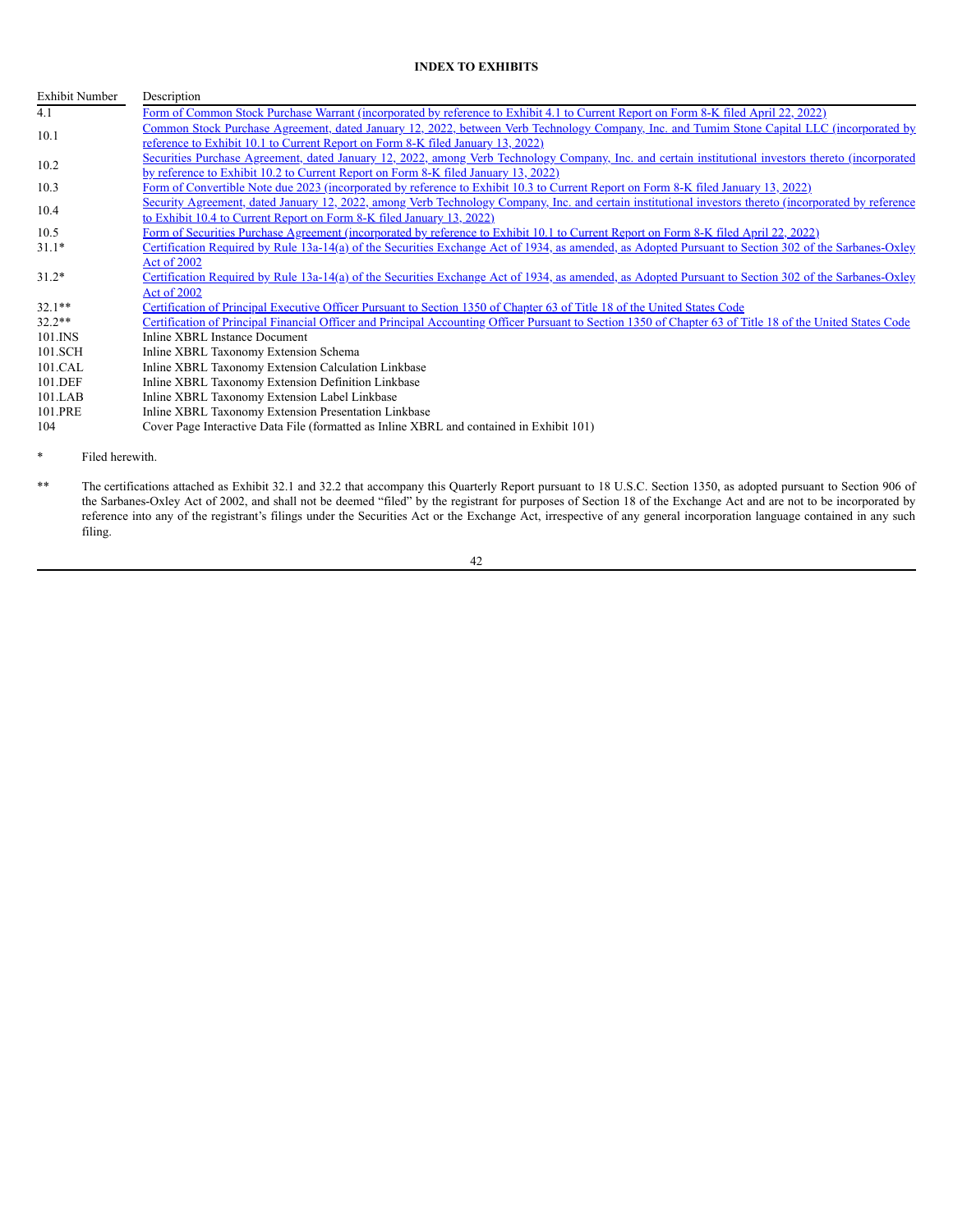# **SIGNATURES**

<span id="page-42-0"></span>Pursuant to the requirements of the Securities Exchange Act of 1934, the registrant has duly caused this report to be signed on its behalf by the undersigned thereunto duly authorized.

|                    | VERB TECHNOLOGY COMPANY, INC.                                                                                                                       |
|--------------------|-----------------------------------------------------------------------------------------------------------------------------------------------------|
| Date: May 16, 2022 | By: $\sqrt{s/Rory J}$ . Cutaia<br>Rory J. Cutaia<br>President, Chief Executive Officer,<br>Secretary, and Director<br>(Principal Executive Officer) |
| Date: May 16, 2022 | By: /s/ Salman H. Khan<br>Salman H. Khan<br>Chief Financial Officer<br>(Principal Financial Officer and Principal Accounting Officer)               |
|                    | 43                                                                                                                                                  |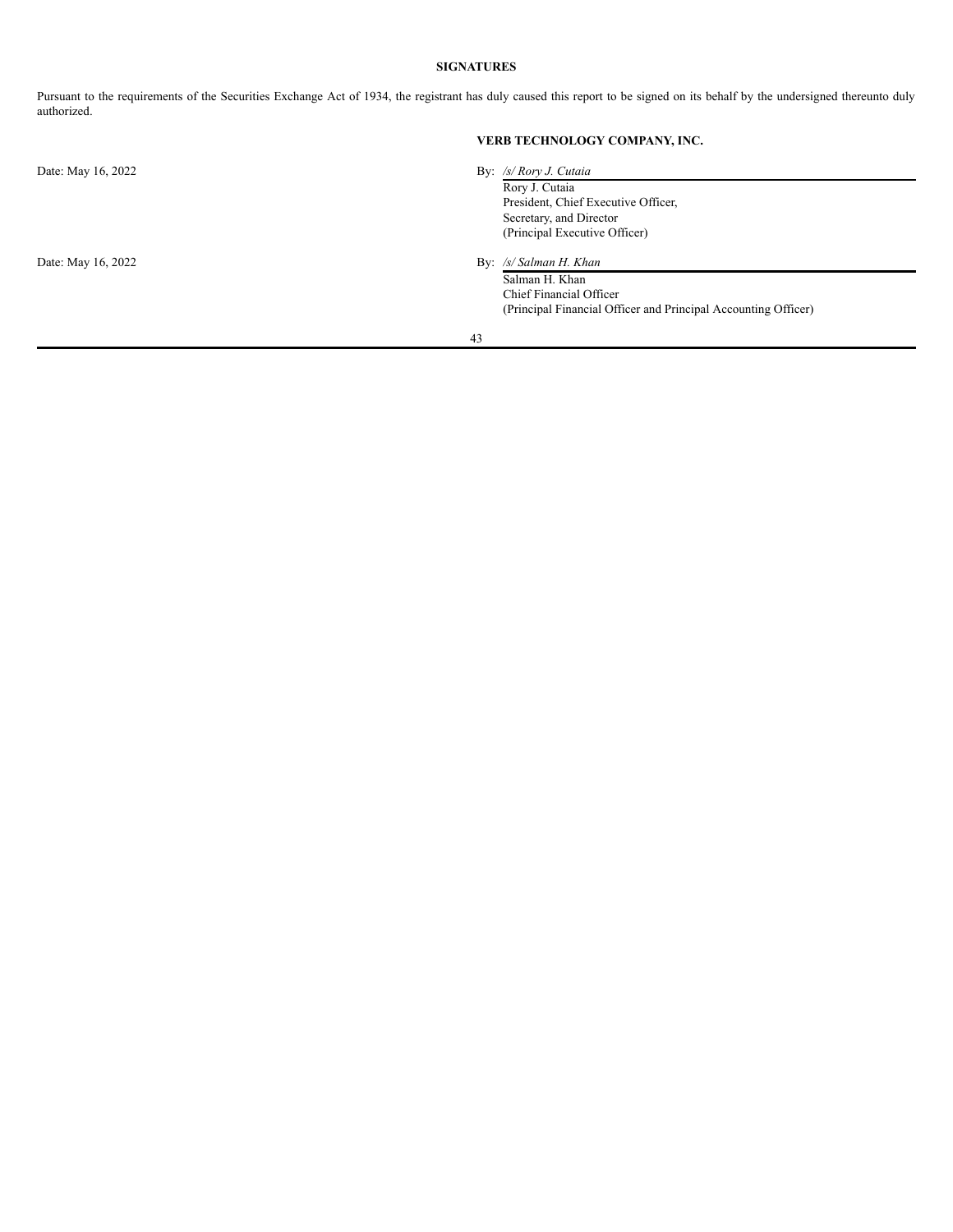# **CERTIFICATION PURSUANT TO SECTION 302 OF THE SARBANES-OXLEY ACT OF 2002**

I, Rory J. Cutaia, certify that:

- 1. I have reviewed this Quarterly Report on Form 10-Q of Verb Technology Company, Inc.;
- Based on my knowledge, this report does not contain any untrue statement of a material fact or omit to state a material fact necessary to make the statements made, in light of the circumstances under which such statements were made, not misleading with respect to the period covered by this report;
- 3. Based on my knowledge, the financial statements, and other financial information included in this report, fairly present in all material respects the financial condition, results of operations and cash flows of the registrant as of, and for, the periods presented in this report;
- The registrant's other certifying officer(s) and I are responsible for establishing and maintaining disclosure controls and procedures (as defined in Exchange Act Rules 13a-15(e) and 15d-15(e)) and internal control over financial reporting (as defined in Exchange Act Rules 13a-15(f) and 15d-15(f)) for the registrant and have:
	- (a) Designed such disclosure controls and procedures, or caused such disclosure controls and procedures to be designed under our supervision, to ensure that material information relating to the registrant, including its consolidated subsidiaries, is made known to us by others within those entities, particularly during the period in which this report is being prepared;
	- (b) Designed such internal control over financial reporting, or caused such internal control over financial reporting to be designed under our supervision, to provide reasonable assurance regarding the reliability of financial reporting and the preparation of financial statements for external purposes in accordance with generally accepted accounting principles;
	- (c) Evaluated the effectiveness of the registrant's disclosure controls and procedures and presented in this report our conclusions about the effectiveness of the disclosure controls and procedures, as of the end of the period covered by this report based on such evaluation; and
	- (d) Disclosed in this report any change in the registrant's internal control over financial reporting that occurred during the registrant's most recent fiscal quarter (the registrant's fourth fiscal quarter in the case of an annual report) that has materially affected, or is reasonably likely to materially affect, the registrant's internal control over financial reporting; and
- 5. The registrant's other certifying officer(s) and I have disclosed, based on our most recent evaluation of internal control over financial reporting, to the registrant's auditors and the audit committee of the registrant's board of directors (or persons performing the equivalent functions):
	- (a) All significant deficiencies and material weaknesses in the design or operation of internal control over financial reporting which are reasonably likely to adversely affect the registrant's ability to record, process, summarize and report financial information; and
	- (b) Any fraud, whether or not material, that involves management or other employees who have a significant role in the registrant's internal control over financial reporting.

May 16, 2022

*/s/ Rory Cutaia* Rory Cutaia

President, Secretary, Chief Executive Officer, Director, and Principal Executive Officer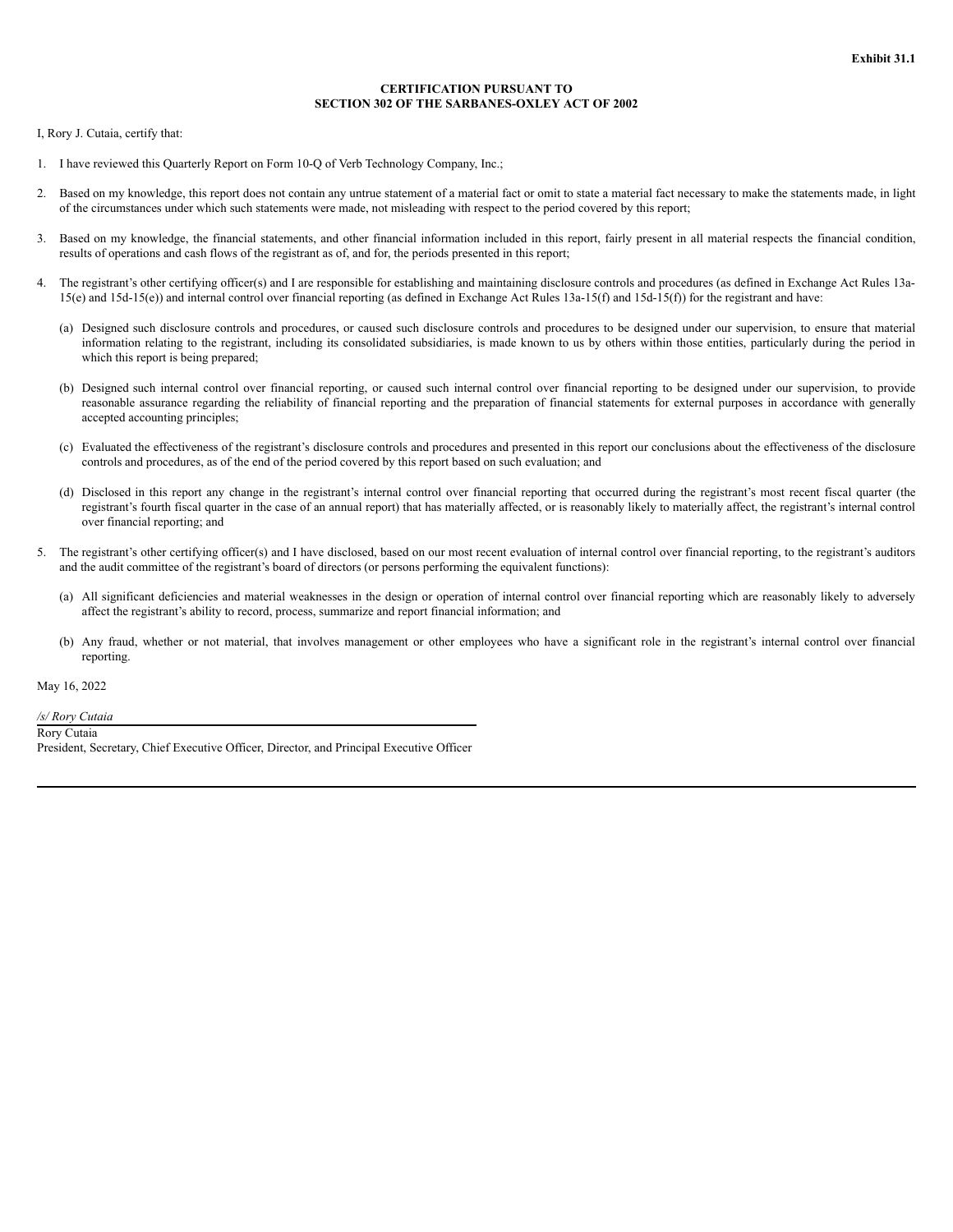# **CERTIFICATION PURSUANT TO SECTION 302 OF THE SARBANES-OXLEY ACT OF 2002**

I, Salman H. Khan, certify that:

- 1. I have reviewed this Quarterly Report on Form 10-Q of Verb Technology Company, Inc.;
- Based on my knowledge, this report does not contain any untrue statement of a material fact or omit to state a material fact necessary to make the statements made, in light of the circumstances under which such statements were made, not misleading with respect to the period covered by this report;
- 3. Based on my knowledge, the financial statements, and other financial information included in this report, fairly present in all material respects the financial condition, results of operations and cash flows of the registrant as of, and for, the periods presented in this report;
- The registrant's other certifying officer(s) and I are responsible for establishing and maintaining disclosure controls and procedures (as defined in Exchange Act Rules 13a-15(e) and 15d-15(e)) and internal control over financial reporting (as defined in Exchange Act Rules 13a-15(f) and 15d-15(f)) for the registrant and have:
	- (a) Designed such disclosure controls and procedures, or caused such disclosure controls and procedures to be designed under our supervision, to ensure that material information relating to the registrant, including its consolidated subsidiaries, is made known to us by others within those entities, particularly during the period in which this report is being prepared;
	- (b) Designed such internal control over financial reporting, or caused such internal control over financial reporting to be designed under our supervision, to provide reasonable assurance regarding the reliability of financial reporting and the preparation of financial statements for external purposes in accordance with generally accepted accounting principles;
	- (c) Evaluated the effectiveness of the registrant's disclosure controls and procedures and presented in this report our conclusions about the effectiveness of the disclosure controls and procedures, as of the end of the period covered by this report based on such evaluation; and
	- (d) Disclosed in this report any change in the registrant's internal control over financial reporting that occurred during the registrant's most recent fiscal quarter (the registrant's fourth fiscal quarter in the case of an annual report) that has materially affected, or is reasonably likely to materially affect, the registrant's internal control over financial reporting; and
- 5. The registrant's other certifying officer(s) and I have disclosed, based on our most recent evaluation of internal control over financial reporting, to the registrant's auditors and the audit committee of the registrant's board of directors (or persons performing the equivalent functions):
	- (a) All significant deficiencies and material weaknesses in the design or operation of internal control over financial reporting which are reasonably likely to adversely affect the registrant's ability to record, process, summarize and report financial information; and
	- (b) Any fraud, whether or not material, that involves management or other employees who have a significant role in the registrant's internal control over financial reporting.

May 16, 2022

*/s/ Salman H. Khan* Salman H. Khan Chief Financial Officer, Principal Financial Officer, and Principal Accounting Officer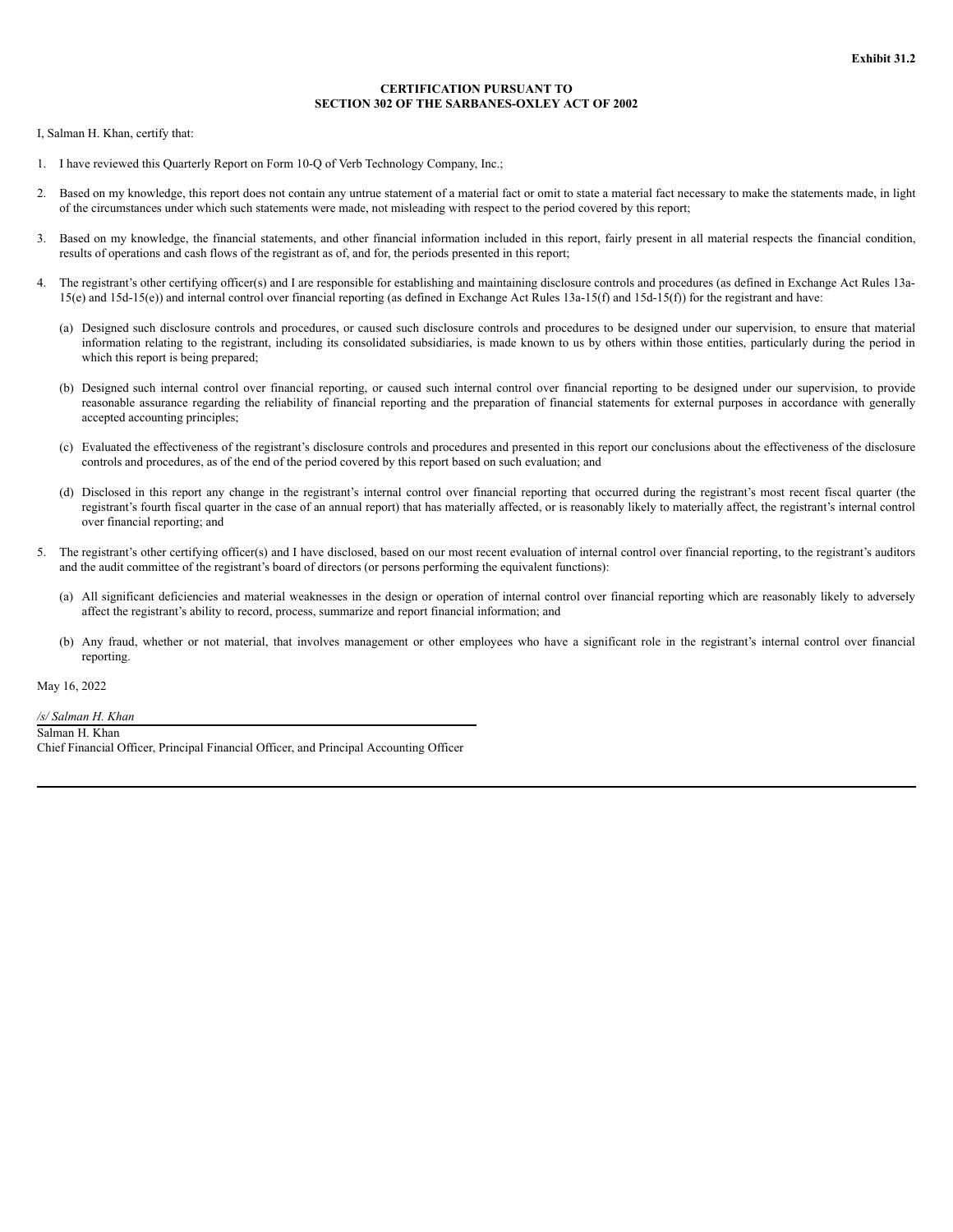# **CERTIFICATION PURSUANT TO SECTION 1350 OF CHAPTER 63 OF TITLE 18 OF THE UNITED STATES CODE**

# The undersigned, Rory J. Cutaia, hereby certifies, pursuant to 18 U.S.C. Section 1350, as created by Section 906 of the Sarbanes-Oxley Act of 2002, that

- 1. The Quarterly Report on Form 10-Q of Verb Technology Company, Inc. for the quarterly period ended March 31, 2022 fully complies with the requirements of Section 13(a) or 15(d) of the Securities Exchange Act of 1934, as amended; and
- 2. The information contained in the Quarterly Report on Form 10-Q fairly presents, in all material respects, the financial condition and results of operations of Verb Technology Company, Inc. as of the dates and for the periods presented.

May 16, 2022

*/s/ Rory Cutaia*

Rory J. Cutaia President, Secretary, Chief Executive Officer, Director, and Principal Executive Officer